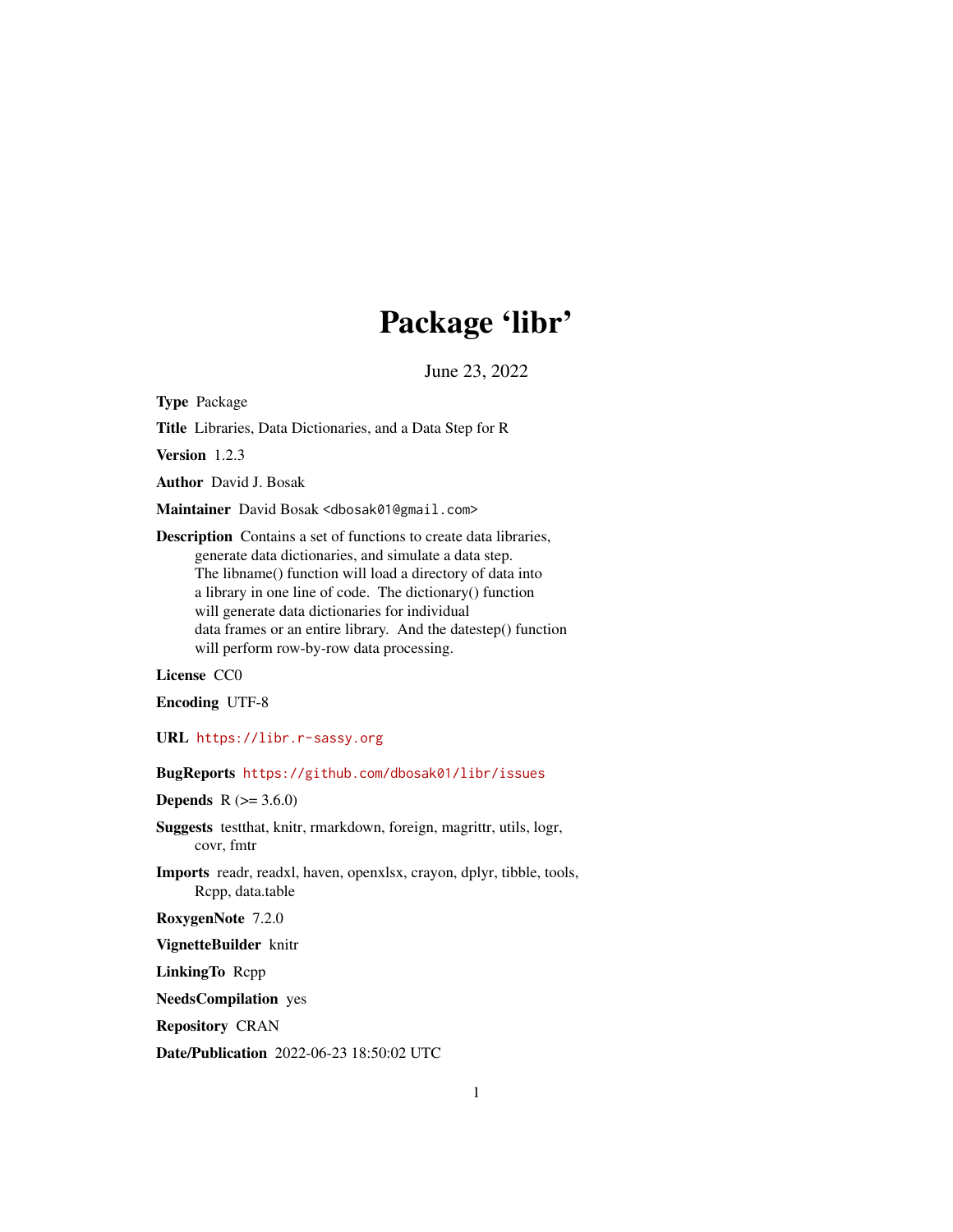# <span id="page-1-0"></span>R topics documented:

| Index |                                                                                                         | 48        |
|-------|---------------------------------------------------------------------------------------------------------|-----------|
|       |                                                                                                         | 46        |
|       |                                                                                                         | 44        |
|       |                                                                                                         | 43        |
|       |                                                                                                         | 41        |
|       |                                                                                                         | 40        |
|       |                                                                                                         | 40        |
|       |                                                                                                         | 39        |
|       |                                                                                                         | 37        |
|       |                                                                                                         | 36        |
|       |                                                                                                         | 34        |
|       |                                                                                                         | 33        |
|       |                                                                                                         | 32        |
|       |                                                                                                         | 31        |
|       |                                                                                                         | 30        |
|       |                                                                                                         | 29        |
|       |                                                                                                         | 28        |
|       |                                                                                                         | 26        |
|       | $lib\_delete \dots \dots \dots \dots \dots \dots \dots \dots \dots \dots \dots \dots \dots \dots \dots$ | 25        |
|       |                                                                                                         | 24        |
|       |                                                                                                         | 23        |
|       |                                                                                                         | 22        |
|       |                                                                                                         | 17        |
|       |                                                                                                         | 17        |
|       |                                                                                                         | 16        |
|       | dsattr                                                                                                  | 13<br>15  |
|       |                                                                                                         | <b>11</b> |
|       |                                                                                                         | <b>10</b> |
|       |                                                                                                         | 2         |
|       |                                                                                                         |           |

<span id="page-1-1"></span>datastep *Step through data row-by-row*

# Description

The datastep function allows you to perform row-wise conditional processing on a data frame, data table, or tibble. The function contains parameters to drop, keep, or rename variables, perform by-group processing, and perform row-wise or column-wise calculations.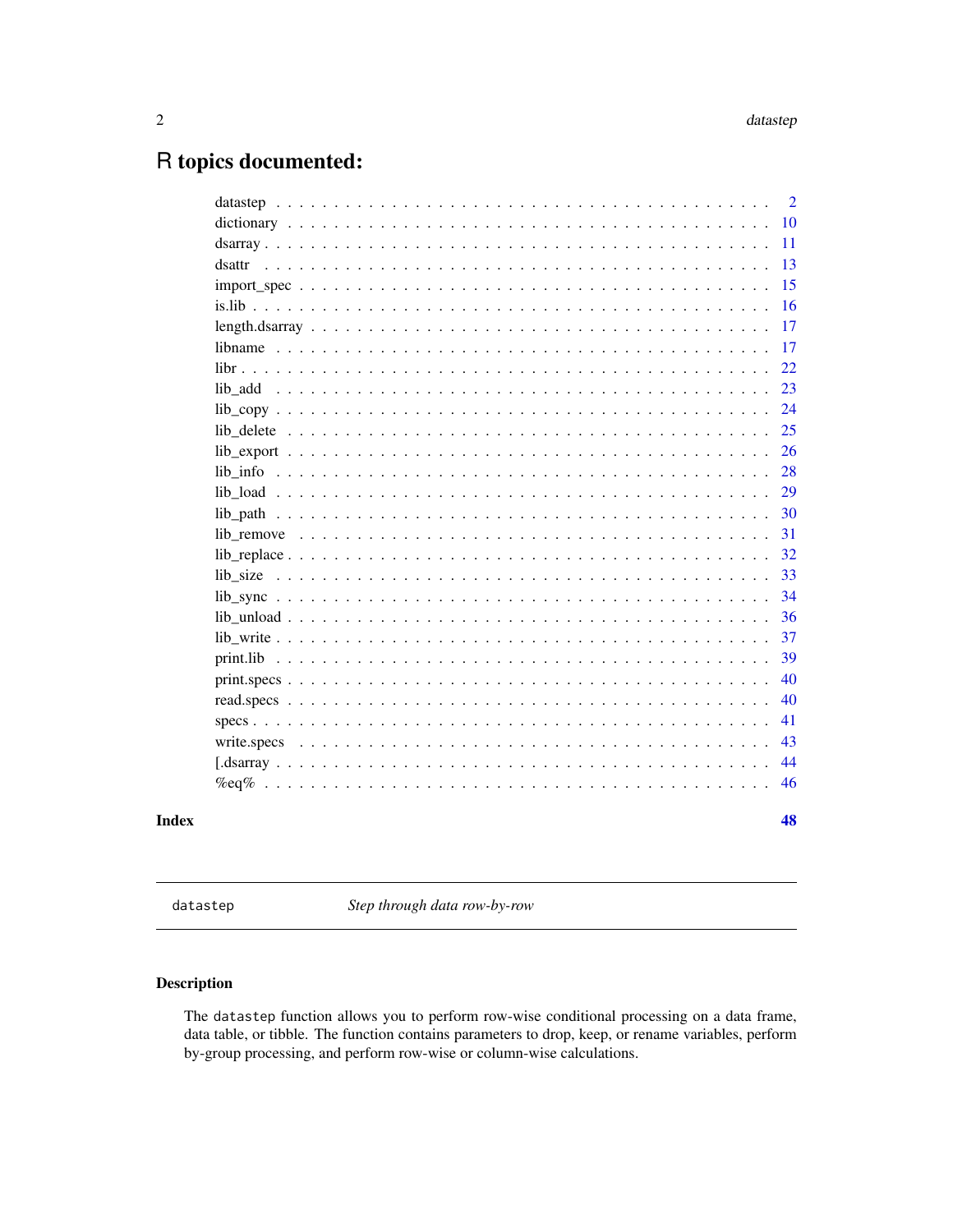#### datastep 3

# Usage

```
datastep(
 data,
  steps,
 keep = NULL,
 drop = NULL,
 rename = NULL,
 by = NULL,
 calculate = NULL,
 retain = NULL,
 attrib = NULL,arrays = NULL,
 sort_check = TRUE,
 format = NULL,label = NULL)
```
# Arguments

| data      | The data to step through.                                                                                                                                                                                                                                                                                                                                                                                                            |
|-----------|--------------------------------------------------------------------------------------------------------------------------------------------------------------------------------------------------------------------------------------------------------------------------------------------------------------------------------------------------------------------------------------------------------------------------------------|
| steps     | The operations to perform on the data. This parameter is typically specified as a<br>set of R statements contained within curly braces.                                                                                                                                                                                                                                                                                              |
| keep      | A vector of quoted variable names to keep in the output data set. By default, all<br>variables are kept.                                                                                                                                                                                                                                                                                                                             |
| drop      | A vector of quoted variable names to drop from the output data set. By default,<br>no variables are dropped.                                                                                                                                                                                                                                                                                                                         |
| rename    | A named vector of quoted variables to rename. The current variable name should<br>be on the left hand side of the name/value pair, and the new variable name should<br>be on the right. The rename operation is performed after the data step, the keep,<br>and the drop. Therefore, the data steps should use the input variable name. By<br>default, all variables retain their original names.                                    |
| by        | A vector of quoted variable names to use for by-group processing. This param-<br>eter will activate the first. and last. automatic variables, that indicate the<br>first or last rows in a group. These automatic variables are useful for conditional<br>processing on groups.                                                                                                                                                      |
| calculate | Steps to set up calculated variables. Calculated variables are commonly gener-<br>ated with summary functions such as mean, median, min, max, etc. It is more<br>efficient to set up calculated variables with the calculate parameter and then use<br>those variables in the data step, rather than perform the summary function inside<br>the data step. The calculate block will be executed immediately before the data<br>step. |
| retain    | A list of variable names and initial values to retain. Retained variables will begin<br>the data step with the initial value. Then for each iteration of the data step, the<br>variable will be populated with the ending value from the previous step. The<br>retain functionality allows you to perform cumulative operations or decisions<br>based on the value of the previous iteration of the data step. Initial values should |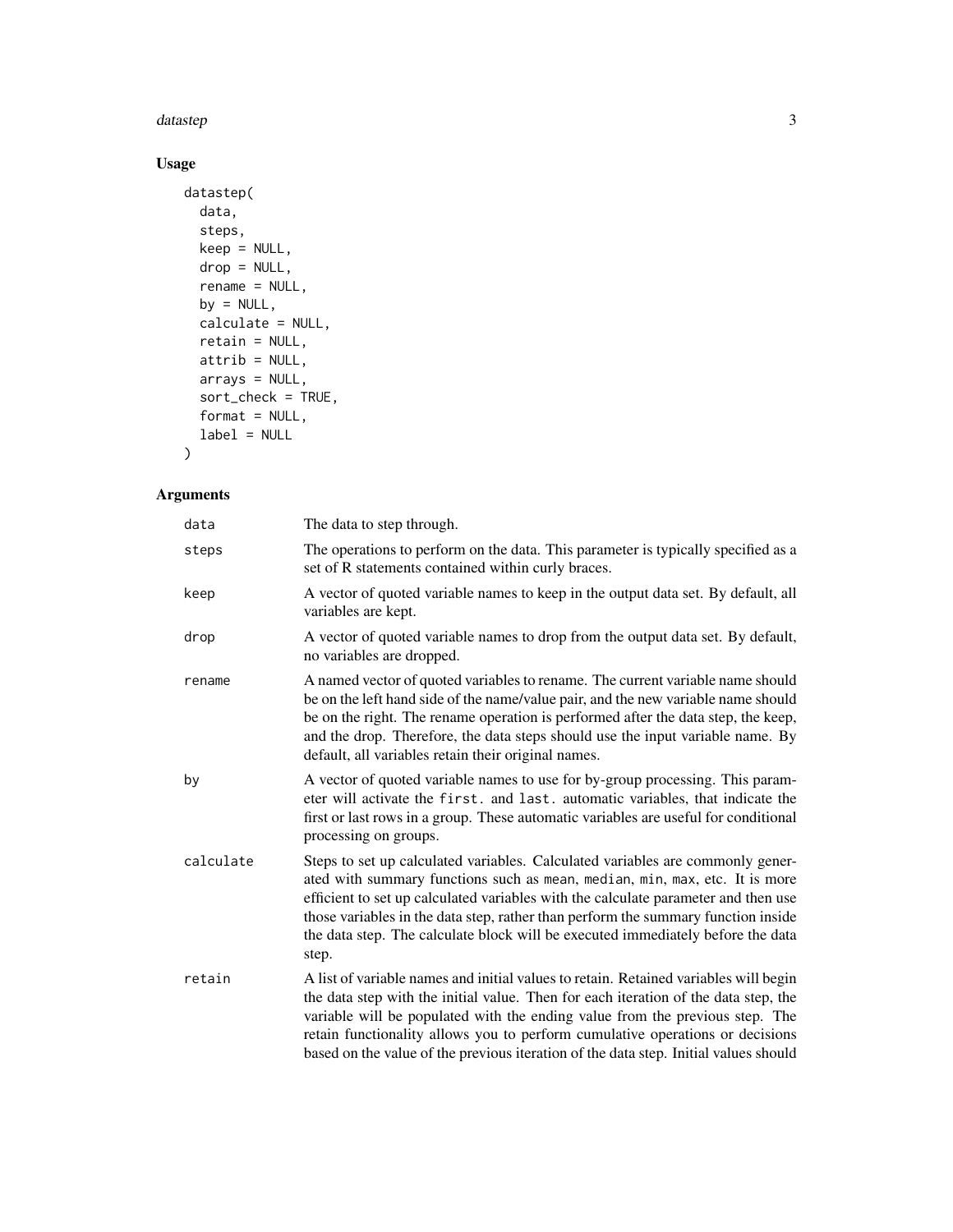<span id="page-3-0"></span>

|            | be of the expected data type for the column. For example, for a numeric column<br>set the initial value to a zero, and for a character column, set the initial value to<br>an empty string, i.e. $reta = list(coll = 0, col2 = "")$ . There is no default<br>initial value for a variable. You must supply an initial value for each retained<br>variable.                                                                                                 |
|------------|------------------------------------------------------------------------------------------------------------------------------------------------------------------------------------------------------------------------------------------------------------------------------------------------------------------------------------------------------------------------------------------------------------------------------------------------------------|
| attrib     | A named list of attributes. The list can be either ds attr objects or single default<br>values. The dsattr object allows you to set more attributes on each column.<br>The single default value is convenient if you simply want to create a variable.<br>By default, variables will be created on the fly with no attributes.                                                                                                                             |
| arrays     | A named list of dsarray objects. The dsarray is a list of columns which you<br>can iterate over inside the data step. You can iterate over a dsarray either with<br>a for loop, or with a vectorized function. The default value of the arrays<br>parameter is NULL, meaning no arrays are defined.                                                                                                                                                        |
| sort_check | Checks to see if the input data is sorted according to the by variable parameter.<br>The sort check will give an error if the input data is not sorted according to the<br>by variable. The check is turned on if the value of sort_check is TRUE, and<br>turned off if FALSE. The default value is TRUE. Turn the sort check off if you<br>want to perform by-group processing on unsorted data, or data that is not sorted<br>according to the by-group. |
| format     | A named list of formats to assign to the output data frame.                                                                                                                                                                                                                                                                                                                                                                                                |
| label      | A named list of labels to assign to the output data frame.                                                                                                                                                                                                                                                                                                                                                                                                 |
|            |                                                                                                                                                                                                                                                                                                                                                                                                                                                            |

#### Details

Two parameters on the datastep function are required: **data** and **steps**. The **data** parameter is the input data to the data step. The **steps** parameter contains the code statements you want to apply to the data. The steps should be wrapped in curly braces. When running, the data step will loop through the input data row-by-row, and execute the steps for each row. Variables inside the data step can be accessed using non-standard evaluation (meaning they do not have to be quoted).

Note that the data step is pipe-friendly. It can be used within a **dplyr** pipeline. The data step allows you to perform deeply nested and complex conditionals within the pipeline. The data step is also very readable compared to other pipeline conditionals.

#### Value

The processed data frame, tibble, or data table.

#### Automatic Variables

The datastep function provides five automatic variables. These variables are generated for every data step, and can be accessed at any point within the data step:

- data: Represents the entire input data frame.
- rw: Represents the current row.
- **n.**: Contains the row number.
- first.: Indicates the beginning of a by-group.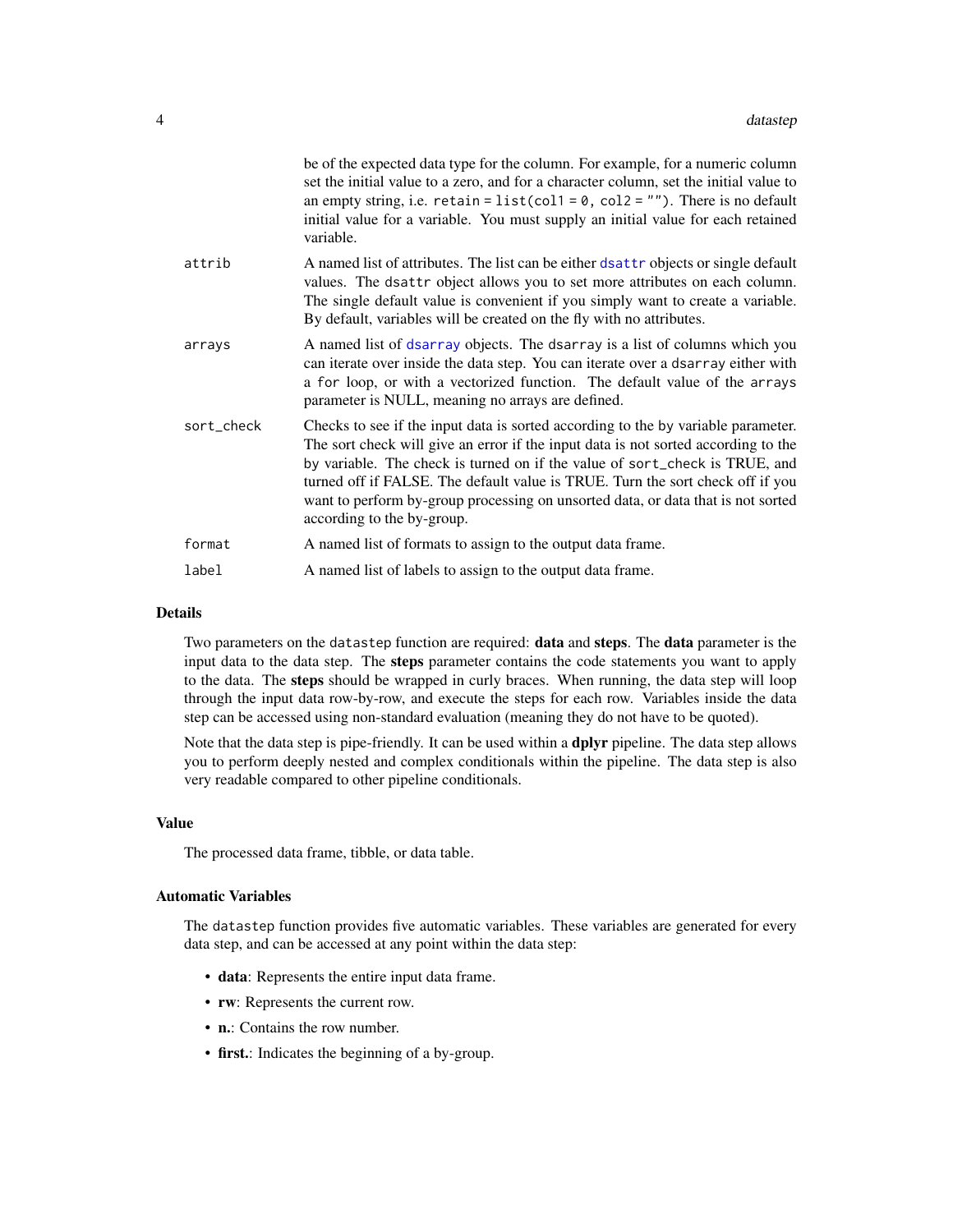#### datastep 5

• last.: Indicates the end of a by-group.

Automatic variables will be dropped from the data frame at the end of the data step. If you wish to keep the automatic variable values, assign the automatic variable to a new variable and keep that variable.

#### Column Attributes

To set attributes for a column on your data, use the attrib parameter. Example attributes include 'label', 'description', and 'format'. These types of attributes are set using a named list and a [dsattr](#page-12-1) object. The name of the list item is the column name you want to set attributes on. The value of the list item is the dsattr object. For a complete list of available attributes, see the [dsattr](#page-12-1) documentation.

It should be mentioned that the dsattr object is not required. You can also set attributes with a name and a default value. The default value can be any valid data value, such as a number or string.

The label and format attributes may also be set with the 'label' and 'format' parameters. These parameters accept a named list with the labels or formats, and will be assigned to the output data frame.

#### Optional Parameters

Optional parameters on the datastep allow you to shape the output dataset or enhance the operation of the datastep. Some parameters are classified as input parameters, and others as output parameters. Input parameters modify the data before the data step operations takes place. Output parameters operate on the data after the data step.

The keep, drop, and rename parameters are output parameters. These parameters will be applied after the data step statements are executed. Therefore, within the data step, refer to variables using the input variable name. New variables may be created on the fly, just by assigning a value to the new variable name.

The keep, drop, and rename parameters require quoted variable names, as the variables may not yet exist at the time they are passed into the function. Within a data step or calculate block, however, variable names do not need to be quoted.

The calculate parameter is used to perform vectorized functions on the data prior to executing the data step. For example, you may want to determine a mean for a variable in the calculate block, and then make decisions on that mean in the data step block.

The retain parameter allows you to access the prior row value. At the start of the data step, the retained variable is seeded with the initial value. For each subsequent step, the variable is seeded with the value of the prior step/row. This functionality allows you to increment values or perform cumulative operations.

calculate and retain are both input parameters.

#### Data Step Arrays

There are times you may want to iterate over columns in your data step. Such iteration is particularly useful when you have a wide dataset, and wish to perform the same operation on several columns. For instance, you may want to calculate the mean for 10 different variables on your dataset.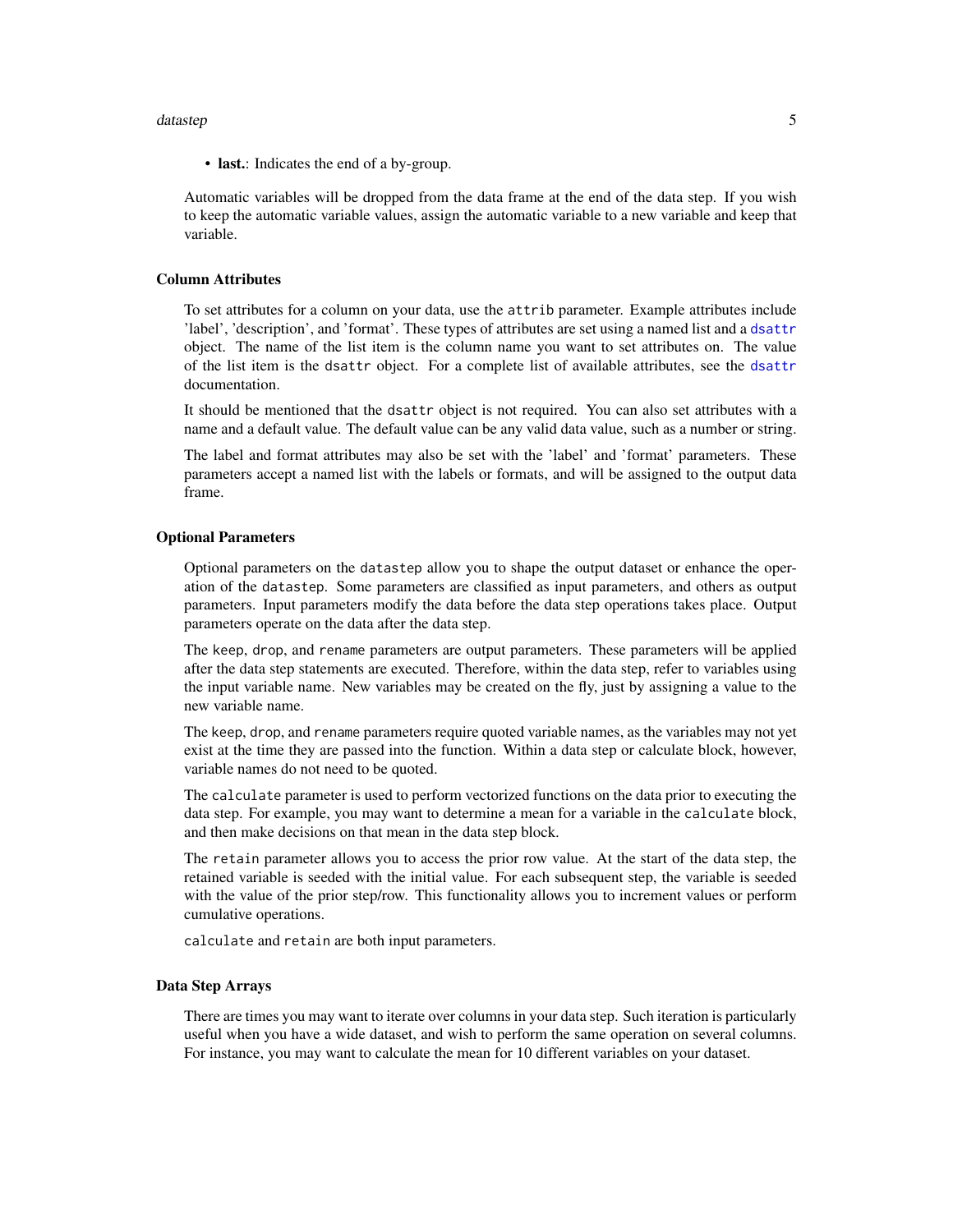The arrays parameter allows you to iterate across columns. This parameter accepts a named list of [dsarray](#page-10-1) objects. The dsarray is essentially a list of columns. You can use a for loop to iterate over the dsarray, and also send it into a vectorized function. Data step arrays allow to you to perform row-wise calculations. For instance, you can calculate a sum or mean by row for the variables in your array.

# Output Column Order

By default, the data step will retain the column order of any variables that already exist on the input data set. New variables created in a data step will be appended to the right of existing variables. Yet these new variables can sometimes appear in an order that is unexpected or undesirable.

There are two ways to control the order of output columns: the keep parameter and the attrib parameter.

Columns names included on the keep parameter will appear in the order indicated on the keep vector. This ordering mechanism is appropriate when you have a small number of columns and can easily pass the entire keep list.

To control the order of new variables only, use the attrib parameter. New variables for which attributes are defined will appear in the order indicated on the attrib list. The attrib list is useful when you are adding a relatively small number of columns to an existing data set, and don't want to pass all the column names.

Remember that you can supply an attribute list with default values only, such as attrib = list(column1)  $= 0$ , column2 = ""). This style of attribute definition is convenient if you are only trying to control the order of columns.

If the above two mechanisms to control column order are not sufficient, use the data frame subset operators or column ordering functions provided by other packages.

# Datastep Performance

The datastep is intended to be used on small and medium-sized datasets. It is not recommended for large datasets. If your dataset is greater than one million rows, you should consider other techniques for processing your data. While there is no built-in restriction on the number of rows, performance of the datastep can become unacceptable with a large number of rows.

#### See Also

[libname](#page-16-1) function to create a data library, and the [dictionary](#page-9-1) function to create a data dictionary.

Other datastep: [\[.dsarray\(](#page-43-1)), [dsarray\(](#page-10-1)), [dsattr\(](#page-12-1)), [length.dsarray\(](#page-16-2))

```
# Example #1: Simple Data Step
df <- datastep(mtcars[1:10,],
              keep = c("mpg", "cyl", "disp", "mpgcat", "rect't"),if (mpg \ge 20)
   mpgcat <- "High"
 else
   mpgcat <- "Low"
```
<span id="page-5-0"></span>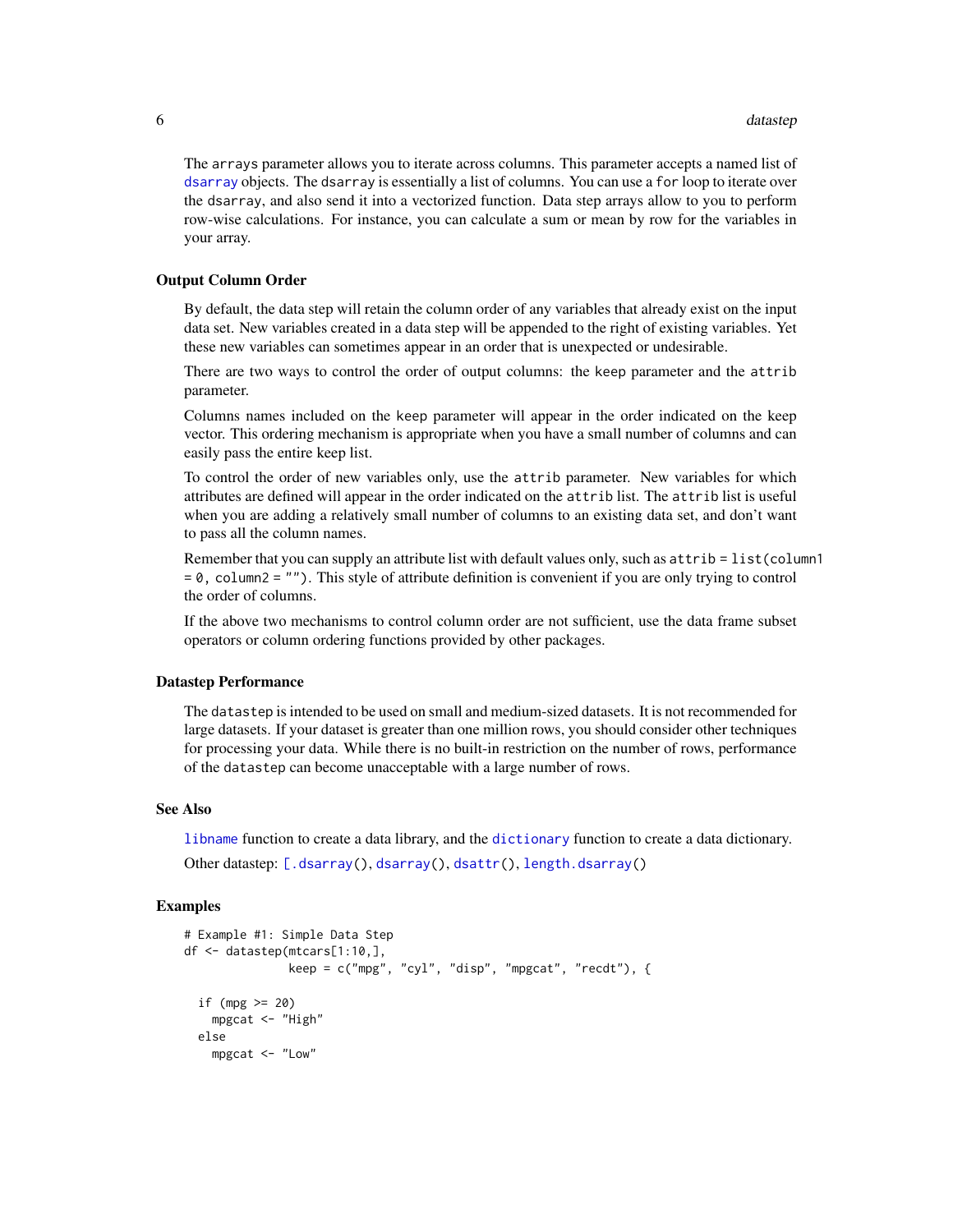```
recdt <- as.Date("1974-06-10")
 if (cyl == 8)is8cyl <- TRUE
})
df
# mpg cyl disp mpgcat recdt
# Mazda RX4 21.0 6 160.0 High 1974-06-10
# Mazda RX4 Wag 21.0 6 160.0 High 1974-06-10
# Datsun 710 22.8 4 108.0 High 1974-06-10
# Hornet 4 Drive 21.4 6 258.0 High 1974-06-10
# Hornet Sportabout 18.7 8 360.0 Low 1974-06-10
# Valiant 18.1 6 225.0 Low 1974-06-10
# Duster 360 14.3 8 360.0 Low 1974-06-10
# Merc 240D 24.4 4 146.7 High 1974-06-10
# Merc 230 22.8 4 140.8 High 1974-06-10
# Merc 280 19.2 6 167.6 Low 1974-06-10
# Example #2: By-group Processing
df <- datastep(mtcars[1:10,],
            keep = c("mpg", "cyl", "gear", "grp"),by = c("year"), sort_check = FALSE, {
 if (first.)
   grp <- "Start"
 else if (last.)
   grp <- "End"
 else
  grp \leftarrow "-"
})
df
# mpg cyl gear grp
# Mazda RX4 21.0 6 4 Start
# Mazda RX4 Wag 21.0 6 4 -
# Datsun 710 22.8 4 4 End
# Hornet 4 Drive 21.4 6 3 Start
# Hornet Sportabout 18.7 8 3 -
# Valiant 18.1 6 3 -
# Duster 360 14.3 8 3 End
# Merc 240D 24.4 4 4 Start
# Merc 230 22.8 4 4 -
# Merc 280 19.2 6 4 End
# Example #3: Calculate Block
df <- datastep(mtcars,
            keep = c("mpg", "cyl", "mean_mpg", "mpgcat"),
            calculate = \{ mean_mpg = mean(mpg) \}, \{
```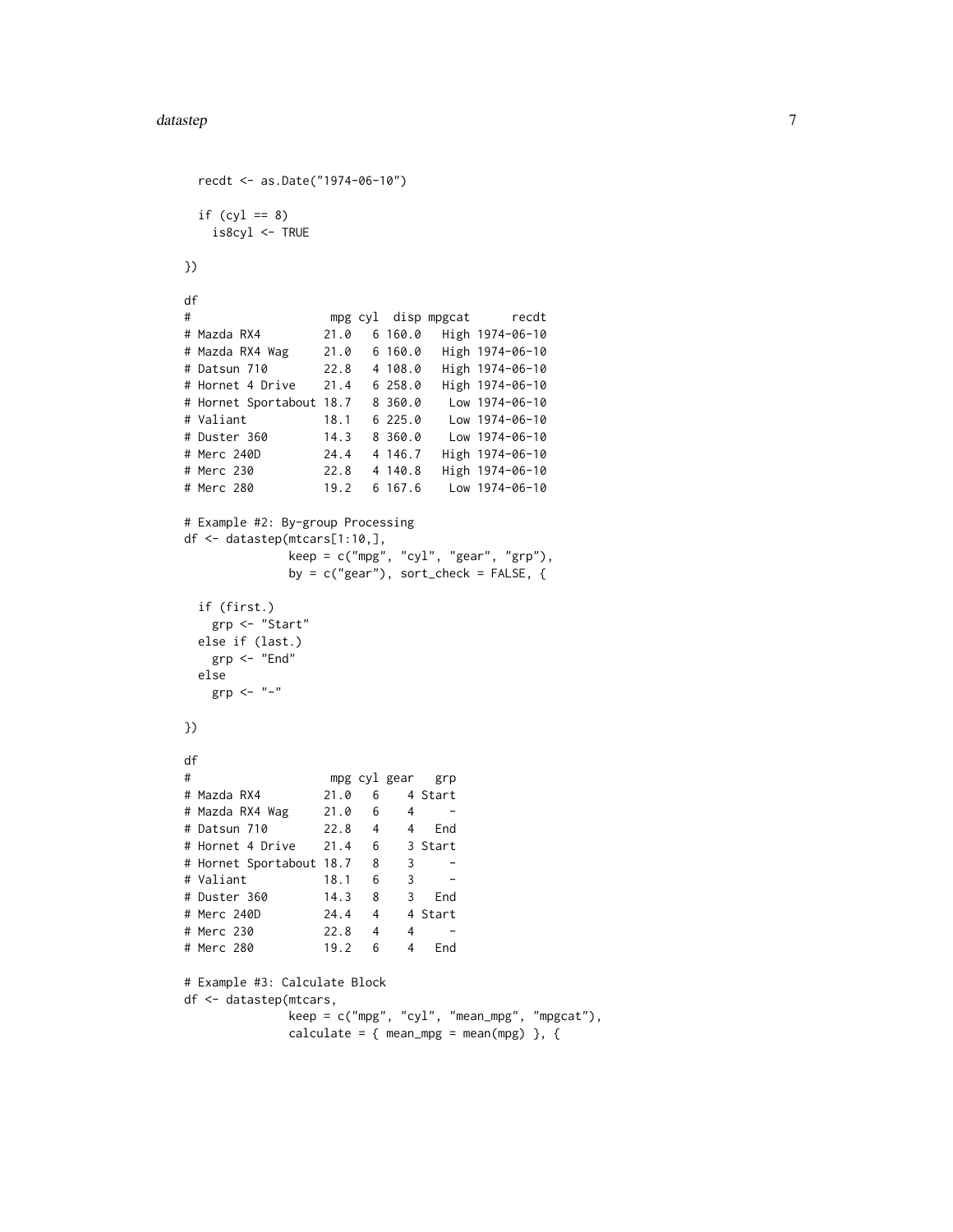```
if (mpg \ge mean_mpg)mpgcat <- "High"
 else
   mpgcat <- "Low"
})
df[1:10,]
# mpg cyl mean_mpg mpgcat
# Mazda RX4 21.0 6 20.09062 High
# Mazda RX4 Wag 21.0 6 20.09062 High
# Datsun 710 22.8 4 20.09062 High
# Hornet 4 Drive 21.4 6 20.09062 High
# Hornet Sportabout 18.7 8 20.09062 Low
# Valiant 18.1 6 20.09062 Low
# Duster 360 14.3 8 20.09062 Low
# Merc 240D 24.4 4 20.09062 High
# Merc 230 22.8 4 20.09062 High
# Merc 280 19.2 6 20.09062 Low
# Example #4: Data pipeline
library(dplyr)
library(magrittr)
# Add datastep to dplyr pipeline
df <- mtcars %>%
 select(mpg, cyl, gear) %>%
 mutate(mean_mpg = mean(mpg)) %>%
 datastep({
   if (mpg >= mean_mpg)
     mpgcat <- "High"
   else
     mpgcat <- "Low"
 }) %>%
 filter(row_number() <= 10)
df
# mpg cyl gear mean_mpg mpgcat
# 1 21.0 6 4 20.09062 High
# 2 21.0 6 4 20.09062 High
# 3 22.8 4 4 20.09062 High
# 4 21.4 6 3 20.09062 High
         8 3 20.09062 Low
# 6 18.1 6 3 20.09062 Low
# 7 14.3 8 3 20.09062 Low
# 8 24.4 4 4 20.09062 High
# 9 22.8 4 4 20.09062 High
# 10 19.2 6 4 20.09062 Low
```
# Example #5: Drop, Retain and Rename df <- datastep(mtcars[1:10, ],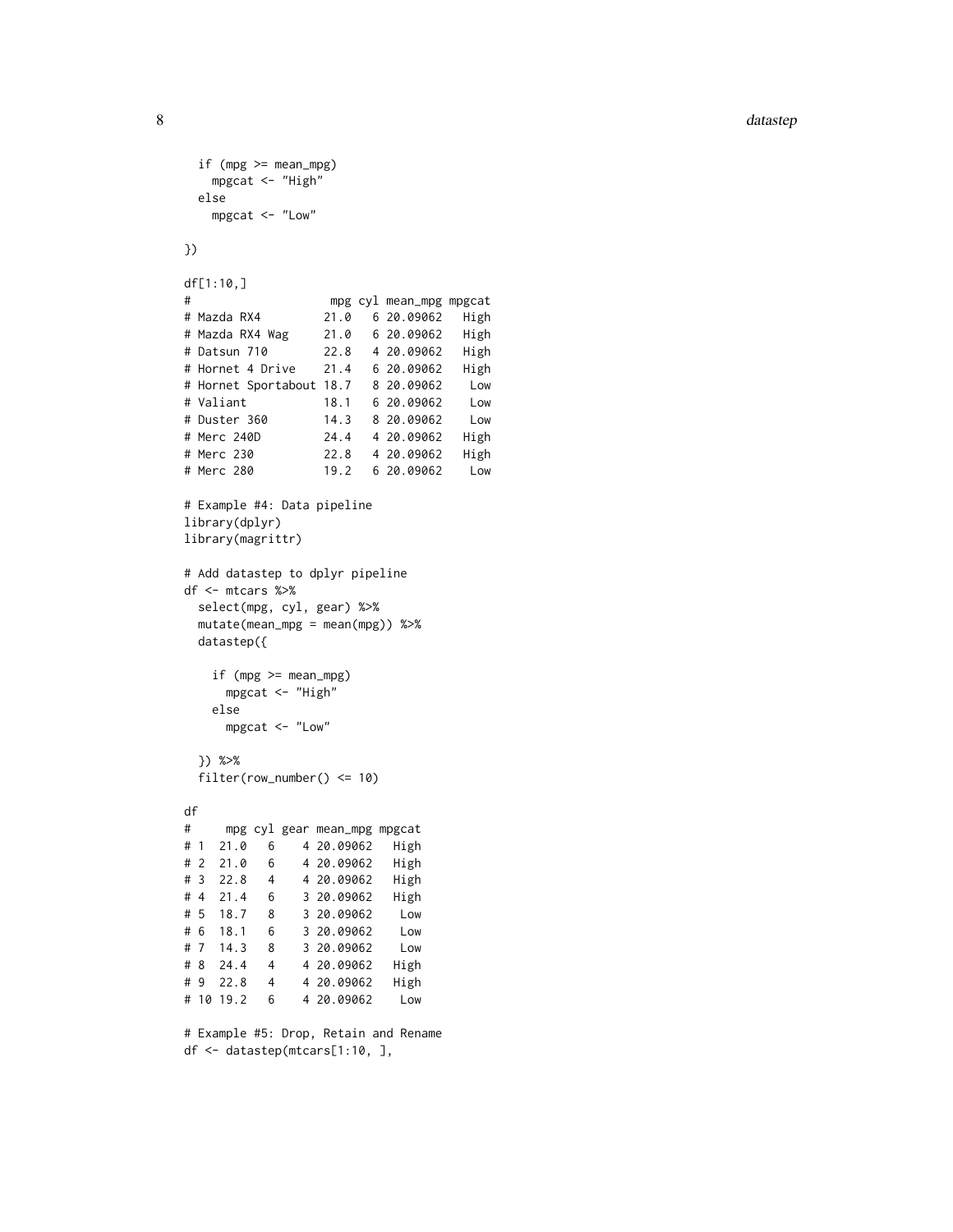```
drop = c("disp", "hp", "drat", "qsec","vs", "am", "gear", "carb"),
            reta = list(cumwt = 0),rename = c(mpg = "MPG", cyl = "Cylinder's", wt = "Wgt",cumwt = "Cumulative Wgt"), {
 cumwt <- cumwt + wt
})
df
# MPG Cylinders Wgt Cumulative Wgt
# Mazda RX4 21.0 6 2.620 2.620
# Mazda RX4 Wag 21.0 6 2.875 5.495
# Datsun 710 22.8 4 2.320 7.815
# Hornet 4 Drive 21.4 6 3.215 11.030
# Hornet Sportabout 18.7 8 3.440 14.470
# Valiant 18.1 6 3.460 17.930
# Duster 360 14.3 8 3.570 21.500
# Merc 240D 24.4 4 3.190 24.690
# Merc 230 22.8 4 3.150 27.840
# Merc 280 19.2 6 3.440 31.280
# Example #6: Attributes and Arrays
# Create sample data
dat \leq read.table(header = TRUE, text = '
  Year Q1 Q2 Q3 Q4
  2000 125 137 152 140
  2001 132 145 138 87
  2002 101 104 115 121')
# Use attrib list to control column order and add labels
# Use array to calculate row sums and means, and get best quarter
df <- datastep(dat,
            attribute = list(Tot = dsattr(0, label = "Year Total"),Avg = dsattr(0, label = "Year Average"),
                        Best = dsattr(0, label = "Best Quarter")),
            array = list(qtrs = disarray("Q1", "Q2", "Q3", "Q4")),
            drop = "q",steps = \{# Empty brackets return all array values
              Tot <- sum(qtrs[])
              Avg <- mean(qtrs[])
              # Iterate to find best quarter
              for (q in qtrs) {
               if (qtrs[q] == max(qtrs[]))Best <-q}
            })
```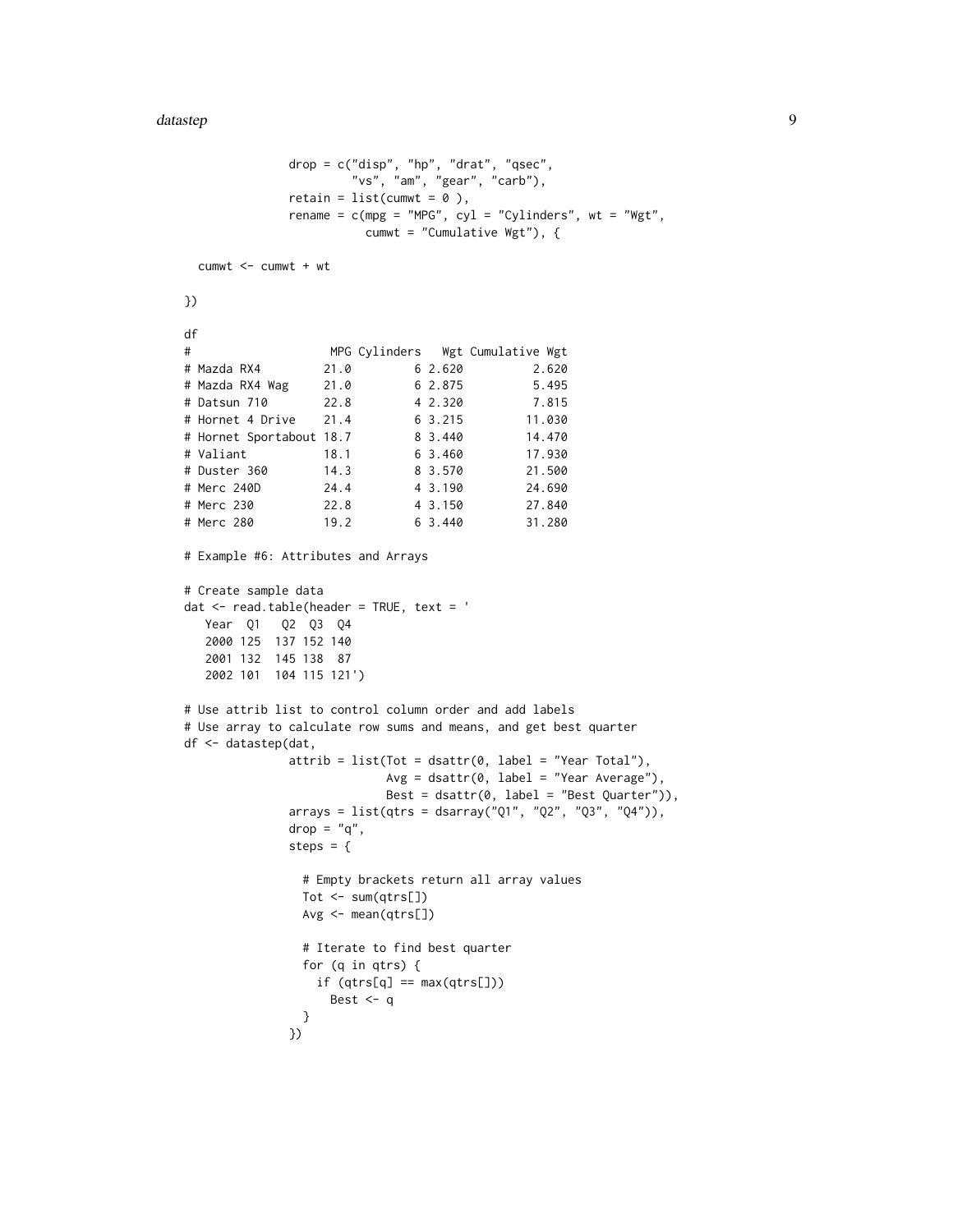<span id="page-9-0"></span>

| df |                |                         |              |                                     |                |                                       |     |                                                             |   |     |
|----|----------------|-------------------------|--------------|-------------------------------------|----------------|---------------------------------------|-----|-------------------------------------------------------------|---|-----|
| #  | Year           | 01                      | 02 03 04 Tot |                                     | Avg Best       |                                       |     |                                                             |   |     |
|    |                |                         |              | # 1 2000 125 137 152 140 554 138.50 | Q3             |                                       |     |                                                             |   |     |
|    |                | # 2 2001 132 145 138    |              | 87 502 125.50                       | Q <sub>2</sub> |                                       |     |                                                             |   |     |
|    |                |                         |              | # 3 2002 101 104 115 121 441 110.25 | 04             |                                       |     |                                                             |   |     |
|    |                |                         |              |                                     |                |                                       |     |                                                             |   |     |
|    | dictionary(df) |                         |              |                                     |                |                                       |     |                                                             |   |     |
| #  |                | A tibble: $8 \times 10$ |              |                                     |                |                                       |     |                                                             |   |     |
| #  |                | Name Column Class       |              | Label                               |                | Description Format Width Justify Rows |     |                                                             |   | NAs |
| #  |                | <chr> <chr></chr></chr> | <chr></chr>  | $<$ chr $>$                         |                | <chr></chr>                           |     | <lgl> <int> <chr> <int> <int></int></int></chr></int></lgl> |   |     |
|    | # 1 df         | Year                    | integer      | NA.                                 |                | NA.                                   | NA. | NA NA                                                       | 3 | 0   |
|    | # 2 df         | Q1                      | integer      | NA.                                 |                | NA.                                   | NA  | NA NA                                                       | 3 | 0   |
|    | # 3 df         | Q <sub>2</sub>          | integer      | NA.                                 |                | NA.                                   | NA  | NA NA                                                       | 3 | 0   |
|    | # 4 df         | Q3                      | integer      | NA.                                 |                | NA.                                   | NA. | NA NA                                                       | 3 | 0   |
|    | # 5 df         | Q4                      | integer      | <b>NA</b>                           |                | NA.                                   | NA. | NA NA                                                       | 3 | 0   |
|    | # 6 df         | Tot                     | integer      | Year Total                          |                | NA.                                   | NA. | NA NA                                                       | 3 | 0   |
|    | # 7 df         | Avg                     | numeric      | Year Average NA                     |                |                                       | NA. | NA NA                                                       | 3 | 0   |
|    | # 8 df         | Best                    |              | character Best Quarter NA           |                |                                       | NА  | 2 NA                                                        | 3 | 0   |
|    |                |                         |              |                                     |                |                                       |     |                                                             |   |     |

<span id="page-9-1"></span>dictionary *Create a Data Dictionary*

# Description

A function to create a data dictionary for a data frame, a tibble, or a data library. The function will generate a tibble of information about the data. The tibble will contain the following columns:

- Name: The name of the data object.
- Column: The name of the column.
- Class: The class of the column.
- Label: The value of the label attribute.
- Description: A description applied to this column.
- Format: The value of the format attribute.
- Width: The value of the width attribute if any have been assigned. If no width attributes have been assigned, the max character width.
- Justify: The justification or alignment attribute value.
- Rows: The number of data rows.
- NAs: The number of NA values in this column.

# Usage

```
dictionary(x)
```
#### Arguments

x The input library, data frame, or tibble.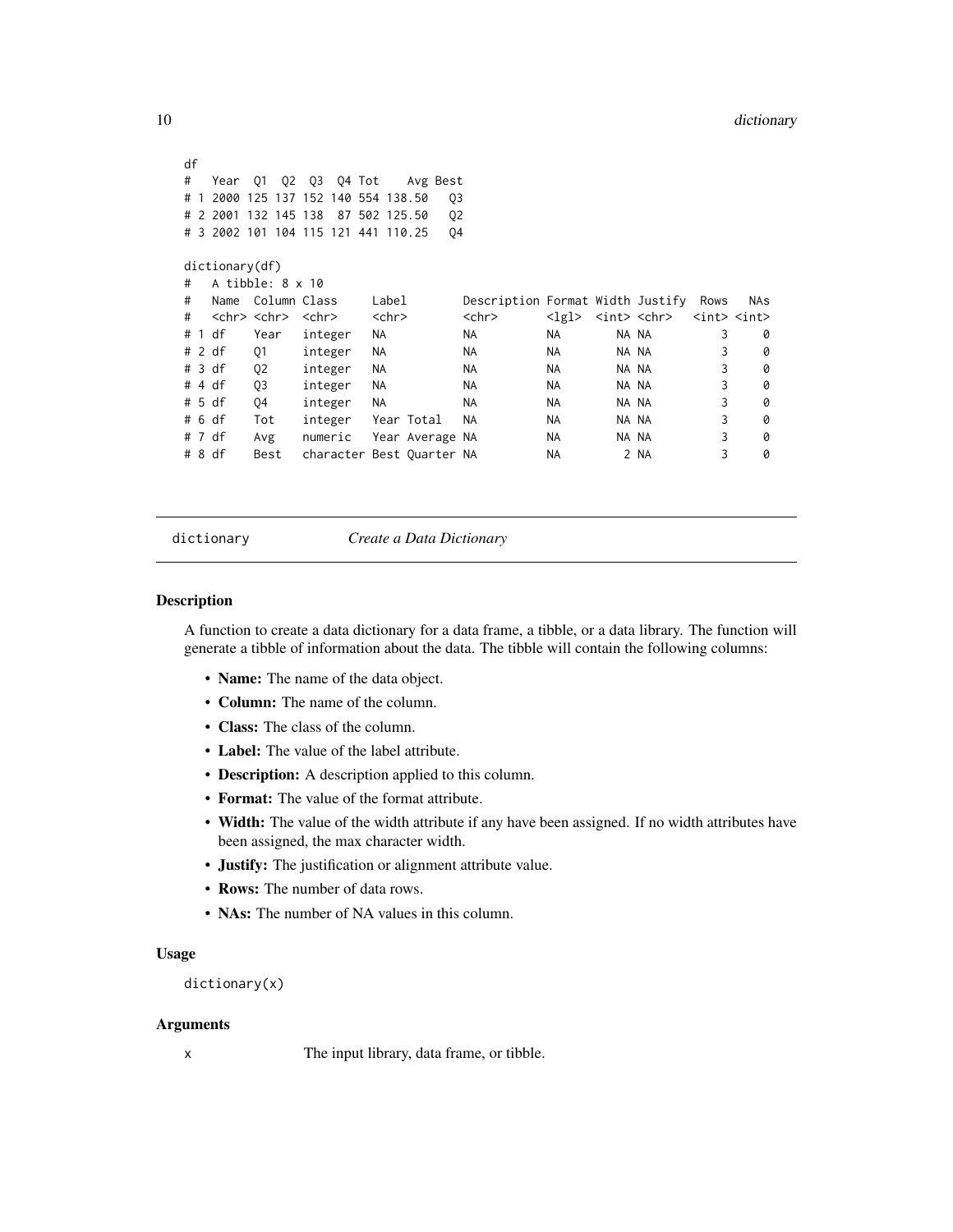#### <span id="page-10-0"></span>dsarray the contract of the contract of the contract of the contract of the contract of the contract of the contract of the contract of the contract of the contract of the contract of the contract of the contract of the co

# See Also

[libname](#page-16-1) to create a data library. Also see the [dsattr](#page-12-1) function to set attributes for your dataset from within a [datastep](#page-1-1). To render attributes, see the fmtr package.

# Examples

```
# Create temp directory
tmp <- tempdir()
# Create library
libname(dat, tmp)
# Add data to the library
lib_add(dat, beaver1)
lib_add(dat, iris)
# Examine the dictionary for the library
dictionary(dat)
# A tibble: 9 x 10
# Name Column Class Label Description Format Width Justify Rows NAs
# <chr> <chr> <chr> <lgl> <lgl> <lgl> <lgl> <lgl> <int> <int>
# 1 beaver1 day numeric NA NA NA NA NA 114 0
# 2 beaver1 time numeric NA NA NA NA NA 114 0
# 3 beaver1 temp numeric NA NA NA NA NA 114 0
# 4 beaver1 activ numeric NA NA NA NA NA 114 0
# 5 iris Sepal.Length numeric NA NA NA NA NA 150 0
# 6 iris Sepal.Width numeric NA NA NA NA NA 150 0
# 7 iris Petal.Length numeric NA NA NA NA NA 150 0
# 8 iris Petal.Width numeric NA NA NA NA NA 150 0
# 9 iris Species factor NA NA NA NA NA 150 0
# Clean up
lib_delete(dat)
```
<span id="page-10-1"></span>

dsarray *Create a Data Step Array*

#### Description

A data step array is an object that allows you to iterate across a set of columns inside a [datastep](#page-1-1). This structure is useful when you need to perform the same or similar operations on many columns.

# Usage

dsarray(...)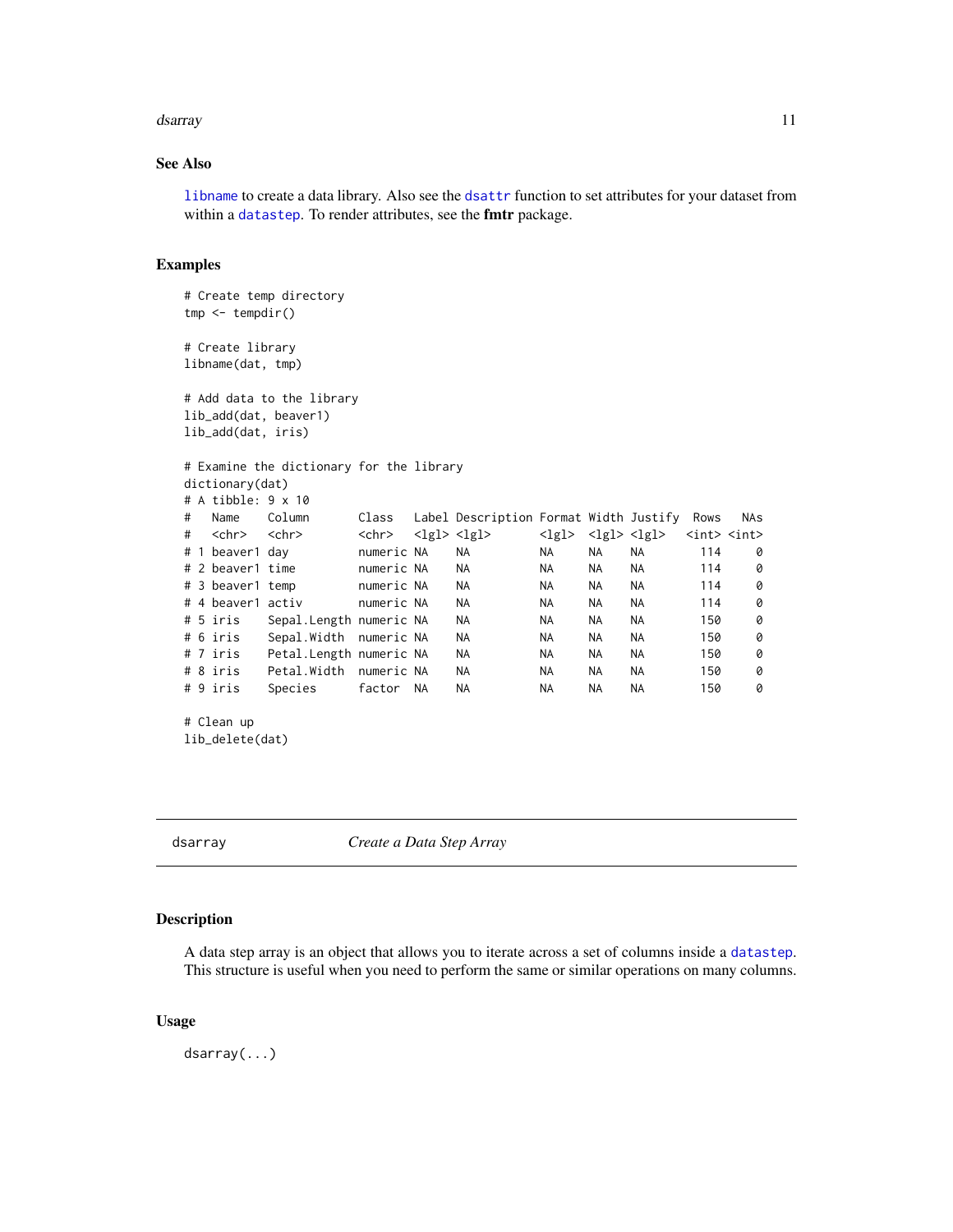<span id="page-11-0"></span>12 dsarray distribution of the set of the set of the set of the set of the set of the set of the set of the set of the set of the set of the set of the set of the set of the set of the set of the set of the set of the set

#### Arguments

... Column names to include as part of the datastep array. The names can be provided as quoted strings or a vector of strings. If names are provided as quoted strings, separate the strings with commas (i.e. dsarray("col1", "col2", "col3")).

# Details

The datastep array has an indexer that allows you to access a particular column value. The indexer can be used within a for loop to iterate over the array. In this manner, you can place a set of conditions inside the for loop and run the same conditional logic on all the columns in the array.

You can also use the datastep array with an empty indexer in vectorized functions like [sum](#page-0-0), [mean](#page-0-0), and [max](#page-0-0). The empty indexer will return all the values in the array for the current row.

# Value

The datastep array object.

# See Also

[libname](#page-16-1) to create a data library, and [dictionary](#page-9-1) for generating a data dictionary

Other datastep: [\[.dsarray\(](#page-43-1)), [datastep\(](#page-1-1)), [dsattr\(](#page-12-1)), [length.dsarray\(](#page-16-2))

```
library(libr)
# Create AirPassengers Data Frame
df <- as.data.frame(t(matrix(AirPassengers, 12,
                    dimnames = list(month.abb, seq(1949, 1960)))),
                    stringsAsFactors = FALSE)
# Use datastep array to get year tot, mean, and top month
dat <- datastep(df,
                arrays = list(months = dsarray(names(df))).attrib = list(Tot = \theta, Mean = \theta, Top = ""),
                drop = "mth",{
                  Tot <- sum(months[])
                  Mean <- mean(months[])
                  for (mth in months) {
                    if (months[mth] == max(months[])) {
                      Top <- mth
                    }
                  }
                })
```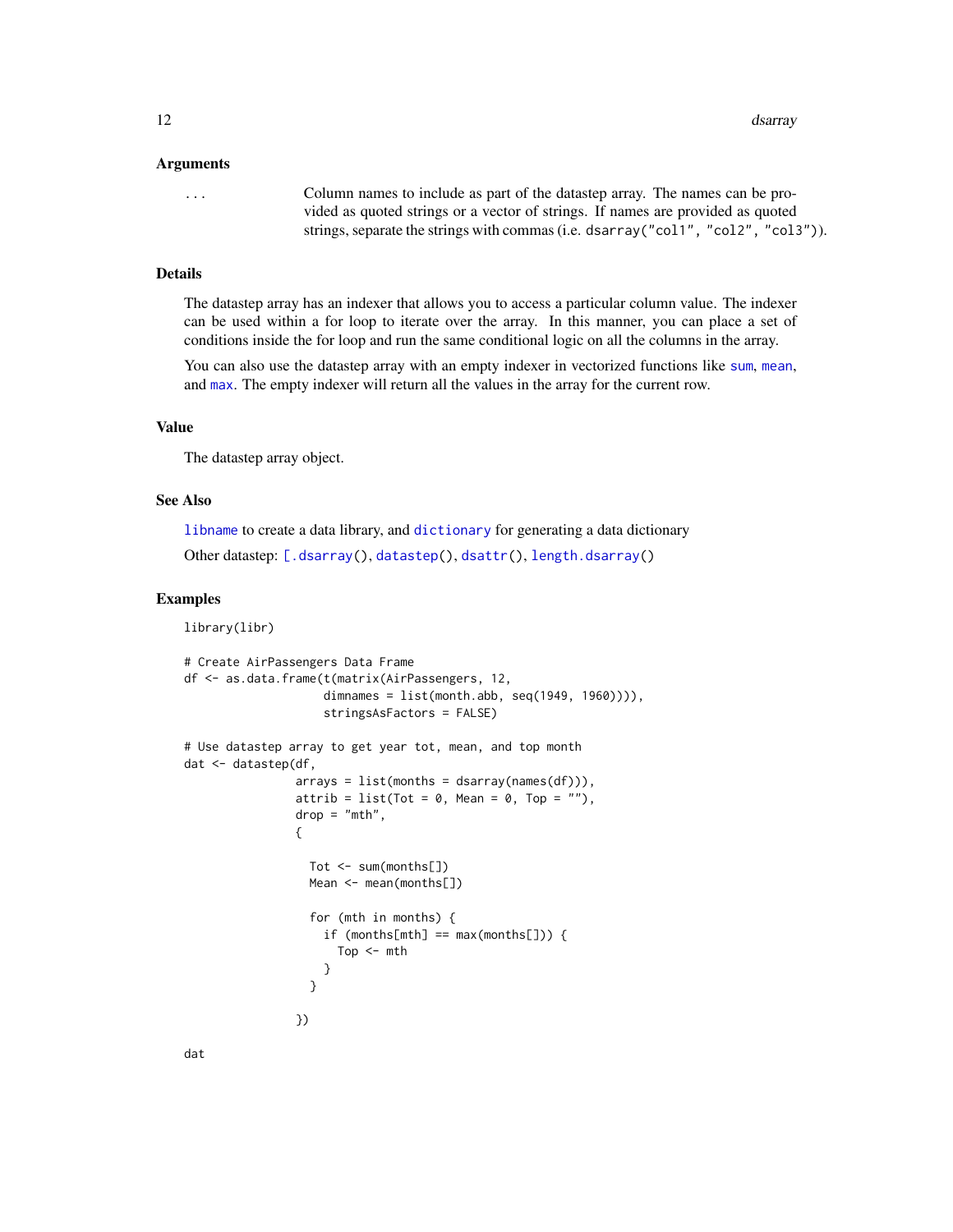#### <span id="page-12-0"></span>dsattr and the set of the set of the set of the set of the set of the set of the set of the set of the set of the set of the set of the set of the set of the set of the set of the set of the set of the set of the set of th

# Jan Feb Mar Apr May Jun Jul Aug Sep Oct Nov Dec Tot Mean Top # 1949 112 118 132 129 121 135 148 148 136 119 104 118 1520 126.6667 Aug # 1950 115 126 141 135 125 149 170 170 158 133 114 140 1676 139.6667 Aug # 1951 145 150 178 163 172 178 199 199 184 162 146 166 2042 170.1667 Aug # 1952 171 180 193 181 183 218 230 242 209 191 172 194 2364 197.0000 Aug # 1953 196 196 236 235 229 243 264 272 237 211 180 201 2700 225.0000 Aug # 1954 204 188 235 227 234 264 302 293 259 229 203 229 2867 238.9167 Jul # 1955 242 233 267 269 270 315 364 347 312 274 237 278 3408 284.0000 Jul # 1956 284 277 317 313 318 374 413 405 355 306 271 306 3939 328.2500 Jul # 1957 315 301 356 348 355 422 465 467 404 347 305 336 4421 368.4167 Aug # 1958 340 318 362 348 363 435 491 505 404 359 310 337 4572 381.0000 Aug # 1959 360 342 406 396 420 472 548 559 463 407 362 405 5140 428.3333 Aug # 1960 417 391 419 461 472 535 622 606 508 461 390 432 5714 476.1667 Jul

dsattr *Assign Datastep Variable Attributes*

# Description

An object to assign attributes to a column in a [datastep](#page-1-1). The parameters allow you to set the following attributes: 'class', 'label', 'description', 'width', 'justify', and 'format'. Any other desired attributes can be set with ....

The attributes available in the dsattr class are closely aligned with those available on the [dictionary](#page-9-1) object.

# Usage

```
dsattr(
  default = NA,
  label = NULL,description = NULL,
  width = NULL,
  format = NULL,justify = NULL,
  ...
\lambda
```
#### Arguments

| default     | The default value of the column. The default value can be any valid data value.<br>Typical default values might be an empty string ("") or a zero (0). If no default<br>value is specified, the column will be defaulted to NA. |
|-------------|---------------------------------------------------------------------------------------------------------------------------------------------------------------------------------------------------------------------------------|
| label       | The label to associate with this column. Accepts any string value. The label will<br>appear as a column header on some data viewers and reporting packages.                                                                     |
| description | A description for this column. Accepts any string value. The description is<br>intended to be a longer explanation of the purpose or source of the variable.                                                                    |
| width       | The desired width for the column in number of characters.                                                                                                                                                                       |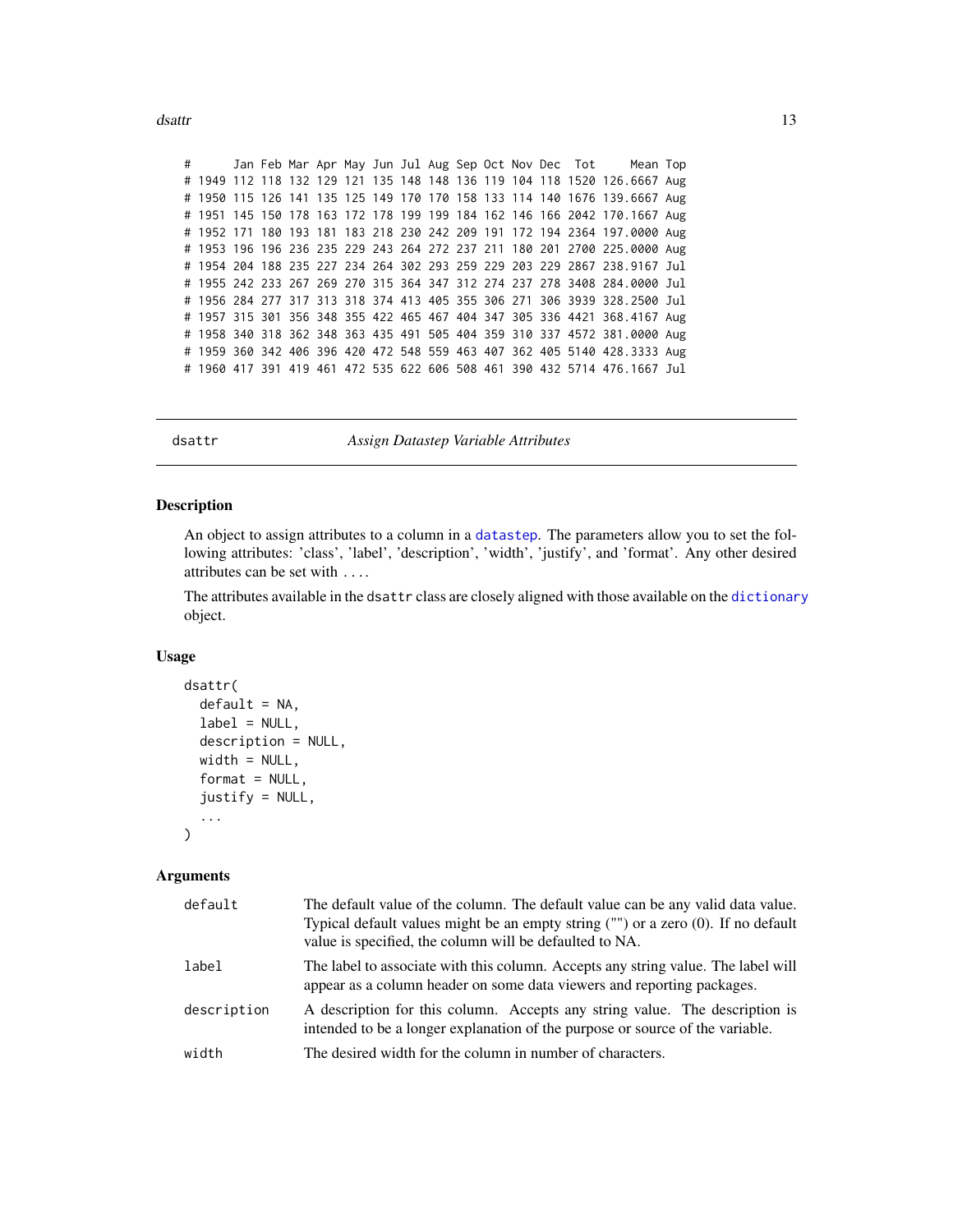<span id="page-13-0"></span>

| format  | The format associated with this column. See the <b>fmtr</b> package for more infor-<br>mation about formatting.                                                                    |
|---------|------------------------------------------------------------------------------------------------------------------------------------------------------------------------------------|
| justify | The desired justification for the column. This parameter is normally used only<br>for fixed-width, character columns. Valid values are 'left', 'right', 'center', and<br>'centre'. |
| $\cdot$ | Any other attributes you wish to assign to this column. Pass these additional<br>attributes as a name/value pair.                                                                  |

# Value

The data step attributes object.

#### See Also

[dictionary](#page-9-1) function to observe the attributes associated with a dataset. Also see the fdata function in the fmtr package for more information on formatting and rendering data frames.

Other datastep: [\[.dsarray\(](#page-43-1)), [datastep\(](#page-1-1)), [dsarray\(](#page-10-1)), [length.dsarray\(](#page-16-2))

```
library(libr)
```

```
# Create small sample dataframe
dat <- mtcars[1:10, c("mpg", "cyl")]
# Perform datastep and assign attributes
dat1 <- datastep(dat,
              attrib = list(mpg = dsattr(label = "Miles Per Gallon"),
                          cyl = dsattr(label = "Cylinders"),
                          mpgcat = dsattr(label = "Fuel Efficiency")),
             {
               if (mpg \ge 20)
                mpgcat = "High"
               else
                mpgcat = "Low"
             })
# Print results
dat1
# mpg cyl mpgcat
# Mazda RX4 21.0 6 High
# Mazda RX4 Wag 21.0 6 High
# Datsun 710 22.8 4 High
# Hornet 4 Drive 21.4 6 High
# Hornet Sportabout 18.7 8 Low
# Valiant 18.1 6 Low
# Duster 360 14.3 8 Low
# Merc 240D 24.4 4 High
# Merc 230 22.8 4 High
```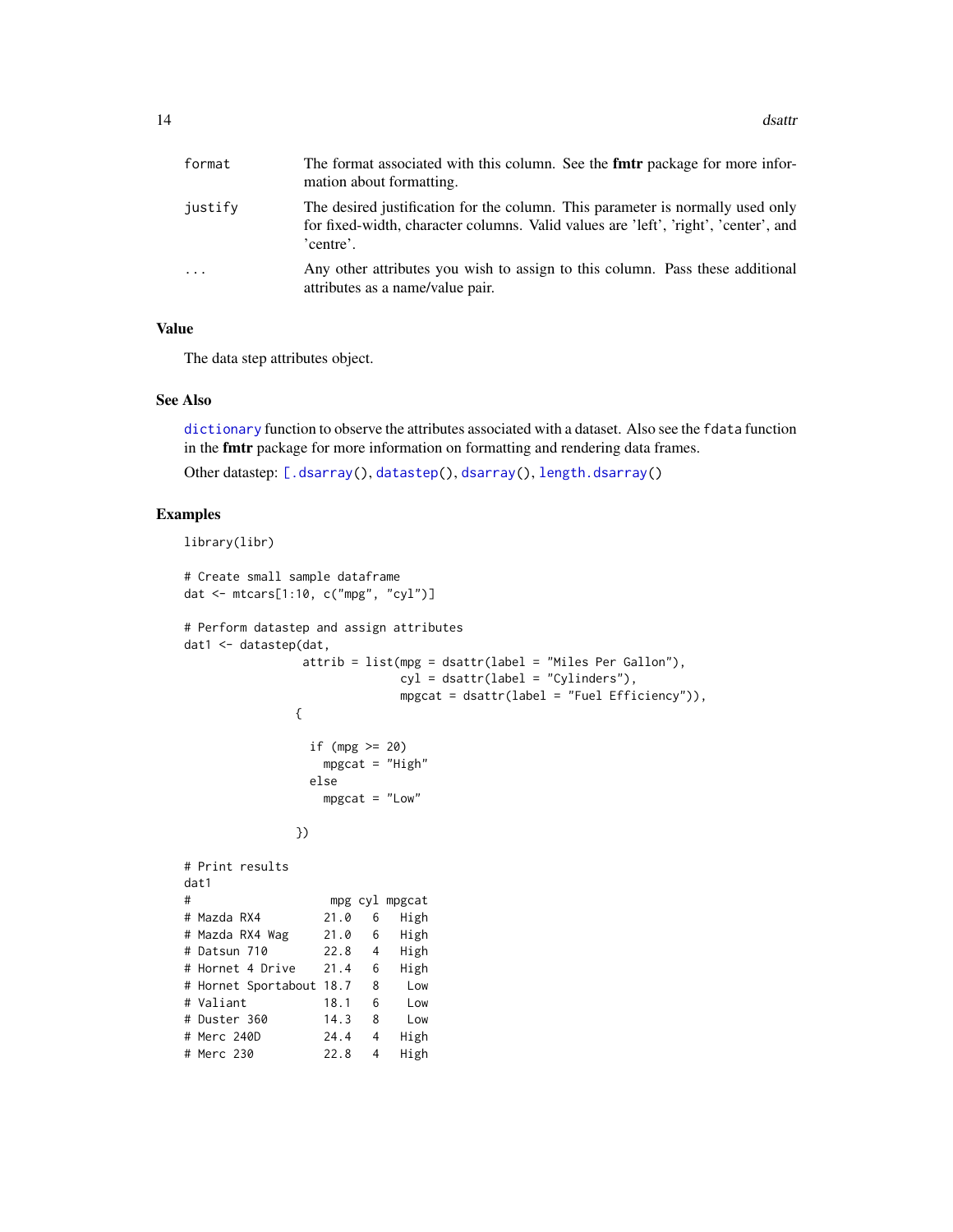# <span id="page-14-0"></span>import\_spec 15

```
# Merc 280 19.2 6 Low
# Examine label attributes
attr(dat1$mpg, "label")
# [1] "Miles Per Gallon"
attr(dat1$cyl, "label")
# [1] "Cylinders"
attr(dat1$mpgcat, "label")
# [1] "Fuel Efficiency"
# See labels in viewer
# View(dat1)
```
<span id="page-14-1"></span>import\_spec *Create an Import Specification*

#### Description

A function to create the import specifications for a particular data file. This information can be used on the [libname](#page-16-1) function to correctly assign the data types for columns on imported data. The import specifications are defined as name/value pairs, where the name is the column name and the value is the data type indicator. Available data type indicators are 'guess', 'logical', 'character', 'integer', 'numeric', 'date', 'datetime', and 'time'. See the [specs](#page-40-1) function for an example of using import specs.

#### Usage

 $import\_spec(..., na = NULL, trim\_ws = NULL)$ 

# Arguments

| $\cdots$ | Named pairs of column names and column data types. Available types are:<br>'guess', 'logical', 'character', 'integer', 'numeric', 'date', 'datetime', and 'time'.                                                                                                                                                                                              |
|----------|----------------------------------------------------------------------------------------------------------------------------------------------------------------------------------------------------------------------------------------------------------------------------------------------------------------------------------------------------------------|
|          | The date/time data types accept an optional input format. To supply the input<br>format, append it after the data type following an equals sign, e.g.: 'date=% $d\&B\&Y'$ '<br>or 'datetime=%d%m%Y %H:%M:%S'. Default is NULL, meaning no column<br>types are specified, and the function should make its best guess for each column.                          |
| na       | A vector of values to be treated as NA. For example, the vector $c('', '')$ will<br>cause empty strings and single blanks to be converted to NA values. Default<br>is NULL, meaning the value of the na parameter will be taken from the specs<br>function. Any value supplied on the import_spec function will override the<br>value from the specs function. |
| trim_ws  | Whether or not to trim white space from the input data values. The default<br>is NULL, meaning the value of the trim we parameter will be taken from the<br>specs function. Any value supplied on the import_spec function will override<br>the value from the specs function.                                                                                 |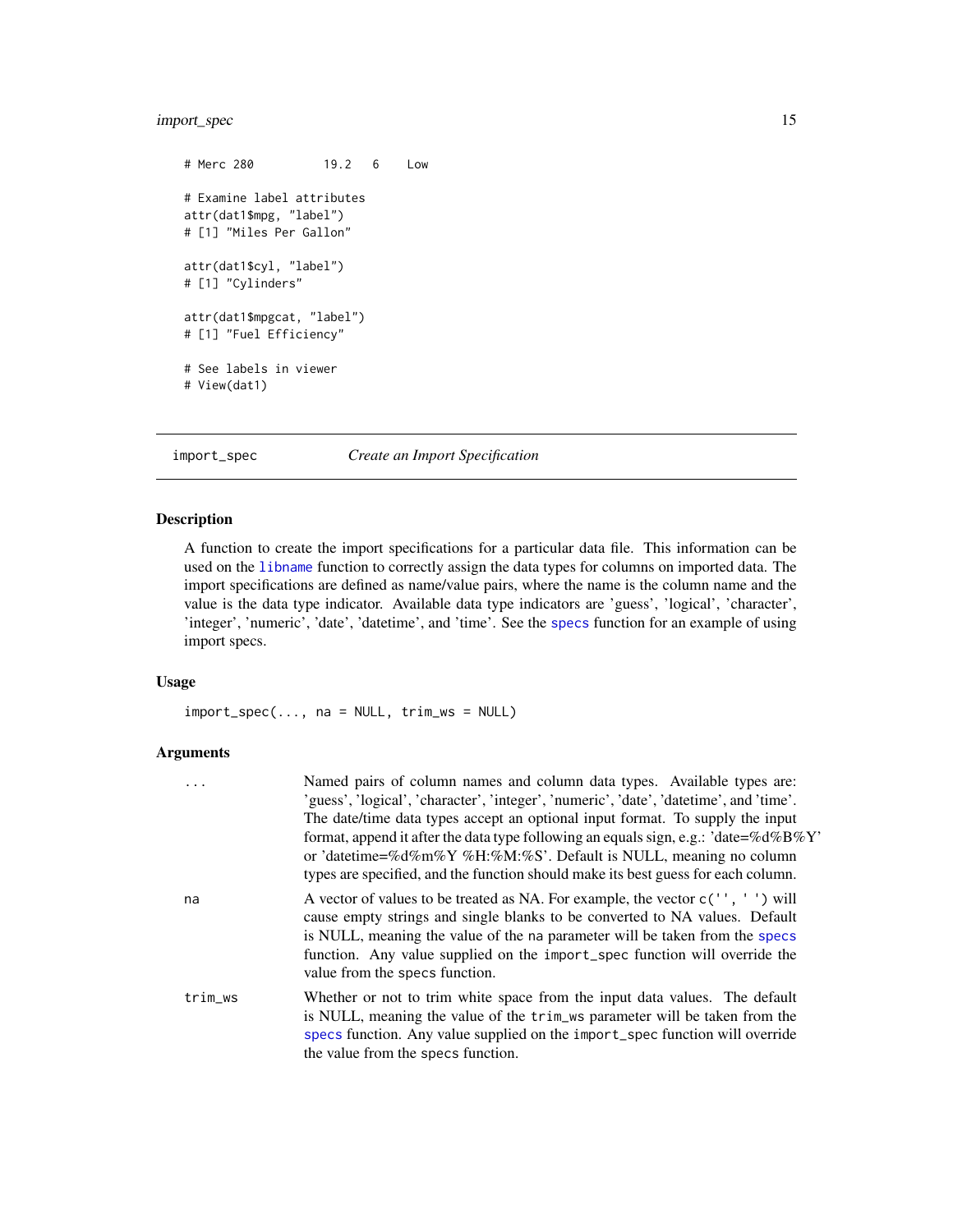# <span id="page-15-0"></span>Value

The import specification object.

# See Also

[libname](#page-16-1) to create a data library, and [specs](#page-40-1) for an example using import specs. Other specs: [print.specs\(](#page-39-1)), [read.specs\(](#page-39-2)), [specs\(](#page-40-1)), [write.specs\(](#page-42-1))

<span id="page-15-1"></span>

| w<br>۰.<br>× |  | ۰. |
|--------------|--|----|

*Class test for a data library* 

# Description

This function tests whether an object is a data library. The data library has a class of "lib".

# Usage

is.lib(x)

# Arguments

x The object to test.

# Value

TRUE or FALSE, depending on whether or not the object is a data library.

# See Also

```
Other lib: lib_add(), lib_copy(), lib_delete(), lib_export(), lib_info(), lib_load(),
lib_path(), lib_remove(), lib_replace(), lib_size(), lib_sync(), lib_unload(), lib_write(),
libname(), print.lib()
```
# Examples

```
# Create format catalog
libname(dat, tempdir())
# Test for "lib" class
```

```
is.lib(dat)
# [1] TRUE
is.lib(list())
# [1] FALSE
```
# Clean up lib\_delete(dat)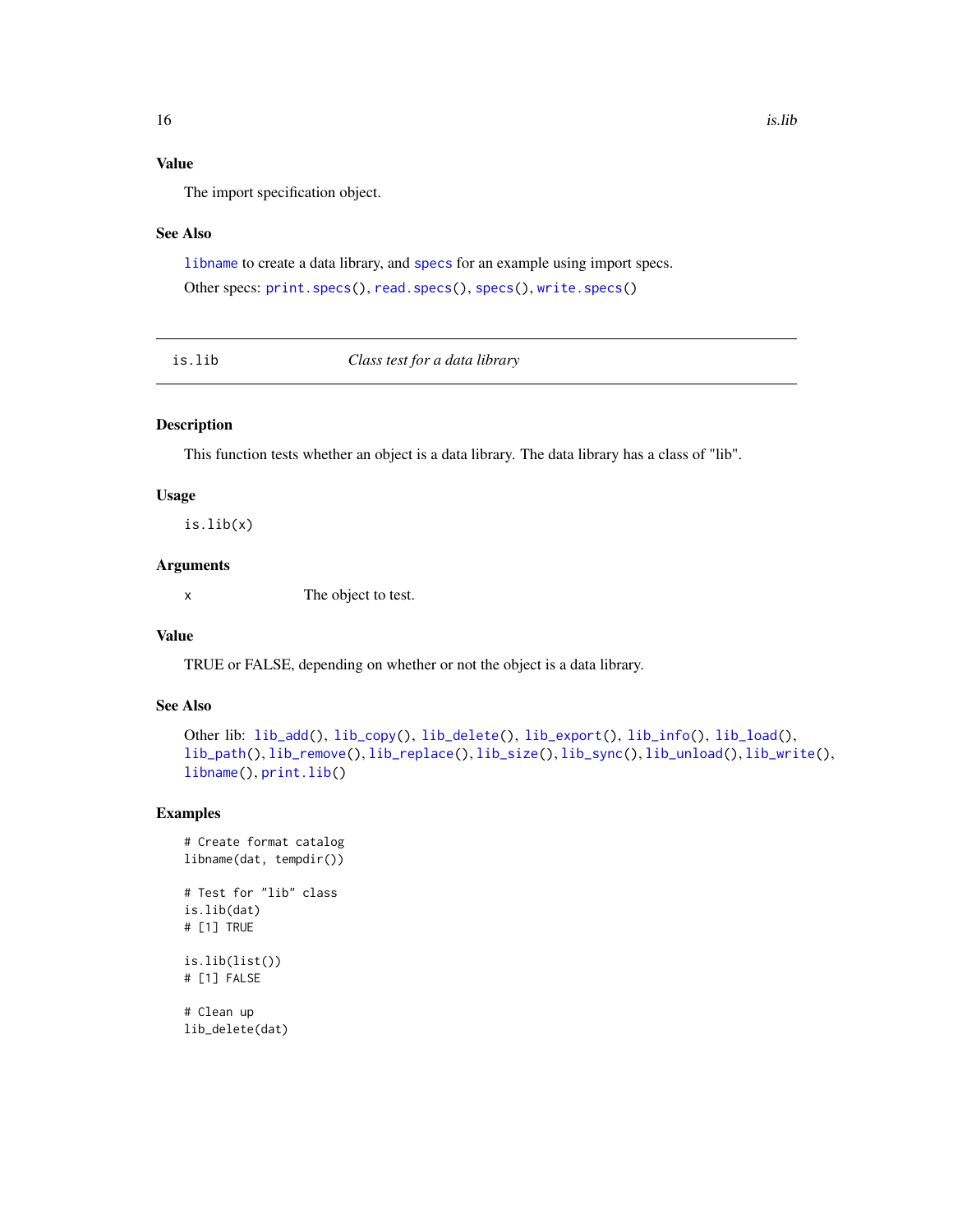<span id="page-16-2"></span><span id="page-16-0"></span>length.dsarray *Length function for dsarray class*

# Description

A length function for the data step array [dsarray](#page-10-1). The length function can by used either inside or outside the data step.

#### Usage

## S3 method for class 'dsarray' length(x)

#### Arguments

x The [dsarray](#page-10-1) object.

# Value

The number of items in the specified [dsarray](#page-10-1).

# See Also

Other datastep: [\[.dsarray\(](#page-43-1)), [datastep\(](#page-1-1)), [dsarray\(](#page-10-1)), [dsattr\(](#page-12-1))

# Examples

```
# Define datastep array
carr <- dsarray(names(mtcars))
length(carr)
# 11
```
<span id="page-16-1"></span>libname *Create a data library*

# Description

A data library is a collection of data sets. The purpose of the data library is to combine related data sets, and provides the opportunity to manipulate all of them as a single object. A data library is created using the libname function. The libname function allows you to load an entire directory of data into memory in one step. The libr package contains additional functions to add and remove data from the library, copy the library, and write any changed data to the file system.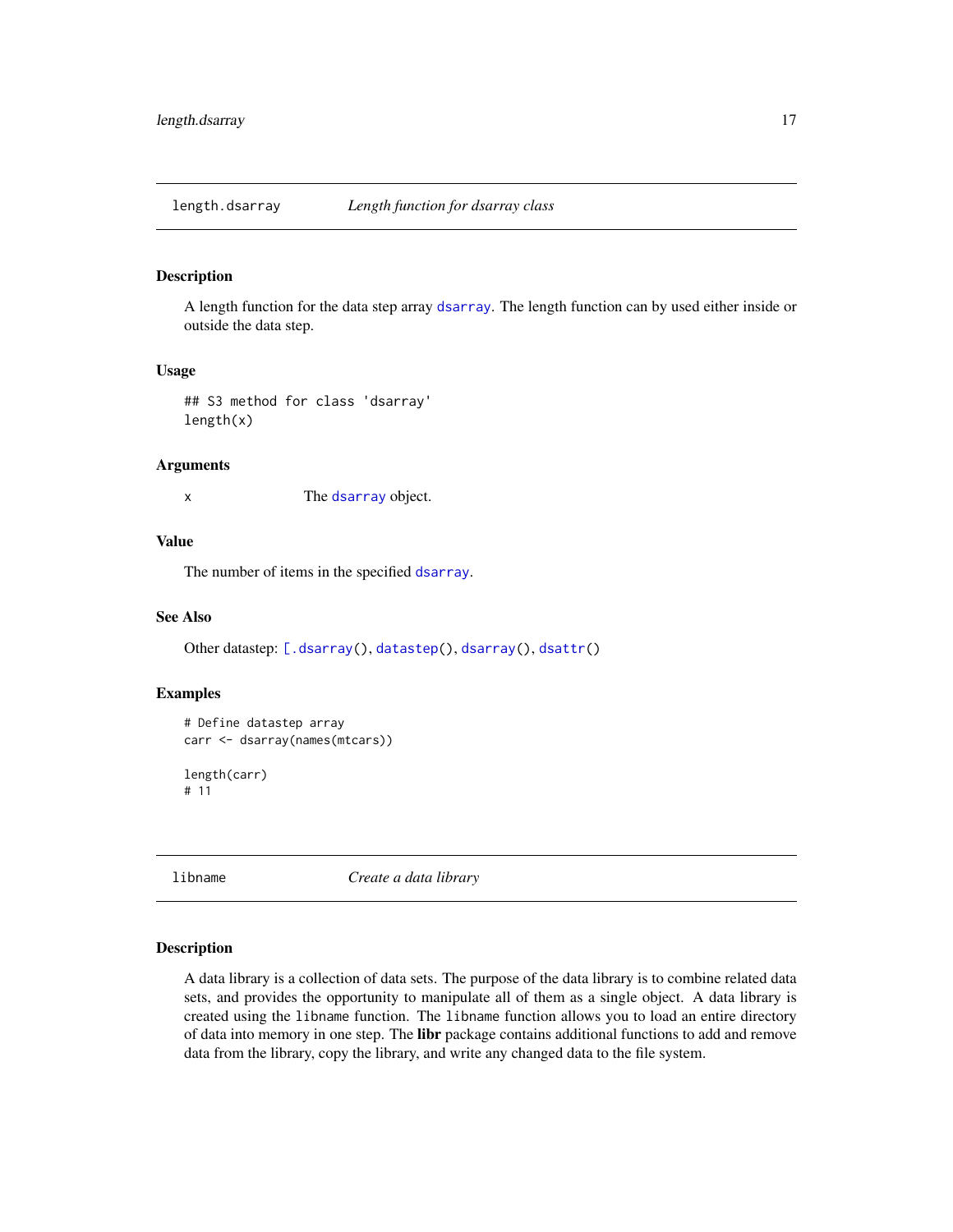#### 18 libname **18** libname **18** libname **18** libname **18** libname **18** libname **18** libname **18** libname **18** libname **18** libname **18** libname **18** libname **18** libname **18** libname **18** libname **18** libname **18** libname **18**

# Usage

```
libname(
  name,
  directory_path,
  engine = "rds",
  read_only = FALSE,
  env = parent.frame(),
  import_specs = NULL,
  filter = NULL,
  standard_eval = FALSE,
  quiet = FALSE
\mathcal{L}
```
# Arguments

| name         | The unquoted name of the library to create. The library name will be created<br>as a variable in the environment specified on the env parameter. The default<br>environment is the parent frame. If you want to pass the library name as a<br>quoted string or a variable, set the standard_eval parameter to TRUE to turn<br>off the non-standard evaluation.                                                    |
|--------------|-------------------------------------------------------------------------------------------------------------------------------------------------------------------------------------------------------------------------------------------------------------------------------------------------------------------------------------------------------------------------------------------------------------------|
|              | directory_path A directory path to associate with the library. If the directory contains data files<br>of the type specified on the engine parameter, they will be imported into the<br>library list. If the directory does not contains data sets of the appropriate type,<br>it will be created as an empty library. If the directory does not exist, it will be<br>created by the libname function.            |
| engine       | The engine to associate with the library. The specified engine will be used to<br>import and export data. The engine name corresponds to the standard file ex-<br>tension of the data file type. The default engine is 'rds'. Valid values are 'rds',<br>'Rdata', 'sas7bdat', 'xpt', 'xls', 'xlsx', 'dbf', and 'csv'.                                                                                             |
| read_only    | Whether the library should be created as read-only. Default is FALSE. If TRUE,<br>the user will be restricted from appending, removing, or writing any data from<br>memory to the file system.                                                                                                                                                                                                                    |
| env          | The environment to use for the libname. Default is parent. frame(). When<br>working inside a function, the parent. frame() will refer to the local func-<br>tion scope. When working outside a function, the parent. frame() will be the<br>global environment. If the env parameter is set to a custom environment, the<br>custom environment will be used for all subsequent operations with that lib-<br>name. |
| import_specs | A collection of import specifications, defined using the specs function. The im-<br>port specs should be named according to the file names in the library directory.<br>See the specs function for additional information.                                                                                                                                                                                        |
| filter       | One or more quoted strings to use as filters for the incoming file names. For<br>more than one filter string, pass them as a vector of strings. The filter string<br>can be a full or partial file name, without extension. If using a partial file name,<br>use a wild-card character $(*)$ to identify the missing portion. The match will be<br>case-insensitive.                                              |

<span id="page-17-0"></span>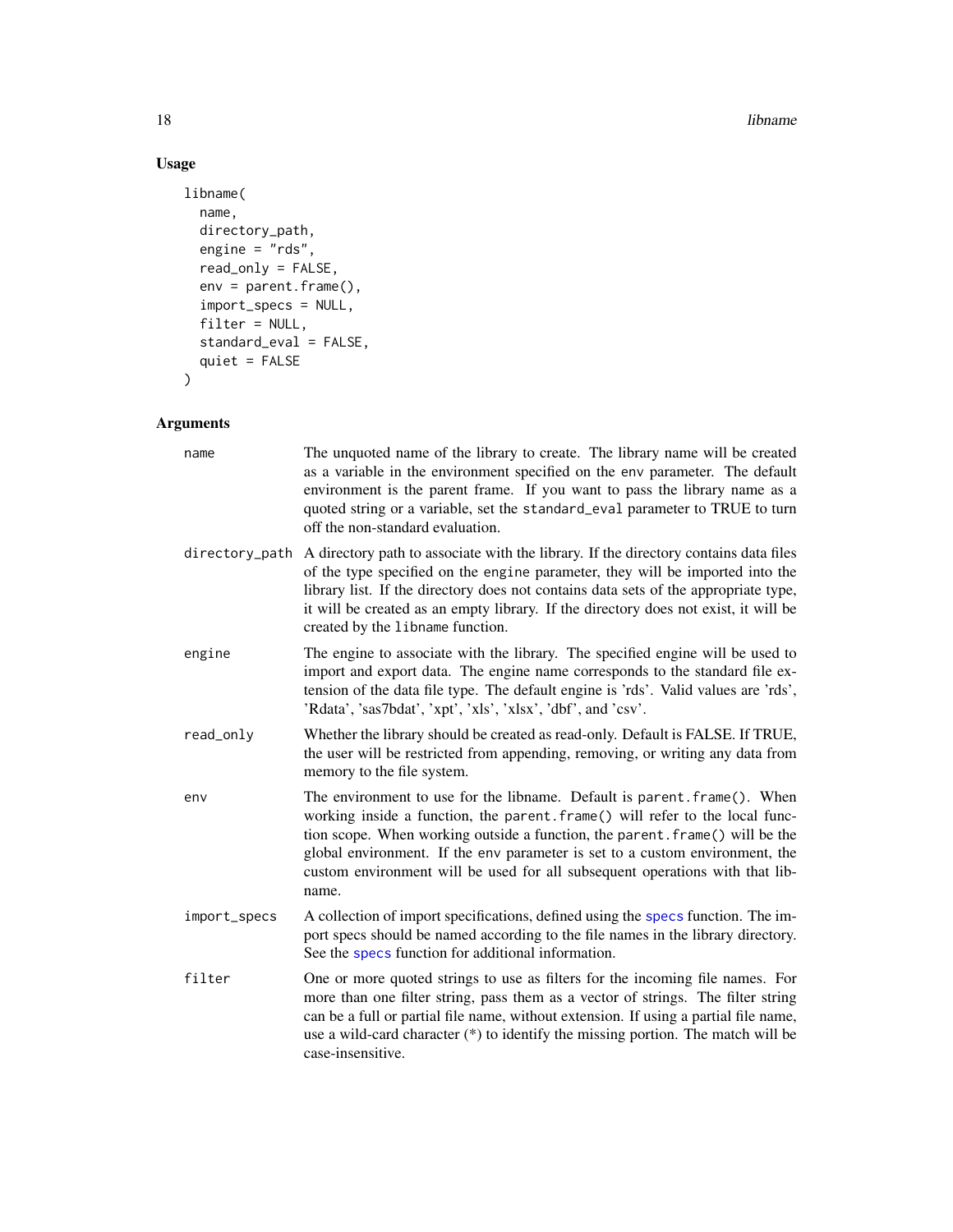#### <span id="page-18-0"></span>libname and the state of the state of the state of the state of the state of the state of the state of the state of the state of the state of the state of the state of the state of the state of the state of the state of th

|       | standard_eval A TRUE or FALSE value which indicates whether to use standard (quoted) or |
|-------|-----------------------------------------------------------------------------------------|
|       | non-standard (unquoted) evaluation on the library name parameter. Use standard          |
|       | evaluation when you want to pass the library name with a variable. Default is<br>FALSE. |
| auiet | When TRUE, minimizes output to the console when loading files. Default is<br>FALSE.     |

#### Details

For most projects, a data file does not exist in isolation. There are sets of related files of the same file type. The aim of the libname function is to take advantage of this fact, and give you an easy way to manage the entire set.

The libname function points to a directory of data files, and associates a name with that set of data. The name refers to an object of class 'lib', which at its heart is a named list. When the libname function executes, it will load all the data in the directory into the list, and assign the file name (without extension) as the list item name. Data can be accessed using list syntax, or loaded directly into the local environment using the [lib\\_load](#page-28-1) function.

The libname function provides several data engines to read data of different types. For example, there is an engine for Excel files, and another engine for SAS® datasets. The engines are identified by the extension of the file type they handle. The available engines are 'rds', 'RData', 'csv', 'xlsx', 'xls', 'sas7bdat', 'xpt', and 'dbf'. Once an engine has been assigned to a library, all other read/write operations will be performed by that engine.

The data engines largely hide file import details from you. The purpose of the libname function is to make it easy to import a set of related data files that follow standard conventions. The function assumes that the data has file extensions that match the file type, and then makes further assumptions based on each type of file. As a result, there are very few import options on the libname function. If your data does not follow standard conventions, it is recommended that you import your data using a package that gives you more control over import options.

#### Value

The library object, with all data files loaded into the library list. Items in the list will be named according the the file name, minus the file extension.

# Data Engines

The libname function currently provides seven different engines for seven different types of data files. Here is a complete list of available engines and some commentary about each:

- rds: For R data sets. This engine is the default. Because detailed data type and attribute information can be stored inside the rds file, the rds engine is the most reliable and easiest to use.
- Rdata: Another R data storage format. Like the 'rds' engine, this storage type retains column attributes and data types.
- csv: For comma separated value files. This engine assumes that the first row has column names, and that strings containing commas are quoted. Blank values and the string 'NA' will be interpreted as NA. Because data type information is not stored in csv files, the csv engine will attempt to guess the data types based on the available data. For most columns, the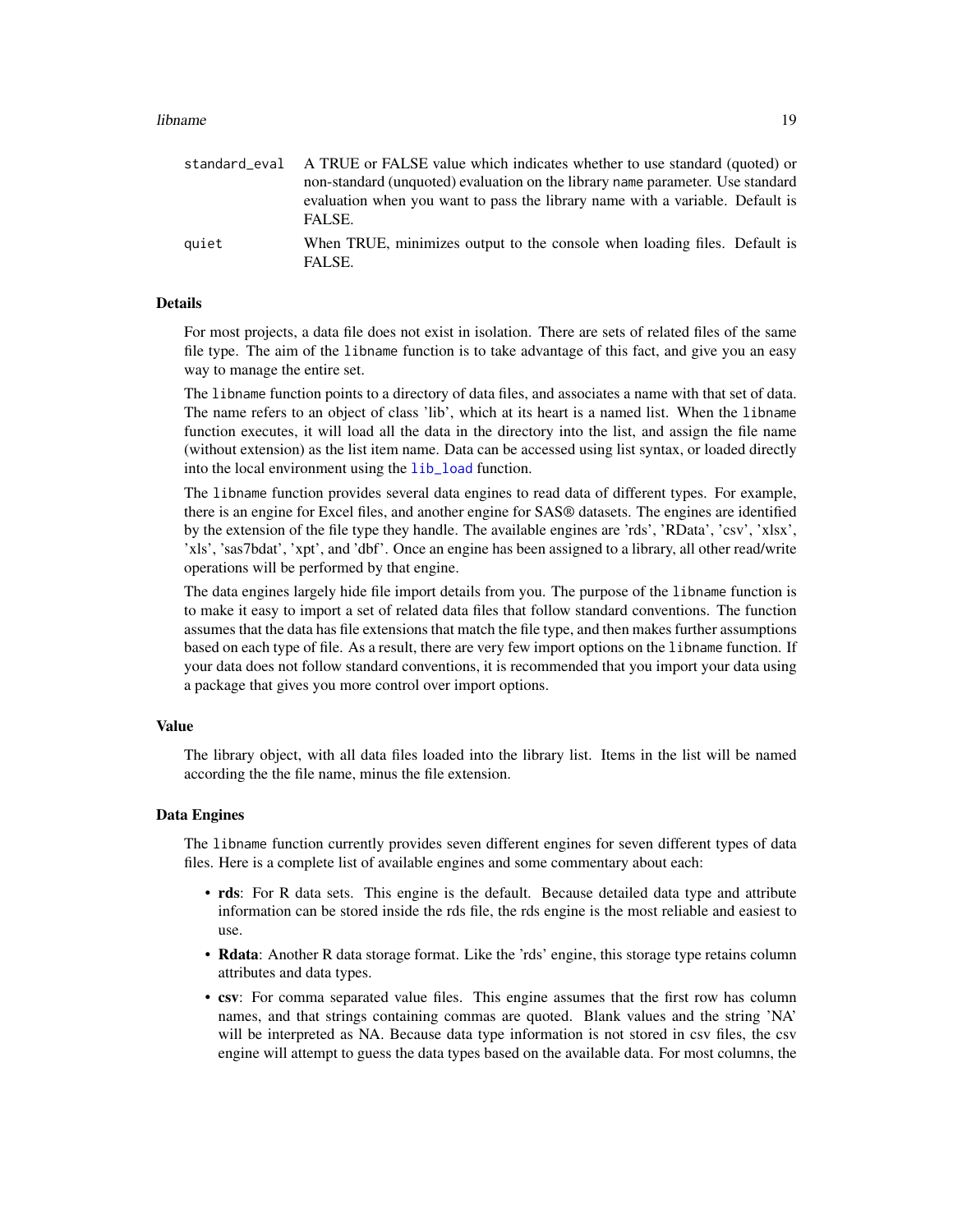<span id="page-19-0"></span>csv engine is able to guess accurately. Where it fails most commonly is with date and time columns. For csv date and time columns, it is therefore recommended to assign an import spec that tells the engine how to read the date or time. See the [specs](#page-40-1) documentation for additional details.

- xlsx: For Excel files produced with the current version of Excel. Excel provides more data type information than csv, but it is not as accurate as rds. Therefore, you may also need to provide import specifications with Excel files. Also note that currently the xlsx import engine will only import the first sheet of an Excel workbook. If you need to import a sheet that is not the first sheet, use a different package to import the data.
- xls: An Excel file format used between 1997 and 2003, and still used in some organizations. As with xlsx, this file format provides more information than csv, but is not entirely reliable. Therefore, you may need to provide import specifications to the xls engine. Also note that the xls engine can read, but not write xls files. Any xls files read with the xls engine will be written as an xlsx file. Like the xlsx engine, the xls engine can only read the first sheet of a workbook.
- sas7bdat: Handles SAS® datasets. SAS® datasets provide better type information than either csv or Excel. In most cases, you will not need to define import specifications for SAS® datasets. The sas7bdat engine interprets empty strings, single blanks, and a single dot (".") as missing values. While the import of SAS® datasets is fairly reliable, sas7bdat files exported with the sas7bdat engine sometimes cannot be read by SAS® software. In these cases, it is recommended to export to another file format, such as csv or dbf, and then import into SAS®.
- xpt: The SAS® transport file engine. Transport format is a platform independent file format. Similar to SAS® datasets, it provides data type information. In most cases, you will not need to define import specifications. The xpt engine also interprets empty strings, single blanks, and a single dot (".") as missing values.
- dbf: The DBASE file format engine. The DBASE engine was added to the libr package because many types of software can read and write in DBASE format reliably. Therefore it is a useful file format for interchange between software systems. The DBASE file format contains type information.

#### File Filters

If you wish to import only a portion of your data files into a library, you may accomplish it with the filter parameter. The filter parameter allows you to pass a vector of strings corresponding to the names of the files you want to import. The function allows a wild-card (\*) for partial matching. For example, "te $*$ " means any file name that that begins with a "te", and " $*st$ " means any file name that ends with an "st".

# Import Specifications

In most cases, it is not necessary to specify the data types for incoming columns in your data. Either the file format will preserve the appropriate data type information, or the assigned engine will guess correctly.

However, in some cases it will be necessary to control the column data types. For these cases, use the import\_specs parameter. The import\_specs parameter allows you to specify the data types by data set and column name. All the data type specifications are contained within a specs collection, and the specifications for a particular data set are defined by an import\_spec function.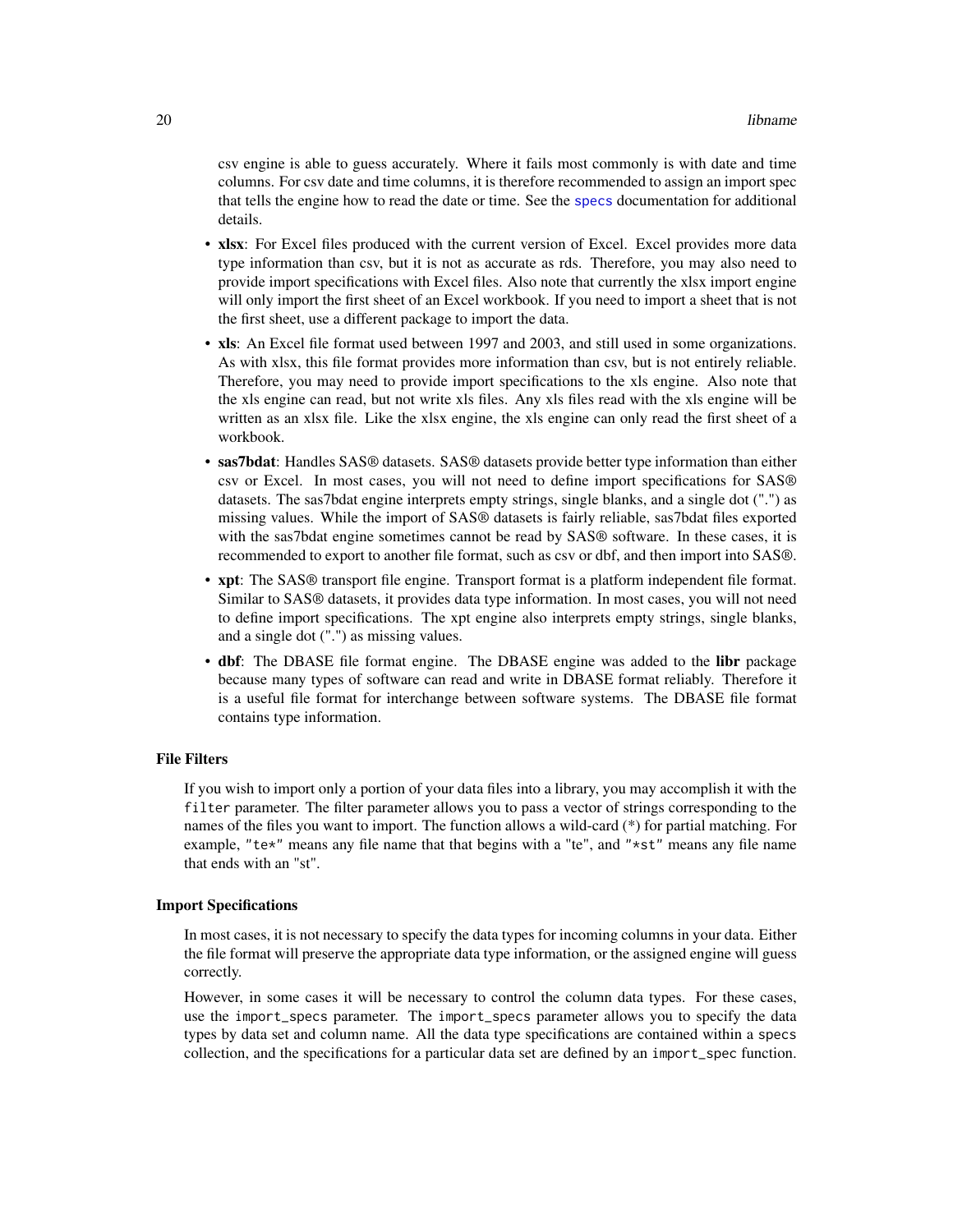#### <span id="page-20-0"></span>libname 21

See the [specs](#page-40-1) and [import\\_spec](#page-14-1) documentation for further information and examples of defining an import spec.

#### See Also

[specs](#page-40-1) to define import specifications, [dictionary](#page-9-1) to view the data dictionary for a library, and [datastep](#page-1-1) to perform a data step.

```
is.lib(lib_add(lib_copy(lib_delete(lib_export(lib_info(lib_load(),
lib_path(), lib_remove(), lib_replace(), lib_size(), lib_sync(), lib_unload(), lib_write(),
print.lib()
```
#### Examples

```
# Create temp directory
tmp <- tempdir()
# Save some data to temp directory
# for illustration purposes
saveRDS(trees, file.path(tmp, "trees.rds"))
saveRDS(rock, file.path(tmp, "rocks.rds"))
saveRDS(beaver1, file.path(tmp, "beaver1.rds"))
# Create data library
libname(dat, tmp)
# # library 'dat': 3 items
# - attributes: rds not loaded
# - path: C:\Users\User\AppData\Local\Temp\RtmpklJcfl
# - items:
# Name Extension Rows Cols Size LastModified
# 1 beaver1 rds 114 4 5.9 Kb 2020-12-06 15:21:30
            rds 48 4 3.6 Kb 2020-12-06 15:21:30
# 3 trees rds 31 3 2.9 Kb 2020-12-06 15:21:30
# Print dictionary for library
dictionary(dat)
# A tibble: 11 x 10
# Name Column Class Label Description Format Width Justify Rows NAs
# <chr> <chr> <chr> <chr> <chr> <lgl> <lgl> <chr> <int> <int>
# 1 beaver1 day numeric NA NA NA NA NA 114 0
# 2 beaver1 time numeric NA NA NA NA NA 114 0
# 3 beaver1 temp numeric NA NA NA NA NA 114 0
# 4 beaver1 activ numeric NA NA NA NA NA 114 0
# 5 rocks area integer NA NA NA NA NA 48 0
# 6 rocks peri numeric NA NA NA NA NA 48 0
# 7 rocks shape numeric NA NA NA NA NA 48 0
# 8 rocks perm numeric NA NA NA NA NA 48 0
# 9 trees Girth numeric NA NA NA NA NA 31 0
# 10 trees Height numeric NA NA NA NA NA 31 0
# 11 trees Volume numeric NA NA NA NA NA 31 0
# Load library into workspace
```
lib\_load(dat)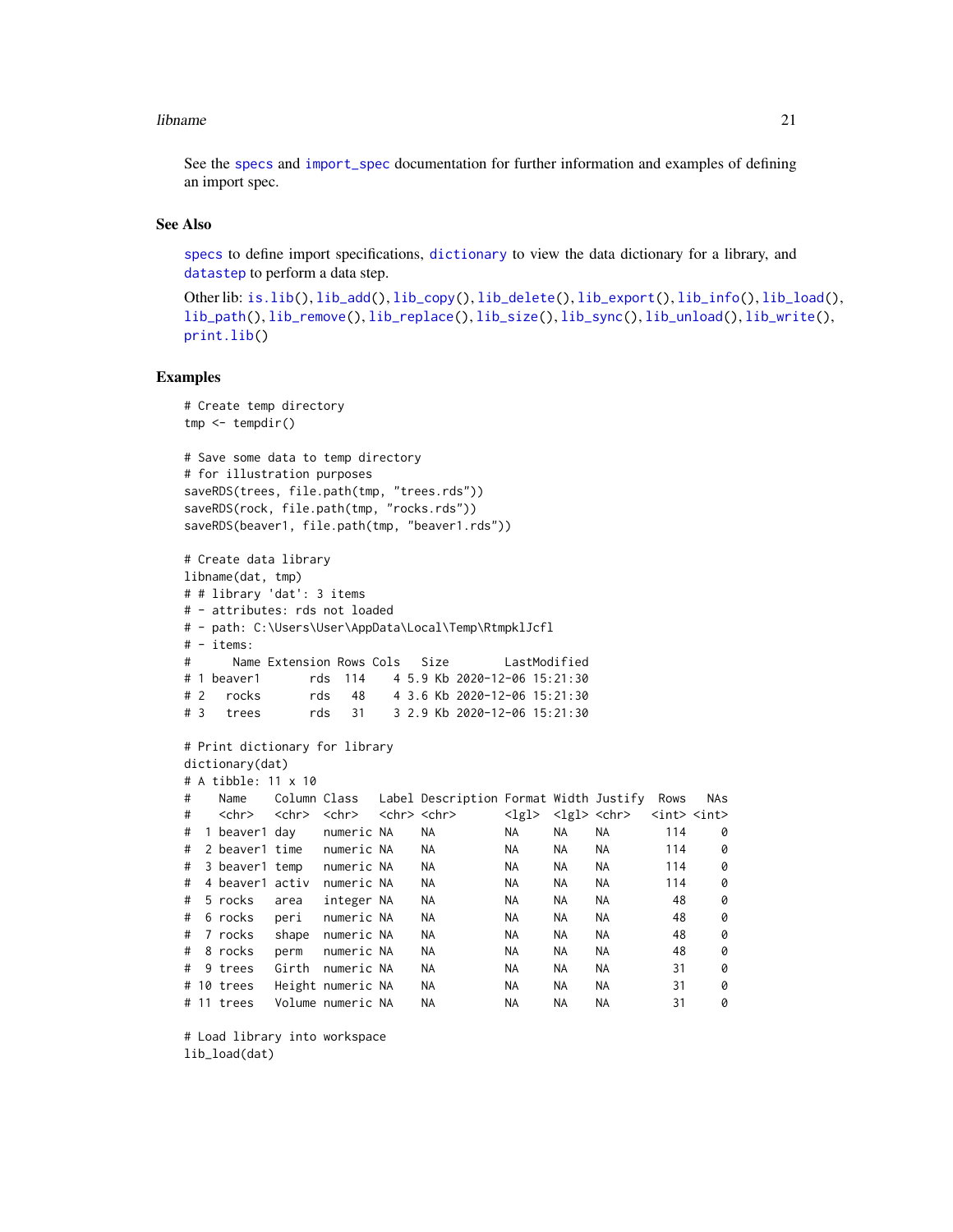```
# Print summaries for each data frame
# Note that once loaded into the workspace,
# data can be accessed using two-level syntax.
summary(dat.rocks)
summary(dat.trees)
summary(dat.beaver1)
```
#Unload from workspace lib\_unload(dat)

# Clean up lib\_delete(dat)

libr *Libnames, Data Dictionaries and Data Steps*

# **Description**

The libr package brings the concepts of data libraries, data dictionaries, and data steps to R. A data library is an object used to define and manage an entire directory of data files. A data dictionary is a data frame full of information about a data library, data frame, or tibble. And a data step allows row-by-row processing of data.

The functions contained in the **libr** package are as follows:

- [libname](#page-16-1): Creates a data library
- [dictionary](#page-9-1): Creates a data dictionary
- [datastep](#page-1-1): Perform row-by-row processing of data
- % eq%: An infix operator to check equality between objects
- [lib\\_load](#page-28-1): Loads a library into the workspace
- [lib\\_unload](#page-35-1): Unloads a library from the workspace
- [lib\\_sync](#page-33-1): Synchronizes the workspace with the library list
- [lib\\_write](#page-36-1): Writes library data to the file system
- [lib\\_add](#page-22-1): Adds data to a library
- [lib\\_replace](#page-31-1): Replaces data in a library
- [lib\\_remove](#page-30-1): Removes data from a library
- [lib\\_copy](#page-23-1): Copies a data library
- [lib\\_delete](#page-24-1): Deletes a data library
- [lib\\_info](#page-27-1): Returns a data frame of information about the library
- [lib\\_path](#page-29-1): Returns the path of a data library
- [lib\\_size](#page-32-1): Returns the size of the data library in bytes
- [import\\_spec](#page-14-1): Defines an import spec for a specific file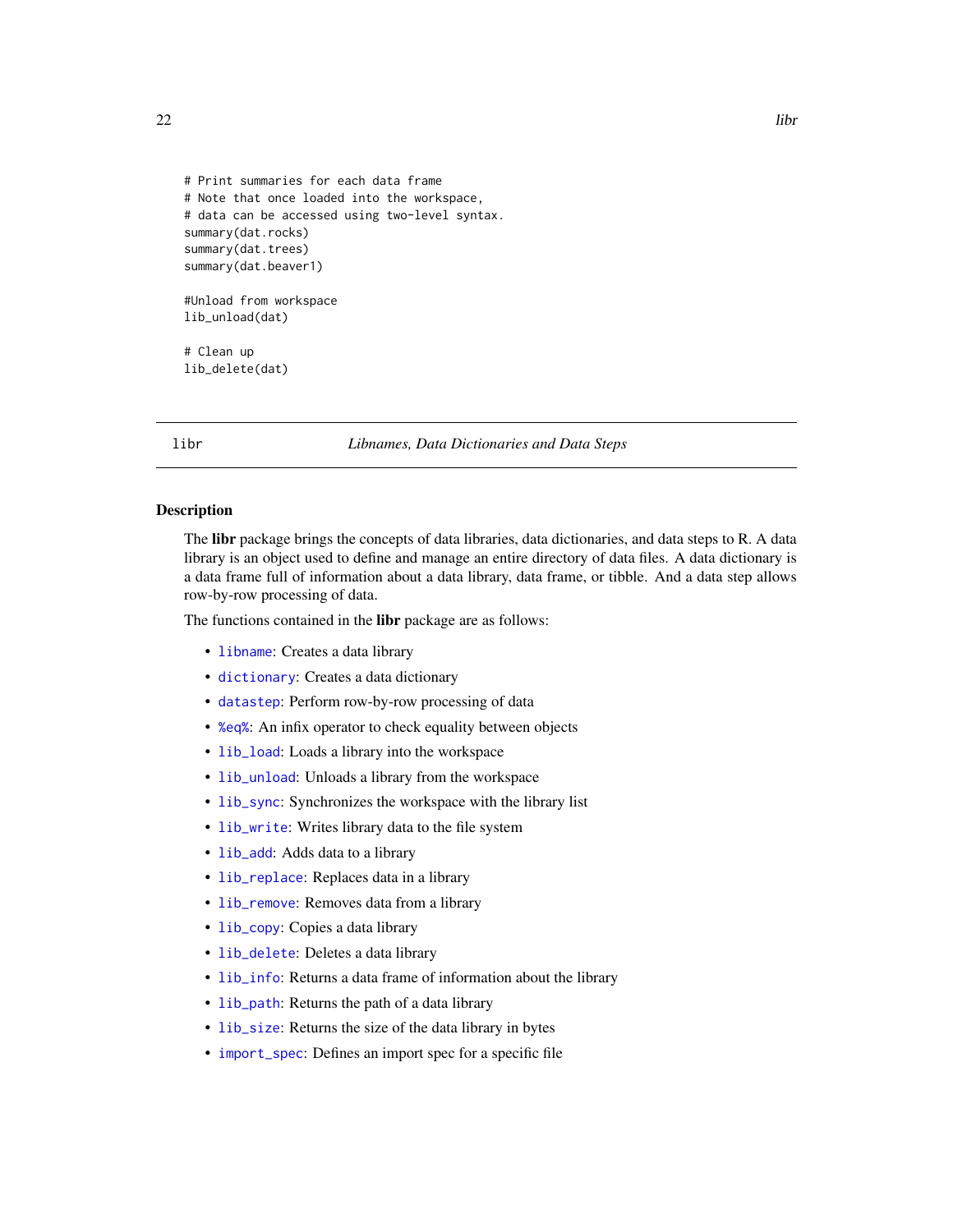<span id="page-22-0"></span>lib\_add 23

• [specs](#page-40-1): Contains all the import specs for a library

Note that the libr package is intended to be used with small and medium-sized data sets. It is not recommended for big data, as big data requires very careful control over which data is or is not loaded into memory. The libr package, on the other hand, tends to load all data into memory indiscriminately.

<span id="page-22-1"></span>lib\_add *Add Data to a Data Library*

# Description

The [lib\\_add](#page-22-1) function adds a data frame or tibble to an existing data library. The function will both add the data to the library list, and immediately write the data to the library directory location. The data will be written to disk in the file format associated with the library engine. If the library is loaded, the function will also add the data to the workspace environment.

#### Usage

 $lib\_add(x, ..., name = NULL)$ 

# Arguments

| $\times$ | The library to add data to.                                                                                                                                                                                                                                               |
|----------|---------------------------------------------------------------------------------------------------------------------------------------------------------------------------------------------------------------------------------------------------------------------------|
| $\cdot$  | The data frame(s) to add to the library. If more than one, separate with commas.                                                                                                                                                                                          |
| name     | The reference name to use for the data. By default, the name will be the variable<br>name. To assign a name different from the variable name, assign a quoted name<br>to this parameter. If more than one data set is being appended, assign a vector<br>of quoted names. |

#### See Also

Other lib: [is.lib\(](#page-15-1)), [lib\\_copy\(](#page-23-1)), [lib\\_delete\(](#page-24-1)), [lib\\_export\(](#page-25-1)), [lib\\_info\(](#page-27-1)), [lib\\_load\(](#page-28-1)), [lib\\_path\(](#page-29-1)), [lib\\_remove\(](#page-30-1)), [lib\\_replace\(](#page-31-1)), [lib\\_size\(](#page-32-1)), [lib\\_sync\(](#page-33-1)), [lib\\_unload\(](#page-35-1)), [lib\\_write\(](#page-36-1)), [libname\(](#page-16-1)), [print.lib\(](#page-38-1))

```
#' # Create temp directory
tmp <- tempdir()
# Create library
libname(dat, tmp)
# # library 'dat': 0 items
# - attributes: rds not loaded
# - path: C:\Users\User\AppData\Local\Temp\RtmpCSJ6Gc
# NULL
```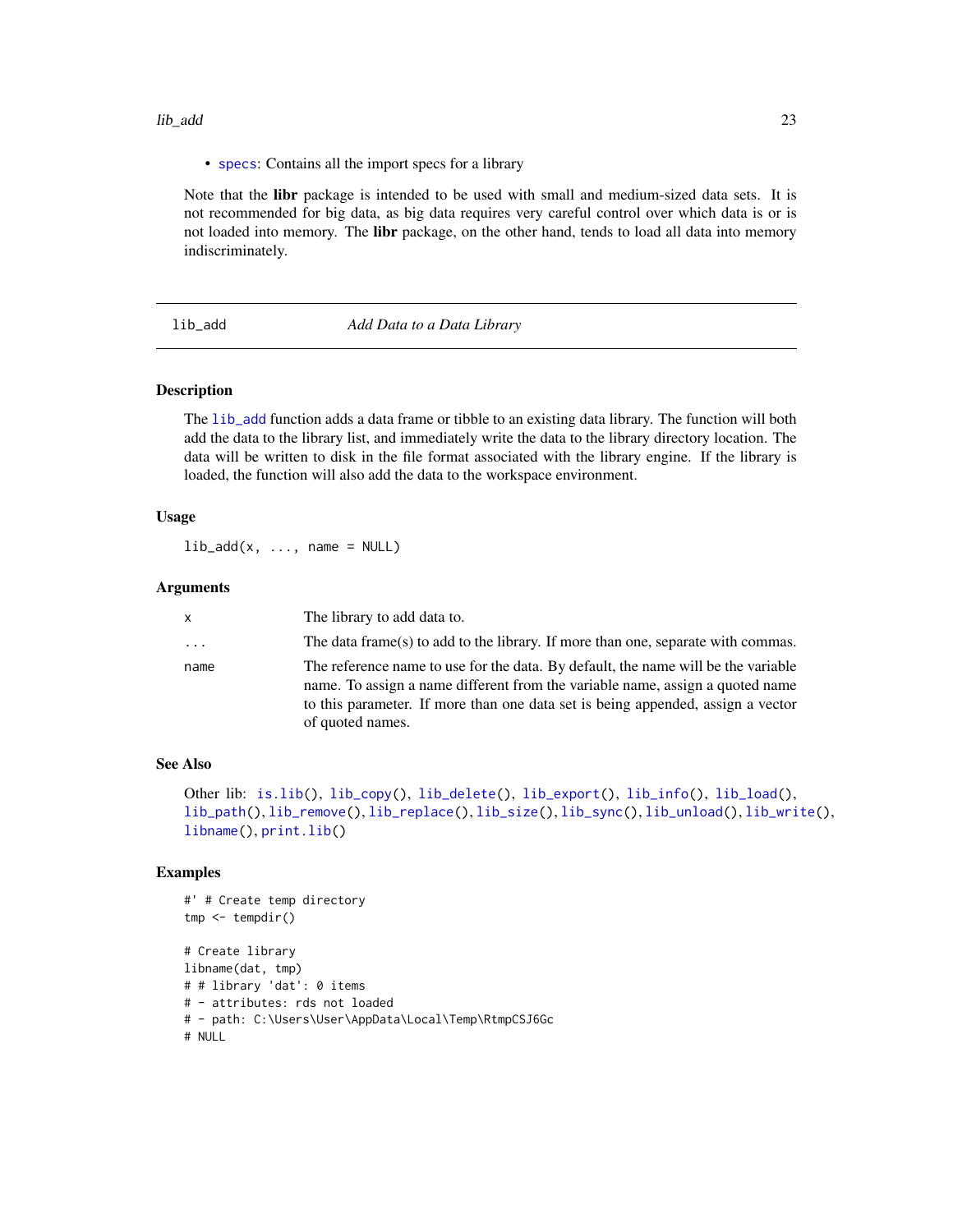```
# Add data to the library
lib_add(dat, mtcars, beaver1, iris)
# library 'dat': 3 items
# - attributes: not loaded
# - path: C:\Users\User\AppData\Local\Temp\RtmpCSJ6Gc
# - items:
# Name Extension Rows Cols Size LastModified
# 1 mtcars rds 32 11 7.5 Kb 2020-11-05 19:32:00
# 2 beaver1 rds 114 4 5.1 Kb 2020-11-05 19:32:04
# 3 iris rds 150 5 7.5 Kb 2020-11-05 19:32:08
# Clean up
lib_delete(dat)
```
<span id="page-23-1"></span>lib\_copy *Copy a Data Library*

# **Description**

The lib\_copy function copies a data library. The function accepts a library and a destination path. If the destination path does not exist, the function will attempt to create it.

Note that the copy will result in the current data in memory written to the new destination directory. If the library is loaded into the workspace, the workspace version will be considered the most current version, and that is the version that will be copied.

#### Usage

lib\_copy(x, nm, directory\_path, standard\_eval = FALSE)

#### Arguments

| x  | The library to copy.                                                                                                                                                                                                                                  |
|----|-------------------------------------------------------------------------------------------------------------------------------------------------------------------------------------------------------------------------------------------------------|
| nm | The variable name to hold the new library. The parameter will assume non-<br>standard (unquoted) evaluation unless the standard eval parameter is set to<br>TRUE.                                                                                     |
|    | directory_path The path to copy the library to.                                                                                                                                                                                                       |
|    | standard_eval A TRUE or FALSE value which indicates whether to use standard (quoted) or<br>non-standard (unquoted) evaluation on the nm parameter. Default is FALSE. Use<br>this parameter if you want to pass the target library name in a variable. |

# Value

The new library.

# See Also

```
Other lib: is.lib(), lib_add(), lib_delete(), lib_export(), lib_info(), lib_load(), lib_path(),
lib_remove(), lib_replace(), lib_size(), lib_sync(), lib_unload(), lib_write(), libname(),
print.lib()
```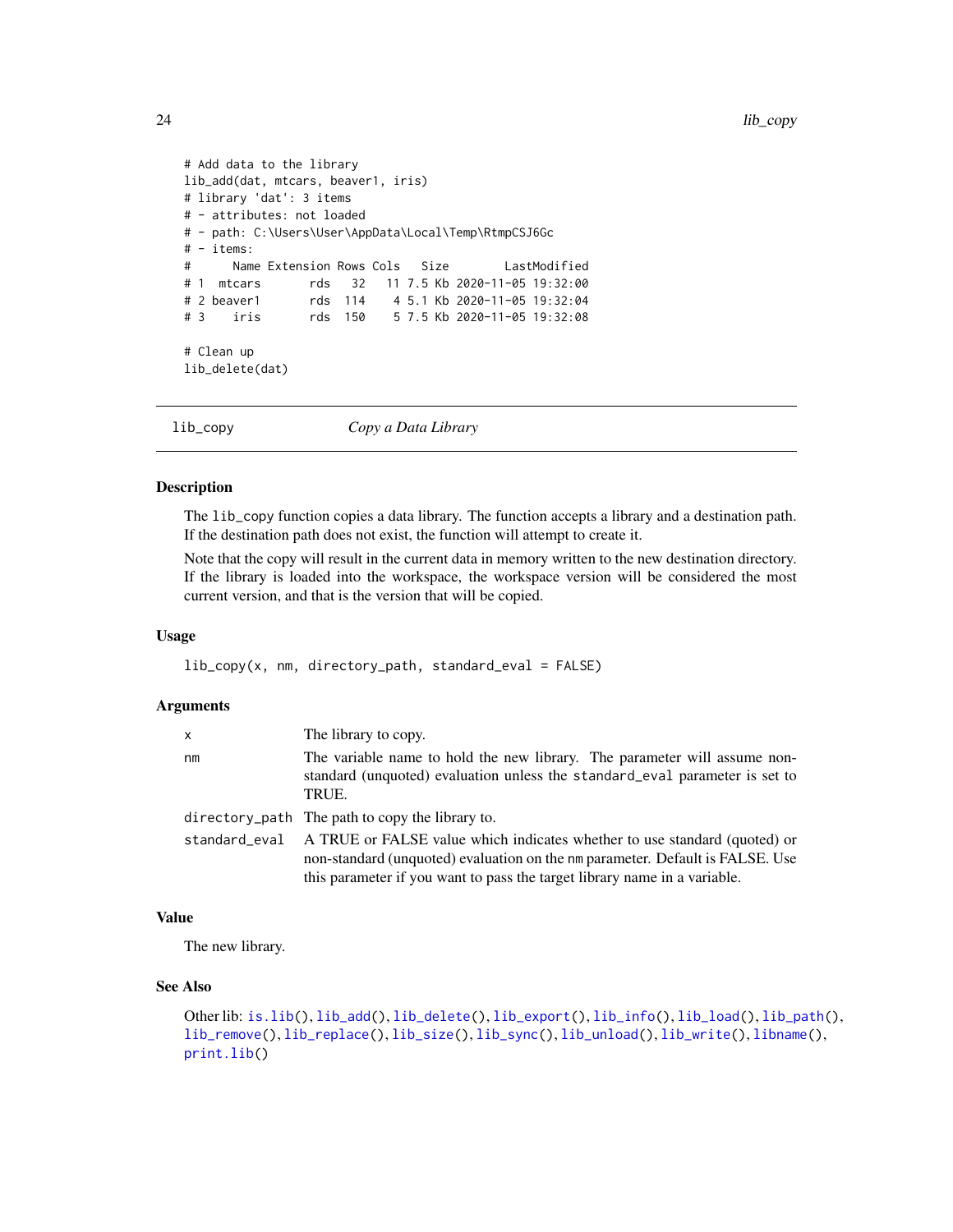#### <span id="page-24-0"></span>lib\_delete 25

# Examples

```
# Create temp directory
tmp <- tempdir()
# Create library
libname(dat1, tmp)
# Add dat to library
lib_add(dat1, mtcars, iris)
# Copy dat1 to dat2
lib_copy(dat1, dat2, file.path(tmp, "copy"))
# library 'dat2': 2 items
# - attributes: not loaded
# - path: C:\Users\User\AppData\Local\Temp\RtmpCSJ6Gc/copy
# - items:
# Name Extension Rows Cols Size LastModified
# 1 mtcars rds 32 11 7.5 Kb 2020-11-05 21:14:54
# 2 iris rds 150 5 7.5 Kb 2020-11-05 21:14:54
# Clean up
lib_delete(dat1)
lib_delete(dat2)
```
<span id="page-24-1"></span>lib\_delete *Delete a Data Library*

# Description

The lib\_delete function deletes a data library from the file system and from memory. All data files associated with the library and the specified engine will be deleted. If other files exist in the library directory, they will not be affected by the delete operation.

The directory that contains the data will also not be affected by the delete operation. To delete the data directory, use the [unlink](#page-0-0) function or other packaged functions.

# Usage

lib\_delete(x)

# Arguments

x The data library to delete.

# See Also

```
Other lib: is.lib(), lib_add(), lib_copy(), lib_export(), lib_info(), lib_load(), lib_path(),
lib_remove(), lib_replace(), lib_size(), lib_sync(), lib_unload(), lib_write(), libname(),
print.lib()
```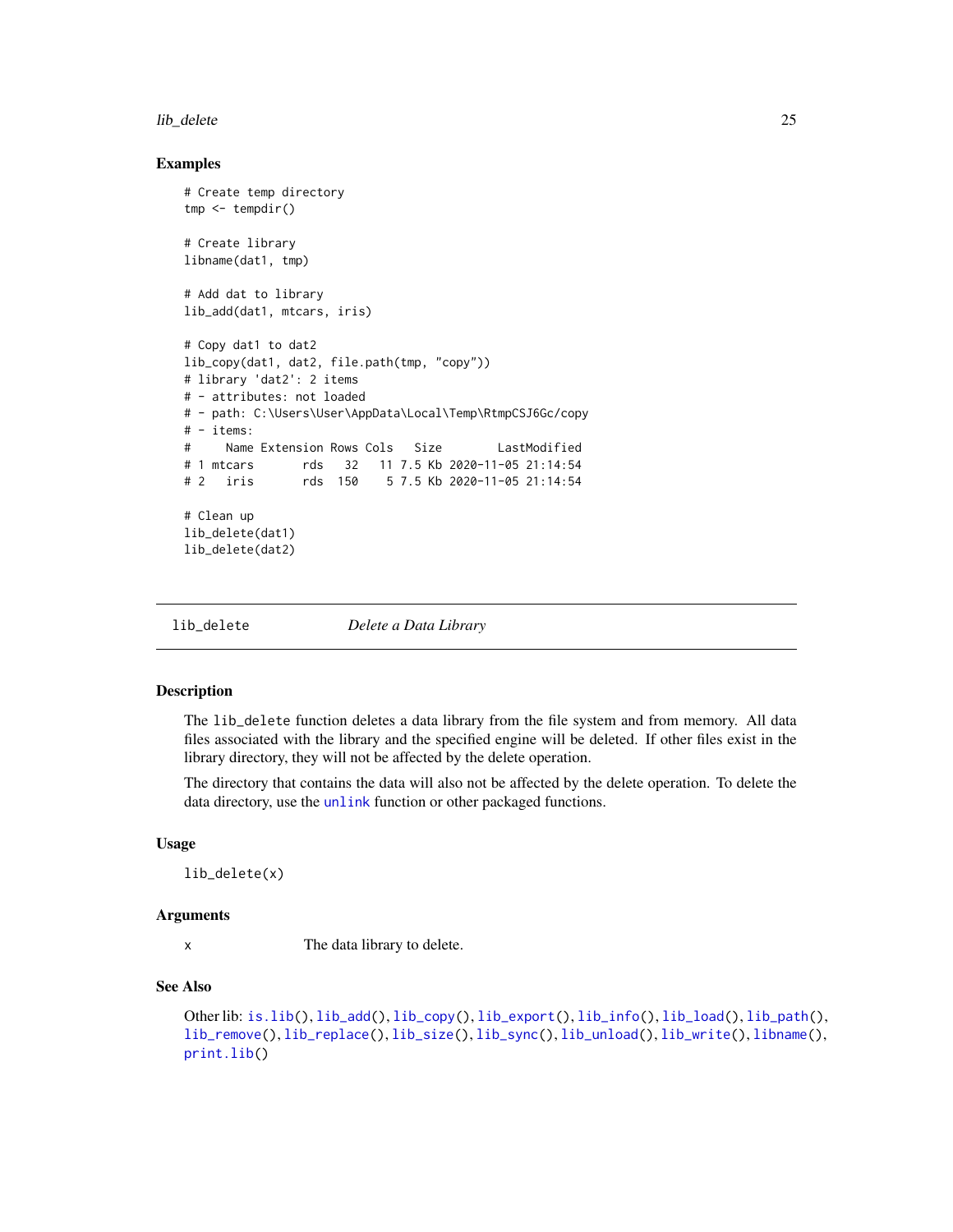# Examples

```
# Create temp directory
tmp <- tempdir()
# Create library
libname(dat, tmp)
# Add data to library
lib_add(dat, mtcars)
lib_add(dat, iris)
# Load library
lib_load(dat)
# Examine workspace
ls()# [1] "dat" "dat.iris" "dat.mtcars" "tmp"
# Examine library
dat
# library 'dat': 2 items
# - attributes: not loaded
# - path: C:\Users\User\AppData\Local\Temp\RtmpCSJ6Gc
# - items:
# Name Extension Rows Cols Size LastModified
# 1 mtcars rds 32 11 7.5 Kb 2020-11-05 21:18:17
# 2 iris rds 150 5 7.5 Kb 2020-11-05 21:18:17
# Delete library
lib_delete(dat)
#' # Examine workspace again
ls()# [1] "tmp"
```
lib\_export *Export a Data Library*

# Description

The lib\_export function exports a data library to another library with a different directory and file format. The function accepts a library to export, the new library name, a destination path, and an engine name. If the destination path does not exist, the function will attempt to create it.

Note that the export will result in the current data in memory written to the new destination directory. If the library is loaded into the workspace, the workspace version will be considered the most current version, and that is the version that will be exported.

# Usage

```
lib_export(x, nm, directory_path, engine, filter = NULL, standard_eval = FALSE)
```
<span id="page-25-0"></span>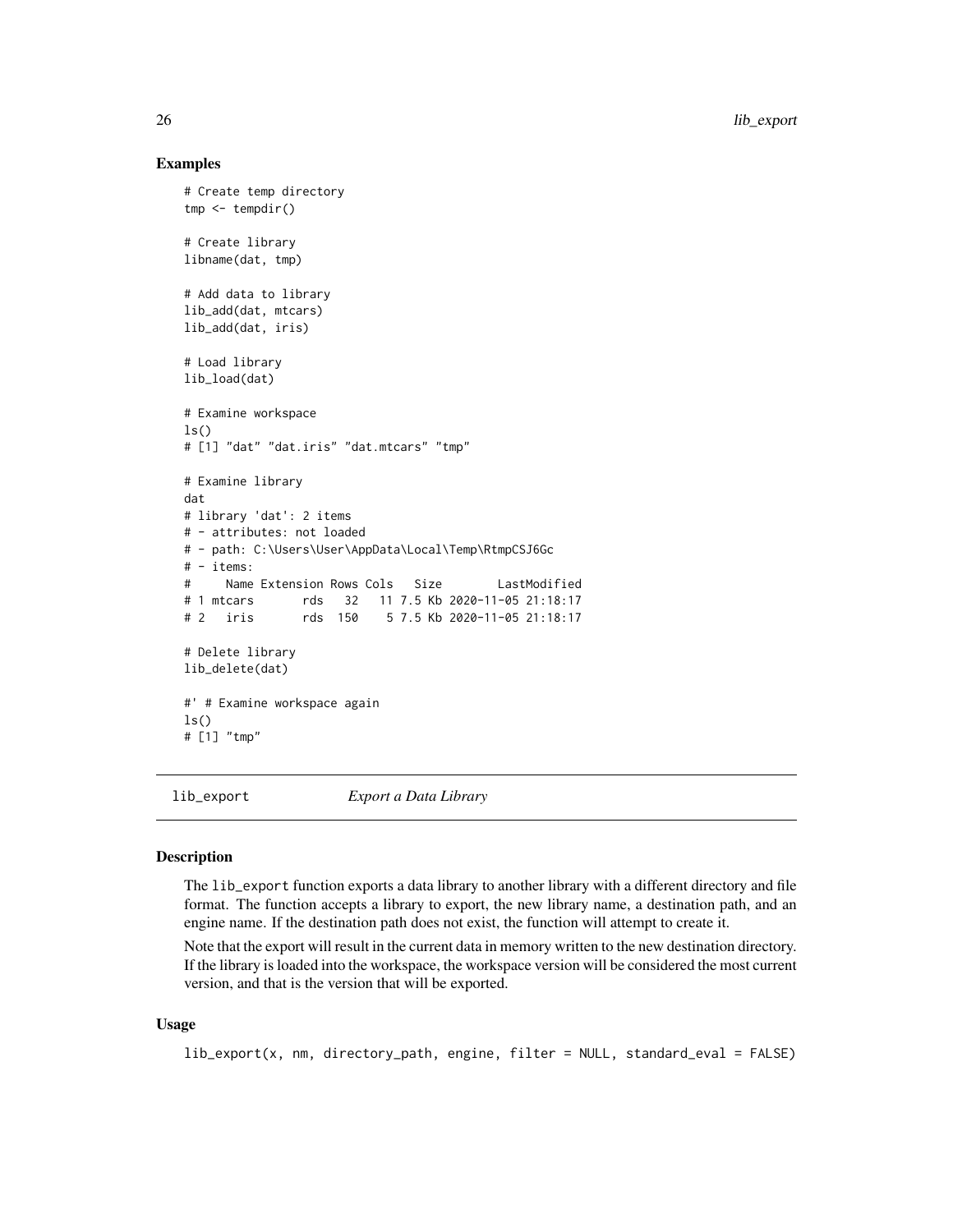# <span id="page-26-0"></span>lib\_export 27

# Arguments

| $\mathsf{x}$  | The library to export.                                                                                                                                                                                                                  |
|---------------|-----------------------------------------------------------------------------------------------------------------------------------------------------------------------------------------------------------------------------------------|
| nm            | The variable name to hold the new library. The parameter will assume non-<br>standard (unquoted) evaluation unless the standard eval parameter is set to<br>TRUE.                                                                       |
|               | directory_path The path to export the library to.                                                                                                                                                                                       |
| engine        | The name of the engine to use for the exported data. The engine name corre-<br>sponds to the standard file extension of the data file type. Valid values are 'rds',<br>'Rdata', 'sas7bdat', 'xpt', 'xls', 'xlsx', 'dbf', and 'csv'.     |
| filter        | A filter string to limit which datasets are exported. The filter parameter accepts<br>wildcards.                                                                                                                                        |
| standard_eval | A TRUE or FALSE value which indicates whether to use standard (quoted) or<br>non-standard (unquoted) evaluation on the nm parameter. Default is FALSE. Use<br>this parameter if you want to pass the target library name in a variable. |

# Value

The newly exported library.

# See Also

Other lib: [is.lib\(](#page-15-1)), [lib\\_add\(](#page-22-1)), [lib\\_copy\(](#page-23-1)), [lib\\_delete\(](#page-24-1)), [lib\\_info\(](#page-27-1)), [lib\\_load\(](#page-28-1)), [lib\\_path\(](#page-29-1)), [lib\\_remove\(](#page-30-1)), [lib\\_replace\(](#page-31-1)), [lib\\_size\(](#page-32-1)), [lib\\_sync\(](#page-33-1)), [lib\\_unload\(](#page-35-1)), [lib\\_write\(](#page-36-1)), [libname\(](#page-16-1)), [print.lib\(](#page-38-1))

```
# Create temp directory
tmp <- tempdir()
# Create library
libname(dat1, tmp)
# Add dat to library
lib_add(dat1, mtcars, iris)
# Export dat1 to dat2
lib_export(dat1, dat2, file.path(tmp, "export"), "rdata")
# library 'dat2': 2 items
# - attributes: rdata not loaded
# - path: C:\Users\User\AppData\Local\Temp\Rtmp0Sq3kt/export
# - items:
# Name Extension Rows Cols Size LastModified
# 1 mtcars rdata 32 11 8.1 Kb 2022-06-23 00:10:52
# 2 iris rdata 150 5 8.1 Kb 2022-06-23 00:10:52
# Clean up
lib_delete(dat1)
lib_delete(dat2)
```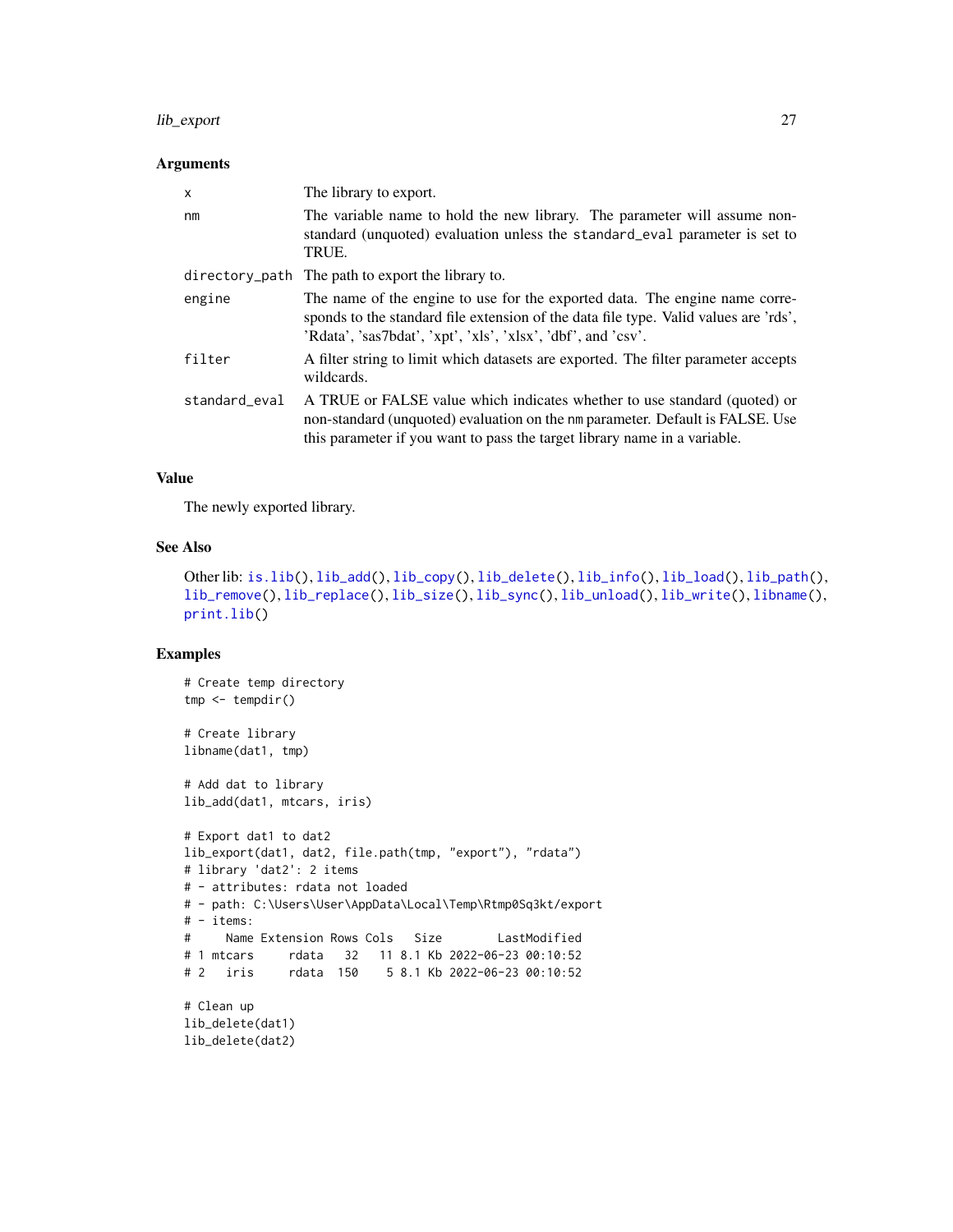# <span id="page-27-1"></span><span id="page-27-0"></span>Description

The lib\_info function returns a data frame of information about each item in the data library. That information includes the item name, file extension, number of rows, number of columns, size in bytes, and the last modified date.

#### Usage

lib\_info(x)

#### Arguments

x The data library.

# Value

A data frame of information about the library.

# See Also

```
Other lib: is.lib(), lib_add(), lib_copy(), lib_delete(), lib_export(), lib_load(), lib_path(),
lib_remove(), lib_replace(), lib_size(), lib_sync(), lib_unload(), lib_write(), libname(),
print.lib()
```

```
# Create temp directory
tmp < - tempdir()
# Create data library
libname(dat, tmp)
# Add data to library
lib_add(dat, trees, rock, beaver1)
# Get library information
info <- lib_info(dat)
# Examine info
info
# Name Extension Rows Cols Size LastModified
# 1 beaver1 rds 114 4 5.3 Kb 2020-11-05 21:27:57
# 2 rocks rds 48 4 3.1 Kb 2020-11-05 21:27:56
# 3 trees rds 31 3 2.4 Kb 2020-11-05 21:27:56
# Clean up
```

```
lib_delete(dat)
```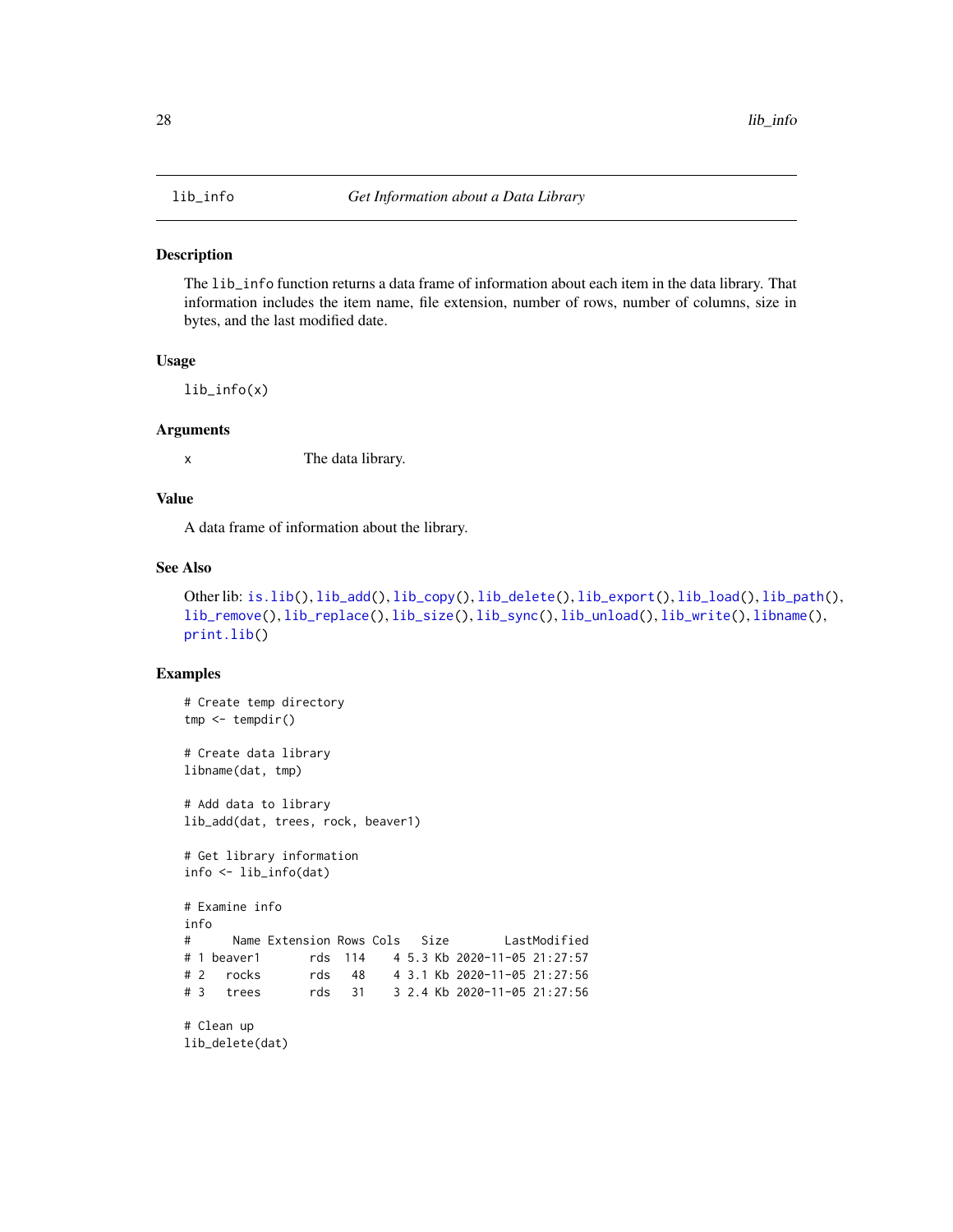<span id="page-28-1"></span><span id="page-28-0"></span>

## Description

The lib\_load function loads a data library into an environment. The environment used is associated with the library at the time it is created with the [libname](#page-16-1) function. When the lib\_load function is called, the data frames/tibbles will be loaded with <library>.<data set> syntax. Loading the data frames into the environment makes them easy to access and use in your program.

#### Usage

lib\_load(x, filter = NULL)

#### Arguments

| X.     | The data library to load.                                                                                                                                                                                                                                      |
|--------|----------------------------------------------------------------------------------------------------------------------------------------------------------------------------------------------------------------------------------------------------------------|
| filter | One or more quoted strings to use as filters for the data names to load into the<br>workspace. For more than one filter string, pass them as a vector of strings. The<br>filter string can be a full or partial name. If using a partial name, use a wild-card |
|        | character (*) to identify the missing portion. The match will be case-insensitive.                                                                                                                                                                             |

# Value

The loaded data library.

# See Also

[lib\\_unload](#page-35-1) to unload the library.

```
Other lib: is.lib(), lib_add(), lib_copy(), lib_delete(), lib_export(), lib_info(), lib_path(),
lib_remove(), lib_replace(), lib_size(), lib_sync(), lib_unload(), lib_write(), libname(),
print.lib()
```

```
# Create temp directory
tmp <- tempdir()
# Save some data to temp directory for illustration purposes
saveRDS(iris, file.path(tmp, "iris.rds"))
saveRDS(ToothGrowth, file.path(tmp, "ToothGrowth.rds"))
saveRDS(PlantGrowth, file.path(tmp, "PlantGrowth.rds"))
# Create library
libname(dat, tmp)
# Load library into workspace
lib_load(dat)
```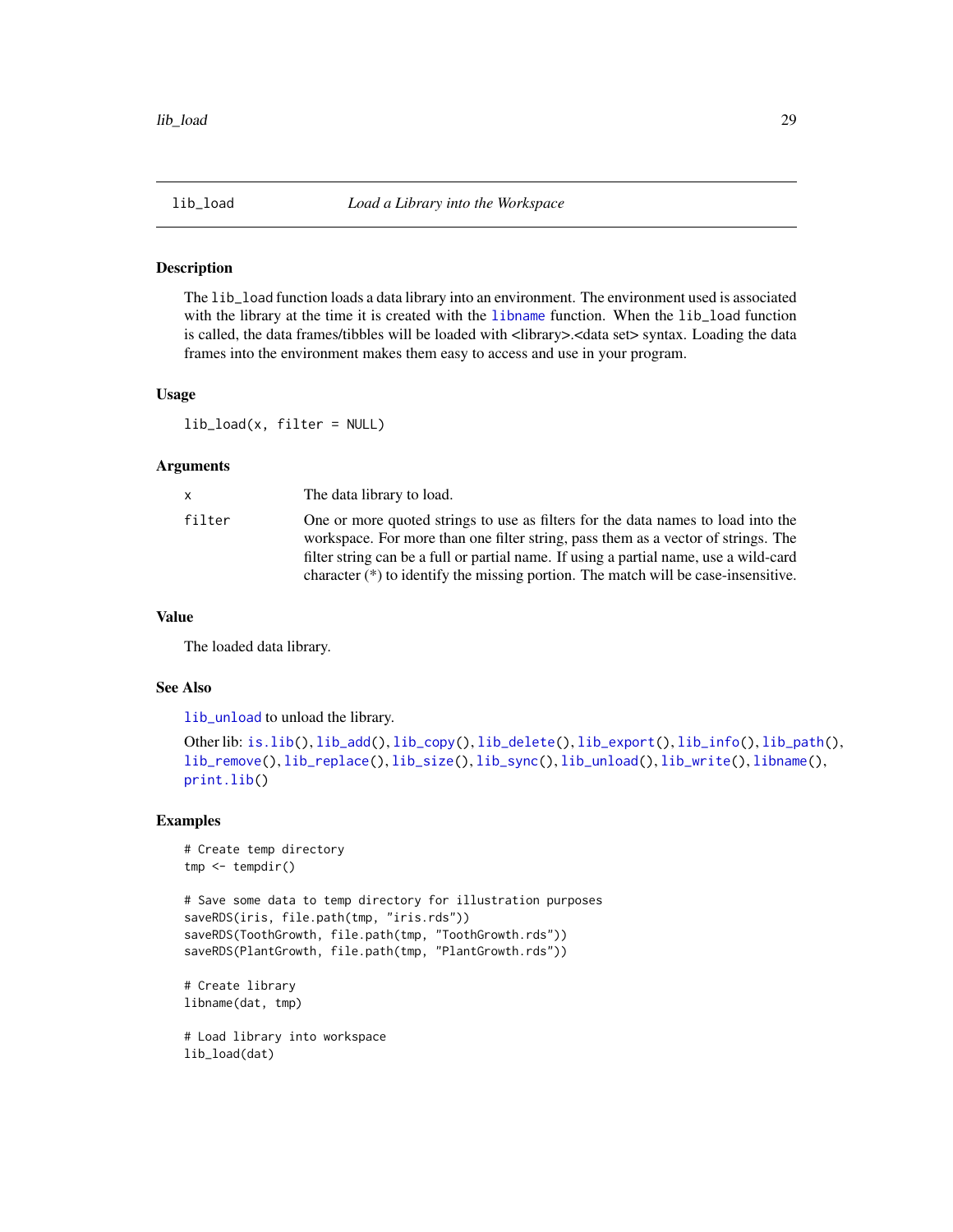```
# Examine workspace
ls()
# [1] "dat" "dat.iris" "dat.PlantGrowth" "dat.ToothGrowth" "tmp"
# Use some data
summary(dat.PlantGrowth)
summary(dat.ToothGrowth)
# Unload library
lib_unload(dat)
# Examine workspace again
ls()# [1] "dat" "tmp"
# Clean up
lib_delete(dat)
```
<span id="page-29-1"></span>lib\_path *Get the Path for a Data Library*

# Description

The lib\_path function returns the current path of the the library as a string.

# Usage

```
lib_path(x)
```
# Arguments

x The data library.

# Value

The path of the data library as a single string.

# See Also

```
Other lib: is.lib(), lib_add(), lib_copy(), lib_delete(), lib_export(), lib_info(), lib_load(),
lib_remove(), lib_replace(), lib_size(), lib_sync(), lib_unload(), lib_write(), libname(),
print.lib()
```
<span id="page-29-0"></span>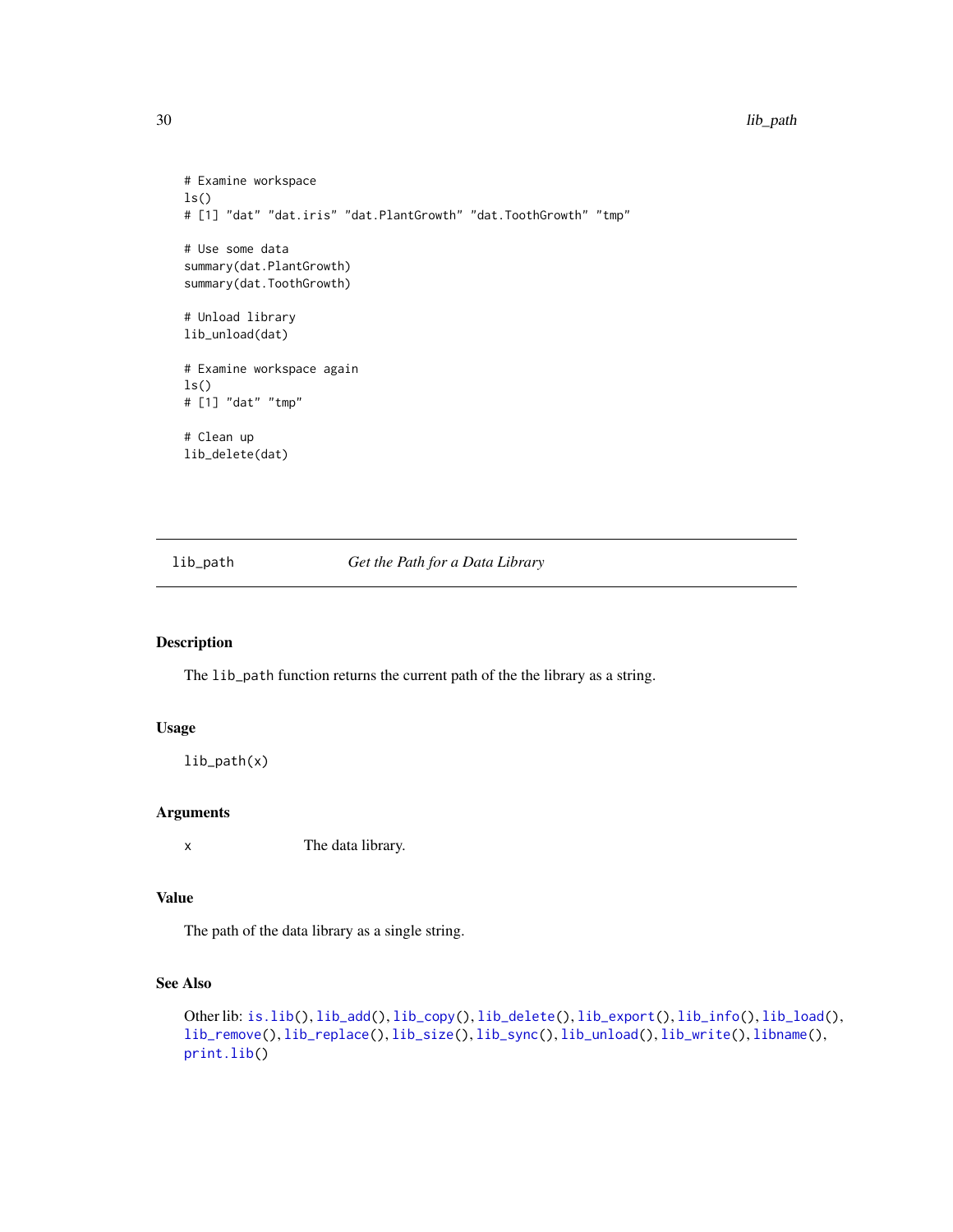# <span id="page-30-0"></span>lib\_remove 31

# Examples

```
# Create temp directory
tmp <- tempdir()
# Create library
libname(dat, tmp)
# Examine library path
lib_path(dat)
# [1] "C:\Users\User\AppData\Local\Temp\RtmpCSJ6Gc"
# Clean up
lib_delete(dat)
```
<span id="page-30-1"></span>lib\_remove *Remove Data from a Data Library*

# Description

The lib\_remove function removes an item from the data library, and deletes the source file for that data. If the library is loaded, it will also remove that item from the workspace environment.

# Usage

lib\_remove(x, name)

# Arguments

|      | The data library.                                                              |
|------|--------------------------------------------------------------------------------|
| name | The quoted name of the item to remove from the data library. For more than one |
|      | name, pass a vector of quoted names.                                           |

#### Value

The library with the requested item removed.

# See Also

```
Other lib: is.lib(), lib_add(), lib_copy(), lib_delete(), lib_export(), lib_info(), lib_load(),
lib_path(), lib_replace(), lib_size(), lib_sync(), lib_unload(), lib_write(), libname(),
print.lib()
```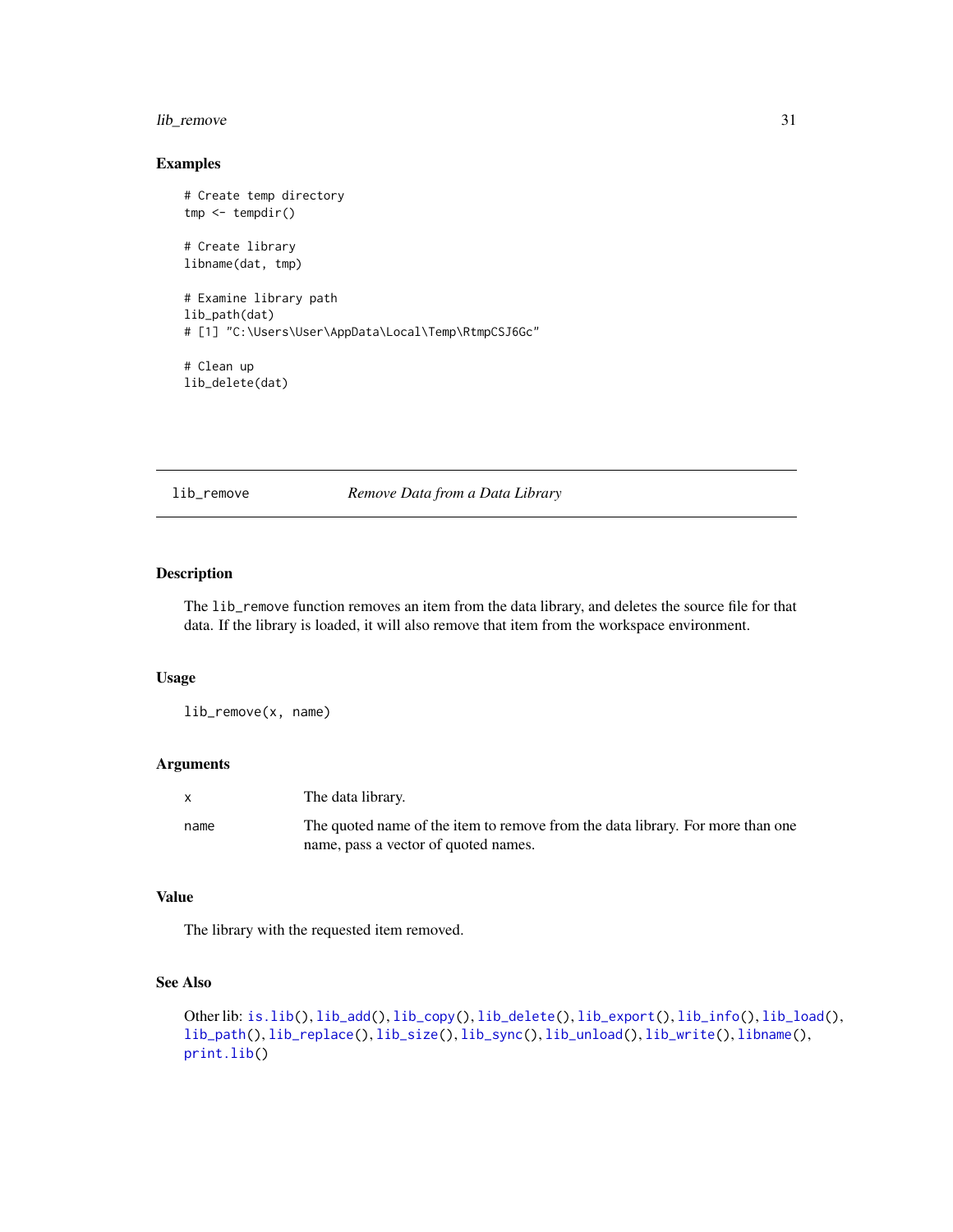# Examples

```
# Create temp directory
tmp <- tempdir()
# Create library
libname(dat, tmp)
# Add data to the library
lib_add(dat, mtcars, beaver1, iris)
# library 'dat': 3 items
# - attributes: not loaded
# - path: C:\Users\User\AppData\Local\Temp\RtmpCSJ6Gc
# - items:
# Name Extension Rows Cols Size LastModified
# 1 mtcars rds 32 11 7.5 Kb 2020-11-05 19:32:00
# 2 beaver1 rds 114 4 5.1 Kb 2020-11-05 19:32:04
# 3 iris rds 150 5 7.5 Kb 2020-11-05 19:32:08
# Remove items from the library
lib_remove(dat, c("beaver1", "iris"))
# library 'dat': 1 items
# - attributes: not loaded
# - path: C:\Users\User\AppData\Local\Temp\RtmpCSJ6Gc
# - items:
# Name Extension Rows Cols Size LastModified
# 1 mtcars rds 32 11 7.5 Kb 2020-11-05 19:32:40
# Clean up
lib_delete(dat)
```
<span id="page-31-1"></span>lib\_replace *Replace Data in a Data Library*

#### Description

The [lib\\_replace](#page-31-1) function replaces a data frame in an existing data library. The function will replace the data in the library list, the data in the workspace (if loaded), and immediately write the new data to the library directory location. The data will be written in the file format associated with the library engine.

#### Usage

 $lib_replace(x, ..., name = NULL)$ 

#### Arguments

|                         | The library to replace data in.                                                                       |
|-------------------------|-------------------------------------------------------------------------------------------------------|
| $\cdot$ $\cdot$ $\cdot$ | The data frame(s) to replace. If you wish to replace more than one data set,<br>separate with commas. |

<span id="page-31-0"></span>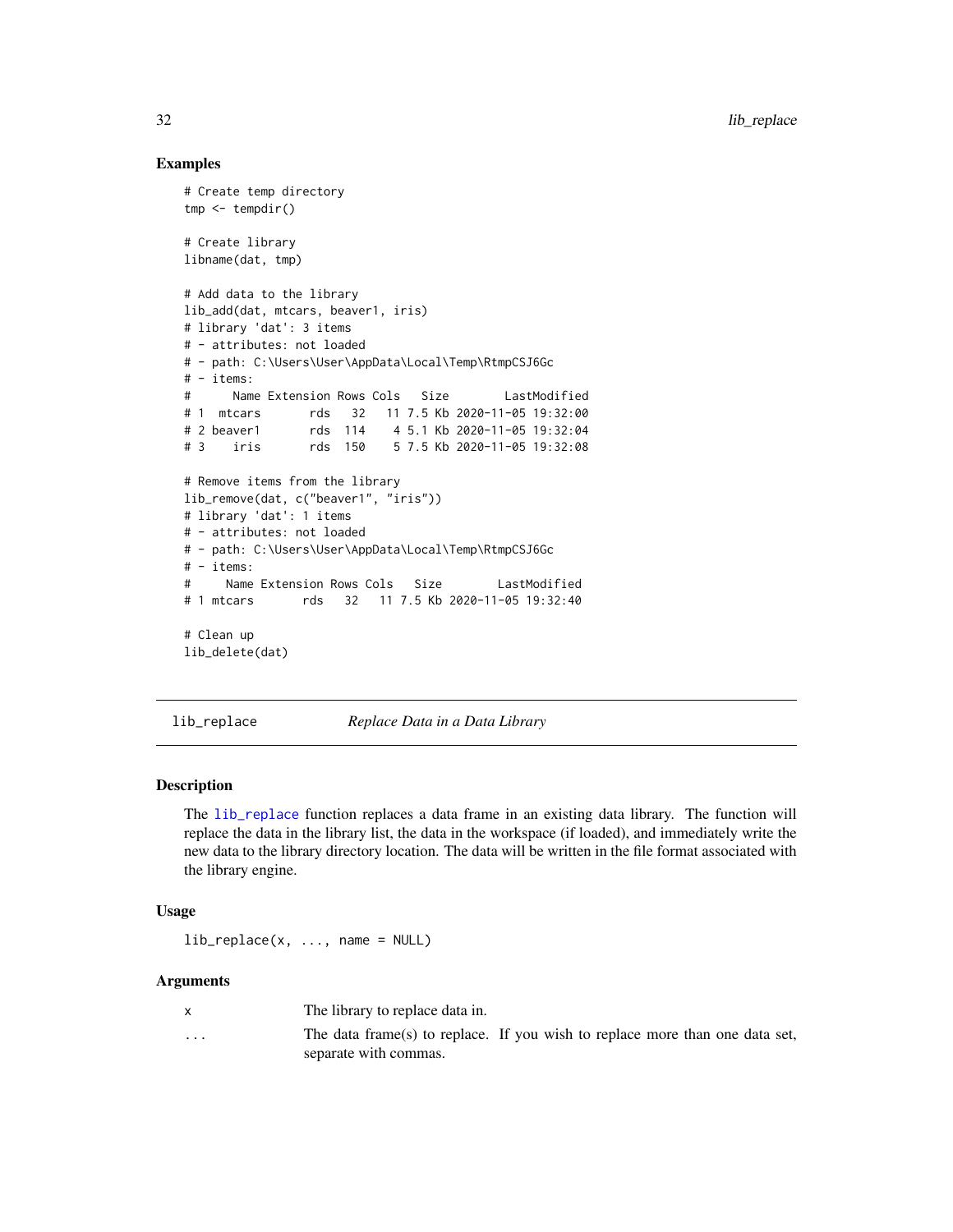#### <span id="page-32-0"></span>lib\_size 33

name The reference name to use for the data. By default, the name will be the variable name. To assign a name different from the variable name, assign a quoted name to this parameter. If more than one data set is being replaced, assign a vector of quoted names.

# See Also

```
Other lib: is.lib(), lib_add(), lib_copy(), lib_delete(), lib_export(), lib_info(), lib_load(),
lib_path(), lib_remove(), lib_size(), lib_sync(), lib_unload(), lib_write(), libname(),
print.lib()
```
# Examples

```
#' # Create temp directory
tmp <- tempdir()
# Create library
libname(dat, tmp)
# Add data to the library
lib_add(dat, mtcars)
# library 'dat': 3 items
# - attributes: not loaded
# - path: C:\Users\User\AppData\Local\Temp\RtmpCSJ6Gc
# - items:
# Name Extension Rows Cols Size LastModified
# 1 mtcars rds 32 11 7.5 Kb 2020-11-05 19:32:00
# Replace data with a subset
lib_replace(dat, mtcars[1:10, 1:5], name = "mtcars")
# library 'dat': 3 items
# - attributes: not loaded
# - path: C:\Users\User\AppData\Local\Temp\RtmpCSJ6Gc
# - items:
# Name Extension Rows Cols Size LastModified
# 1 mtcars rds 10 5 7.5 Kb 2020-11-05 19:33:00
# Clean up
lib_delete(dat)
```
<span id="page-32-1"></span>

lib\_size *Get the Size of a Data Library*

# Description

The lib\_size function returns the number of bytes used by the data library, as stored on disk.

#### Usage

lib\_size(x)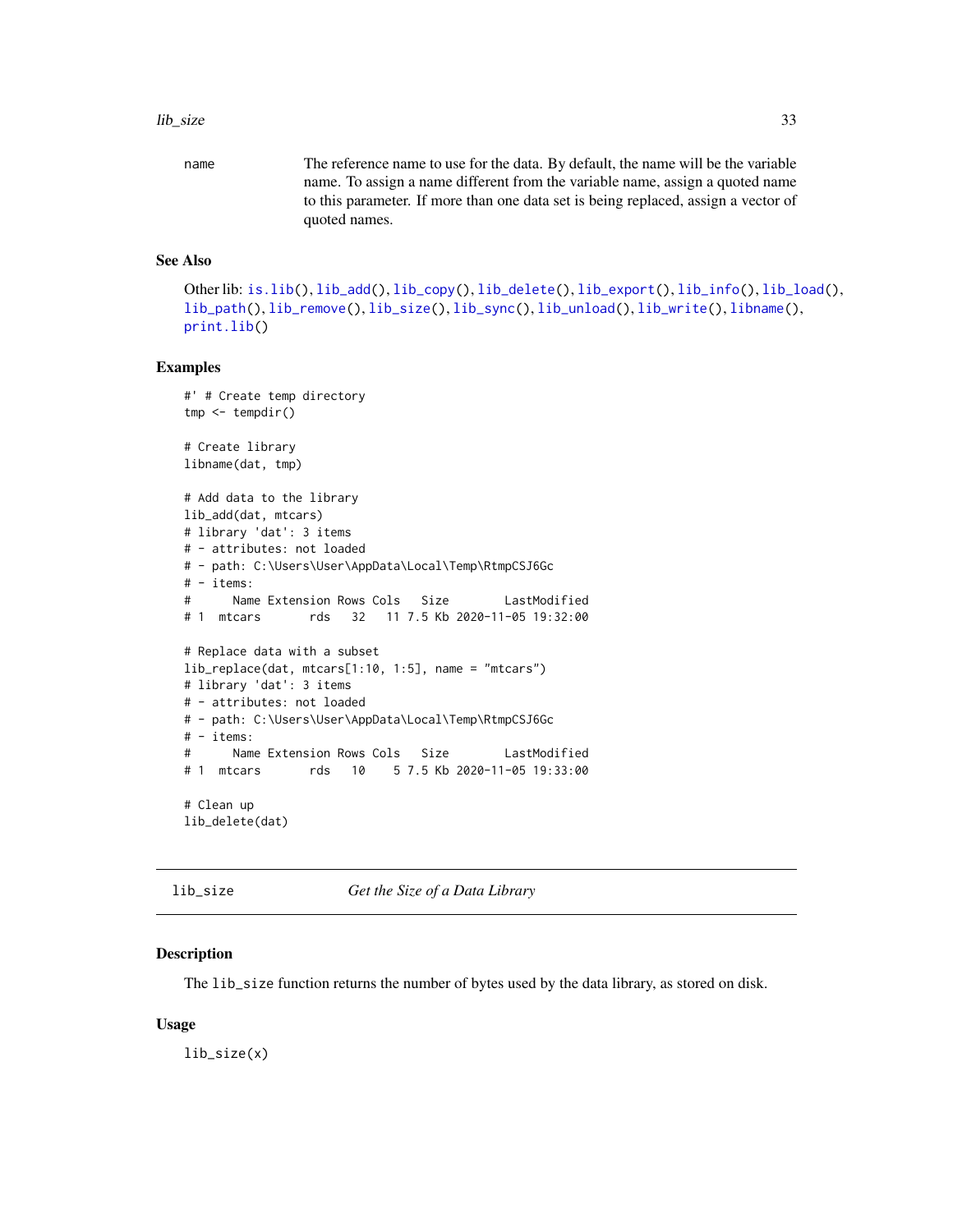#### Arguments

x The data library.

# Value

The size of the data library in bytes as stored on the file system.

# See Also

```
Other lib: is.lib(), lib_add(), lib_copy(), lib_delete(), lib_export(), lib_info(), lib_load(),
lib_path(), lib_remove(), lib_replace(), lib_sync(), lib_unload(), lib_write(), libname(),
print.lib()
```
#### Examples

```
# Create temp directory
tmp <- tempdir()
# Create library
libname(dat, tmp)
# Add some data to library
lib_add(dat, mtcars)
lib_add(dat, iris)
# Check size of library
lib_size(dat)
# [1] 9757
# Clean up
lib_delete(dat)
```
<span id="page-33-1"></span>lib\_sync *Synchronize Loaded Library*

# **Description**

The lib\_sync function synchronizes the data loaded into the working environment with the data stored in the library list. Synchronization is necessary only for libraries that have been loaded into the working environment. The function copies data from the working environment to the library list, overwriting any data in the list. The function is useful when you want to update the library list, but are not yet ready to unload the data from working memory.

Note that the lib\_sync function does not write any data to disk. Also note that the lib\_sync function will not automatically remove any variables from the library list that have been removed from the workspace. To remove items from the library list, use the [lib\\_remove](#page-30-1) function. To write data to disk, use the [lib\\_write](#page-36-1) function.

<span id="page-33-0"></span>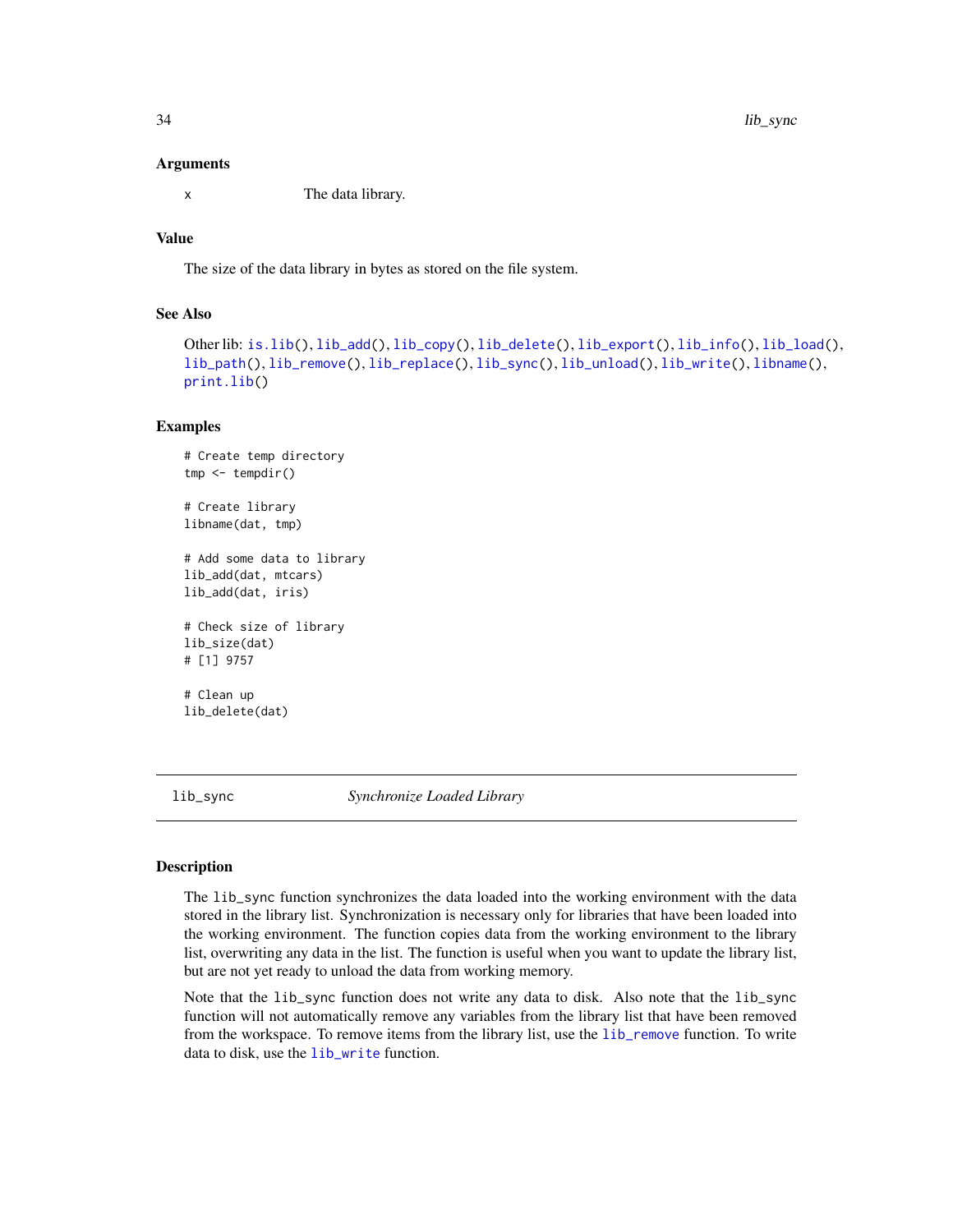# <span id="page-34-0"></span>lib\_sync 35

# Usage

 $lib_sync(x, name = NULL)$ 

# Arguments

|      | The data library to synchronize.                                           |
|------|----------------------------------------------------------------------------|
| name | The name of the library to sync if not the variable name. Used internally. |

# Value

The synchronized data library.

# See Also

```
Other lib: is.lib(), lib_add(), lib_copy(), lib_delete(), lib_export(), lib_info(), lib_load(),
lib_path(), lib_remove(), lib_replace(), lib_size(), lib_unload(), lib_write(), libname(),
print.lib()
```
# Examples

```
# Create temp directory
tmp <- tempdir()
# Create library
libname(dat, tmp)
# library 'dat': 0 items
# - attributes: not loaded
# - path: C:\Users\User\AppData\Local\Temp\RtmpCSJ6Gc
# NULL
# Load the library
lib_load(dat)
# Add data to the workspace
dat.mtcars <- mtcars
dat.beaver1 <- beaver1
dat.iris <- iris
# Sync the library
lib_sync(dat)
# library 'dat': 3 items
# - attributes: loaded
# - path: C:\Users\User\AppData\Local\Temp\RtmpCSJ6Gc
# - items:
# Name Extension Rows Cols Size LastModified
# 1 beaver1 NA 114 4 4.6 Kb <NA>
# 2 iris NA 150 5 7.1 Kb <NA>
# 3 mtcars NA 32 11 7 Kb <NA>
# Clean up
```
lib\_delete(dat)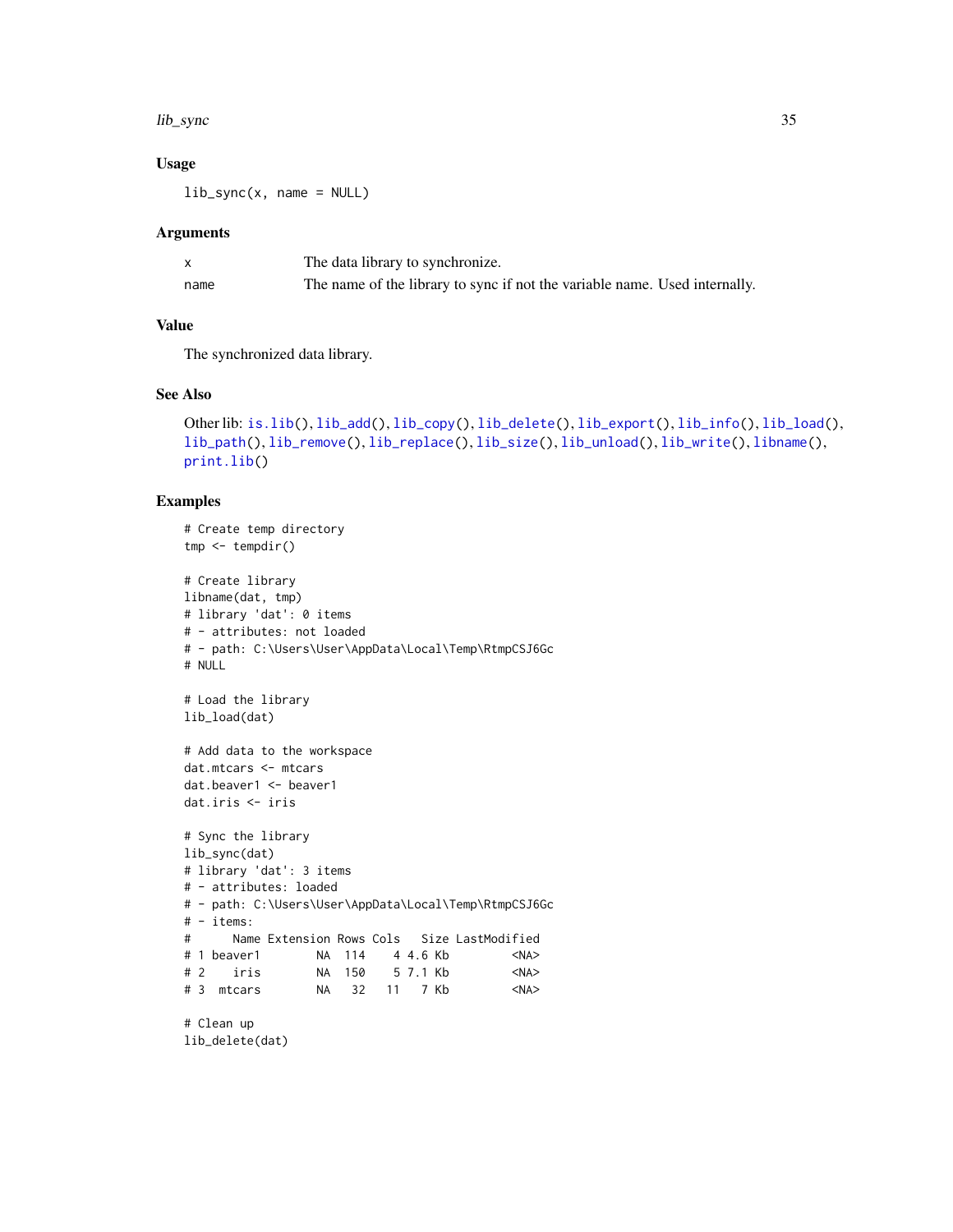# Description

The lib\_unload function unloads a data library from the workspace environment. The unload function does not delete the data or remove the library. It simply removes the data frames from working memory. By default, the lib\_unload function will also synchronize the data in working memory with the data stored in the library list, as these two instances can become out of sync if you change the data in working memory.

# Usage

 $lib\_unload(x, sync = TRUE, name = NULL)$ 

# Arguments

| <b>X</b> | The data library to unload.                                                                                                                                                                           |
|----------|-------------------------------------------------------------------------------------------------------------------------------------------------------------------------------------------------------|
| sync     | Whether to sync the workspace with the library list before it is unloaded. Default<br>is TRUE. If you want to unload the workspace without saving the workspace<br>data, set this parameter to FALSE. |
| name     | The name of the library to unload, if the name is different than the variable<br>name. Used internally.                                                                                               |

# Value

The unloaded data library.

# See Also

[lib\\_load](#page-28-1) to load the library.

```
Other lib: is.lib(), lib_add(), lib_copy(), lib_delete(), lib_export(), lib_info(), lib_load(),
lib_path(), lib_remove(), lib_replace(), lib_size(), lib_sync(), lib_write(), libname(),
print.lib()
```
# Examples

```
# Create temp directory
tmp <- tempdir()
# Create library
libname(dat, tmp)
# Add data to library
lib_add(dat, iris, ToothGrowth, PlantGrowth)
```
# Load library into workspace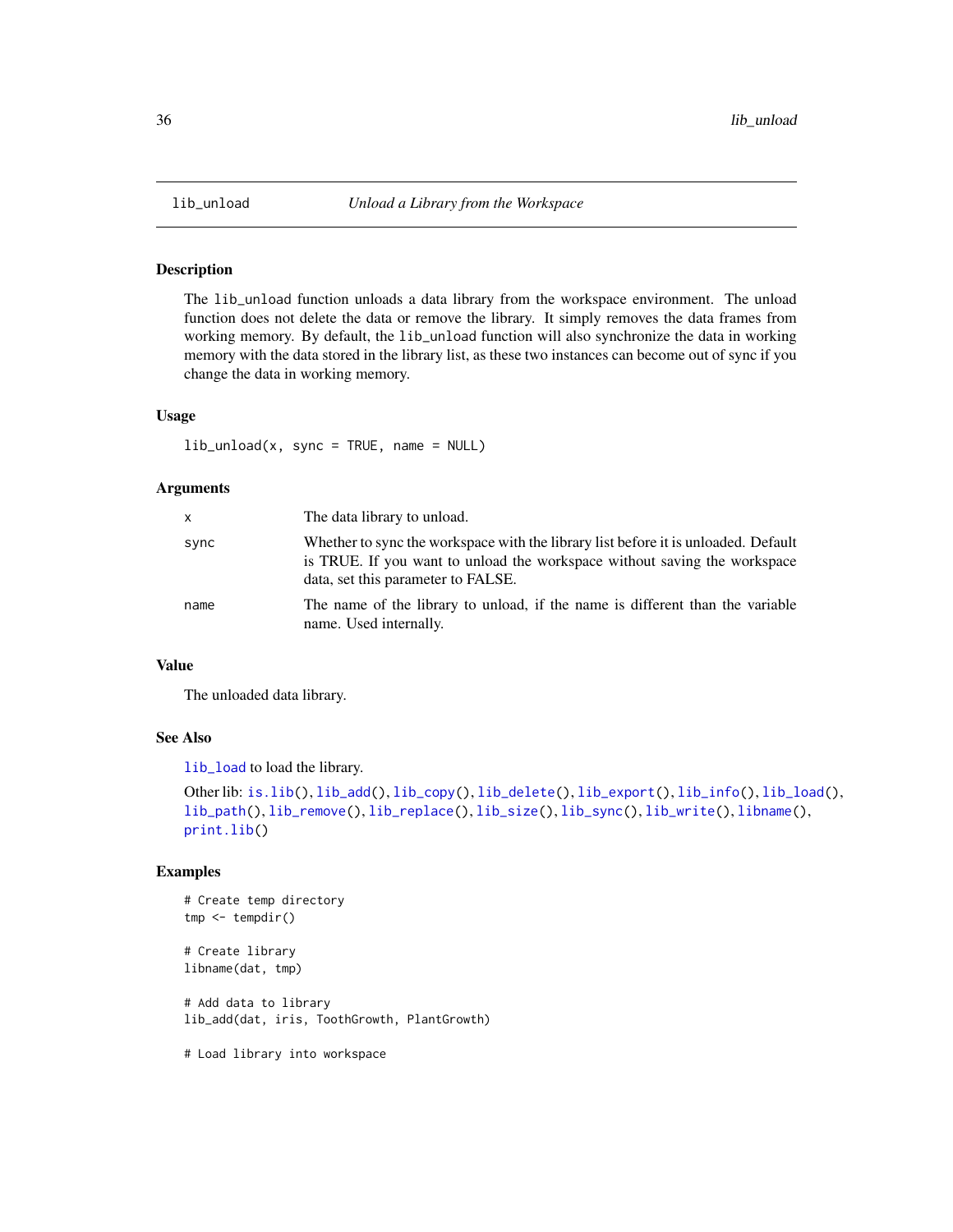#### <span id="page-36-0"></span>lib\_write 37

```
lib_load(dat)
# Examine workspace
ls()# [1] "dat" "dat.iris" "dat.PlantGrowth" "dat.ToothGrowth" "tmp"
# Use some data
summary(dat.PlantGrowth)
summary(dat.ToothGrowth)
# Unload library
lib_unload(dat)
# Examine workspace again
ls()# [1] "dat" "tmp"
# Clean up
lib_delete(dat)
```
<span id="page-36-1"></span>lib\_write *Write a Data Library to the File System*

# Description

The lib\_write function writes the data library to the file system. The library will be written to the directory for which it was defined, and each data frame will be written in the format associated with the library data engine. See the [libname](#page-16-1) function for further elaboration on the types of engines available, and the assumptions/limitations of each.

By default, the lib\_write function will not write data that has not changed. Prior to writing a file, lib\_write will compare the data in memory to the data on disk. If there are differences in the data, the function will overwrite the version on disk. To override the default behavior, use the force option to force lib\_write to write every data file to disk.

#### Usage

 $lib\_write(x, force = FALSE)$ 

#### Arguments

|       | The data library to write.                                        |
|-------|-------------------------------------------------------------------|
| force | Force writing each data file to disk, even if it has not changed. |

# Value

The saved data library.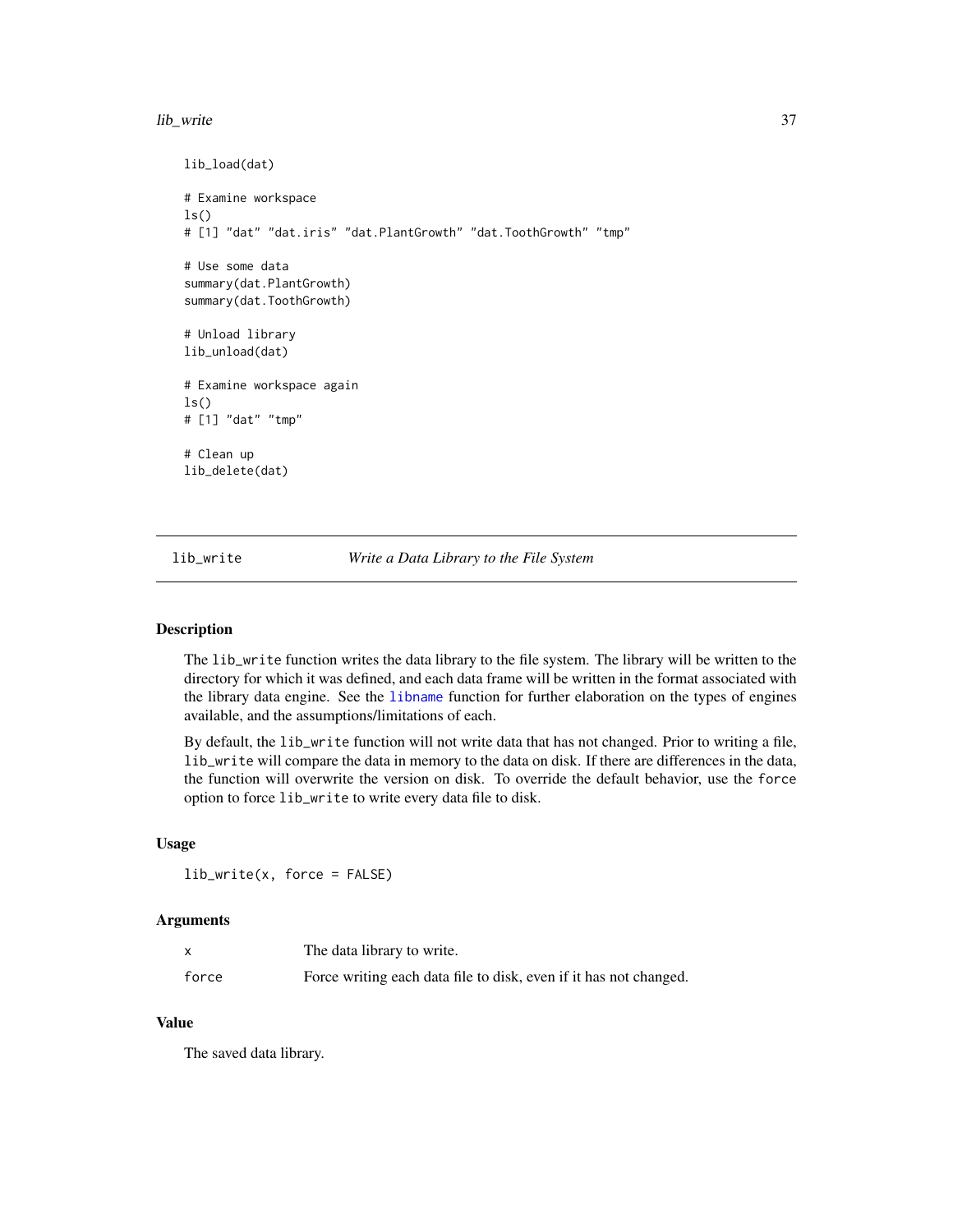# See Also

```
Other lib: is.lib(), lib_add(), lib_copy(), lib_delete(), lib_export(), lib_info(), lib_load(),
lib_path(), lib_remove(), lib_replace(), lib_size(), lib_sync(), lib_unload(), libname(),
print.lib()
```

```
# Create temp directory
tmp <- tempdir()
# Create library
libname(dat, tmp)
# # library 'dat': 0 items
# - attributes: rds not loaded
# - path: C:\Users\User\AppData\Local\Temp\RtmpCSJ6Gc
# NULL
# Load the empty library
lib_load(dat)
# Add data to the library
dat.mtcars <- mtcars
dat.beaver1 <- beaver1
dat.iris <- iris
# Unload the library
lib_unload(dat)
# library 'dat': 3 items
# - attributes: rds not loaded
# - path: C:\Users\User\AppData\Local\Temp\RtmpCSJ6Gc
# - items:
# Name Extension Rows Cols Size LastModified
# 1 beaver1 NA 114 4 4.6 Kb <NA>
# 2 iris NA 150 5 7.1 Kb <NA>
# 3 mtcars NA 32 11 7 Kb <NA>
# Write the library to the file system
lib_write(dat)
# library 'dat': 3 items
#- attributes: not loaded
#- path: C:\Users\User\AppData\Local\Temp\RtmpCSJ6Gc
#- items:
# Name Extension Rows Cols Size LastModified
#1 beaver1 rds 114 4 4.8 Kb 2020-11-05 20:47:16
#2 iris rds 150 5 7.3 Kb 2020-11-05 20:47:16
#3 mtcars rds 32 11 7.3 Kb 2020-11-05 20:47:16
# Clean up
lib_delete(dat)
```
<span id="page-37-0"></span>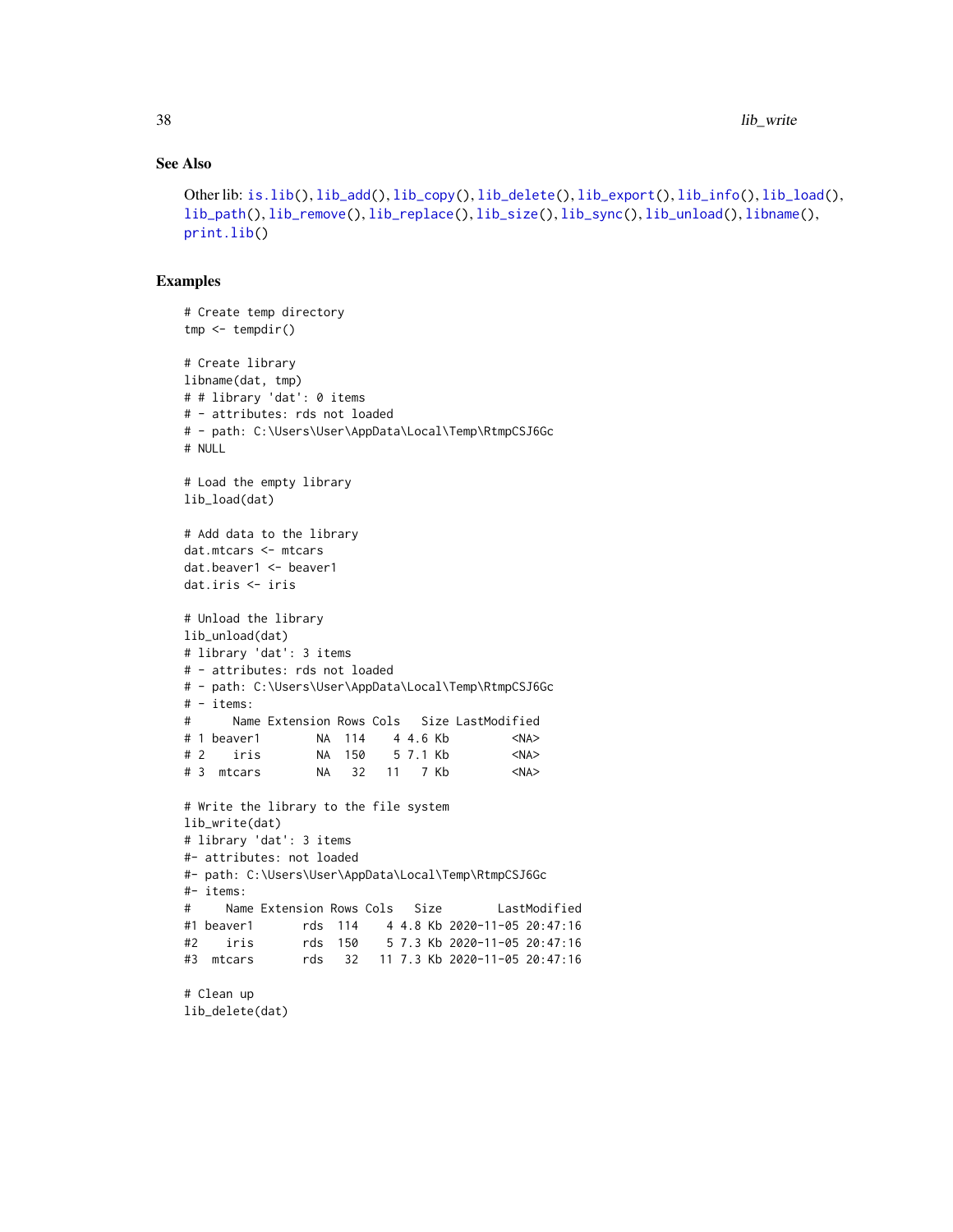<span id="page-38-1"></span><span id="page-38-0"></span>

#### Description

A class-specific instance of the print function for data libraries. The function prints the library in a summary manner. Use verbose = TRUE to print the library as a list.

# Usage

```
## S3 method for class 'lib'
print(x, ..., verbose = FALSE)
```
### Arguments

|                         | The library to print.                                                                                                           |
|-------------------------|---------------------------------------------------------------------------------------------------------------------------------|
| $\cdot$ $\cdot$ $\cdot$ | Any follow-on parameters.                                                                                                       |
| verbose                 | Whether or not to print the library in verbose style. By default, the parameter is<br>FALSE, meaning to print in summary style. |

# Value

The object, invisibly.

#### See Also

```
Other lib: is.lib(), lib_add(), lib_copy(), lib_delete(), lib_export(), lib_info(), lib_load(),
lib_path(), lib_remove(), lib_replace(), lib_size(), lib_sync(), lib_unload(), lib_write(),
libname()
```

```
# Create temp directory
tmp <- tempdir()
# Create data library
libname(dat, tmp)
# Add data to library
lib_add(dat, iris, ToothGrowth, PlantGrowth)
# Print library summary
print(dat)
# library 'dat': 3 items
# - attributes: not loaded
# - path: C:\Users\User\AppData\Local\Temp\RtmpCSJ6Gc
# - items:
# Name Extension Rows Cols Size LastModified
```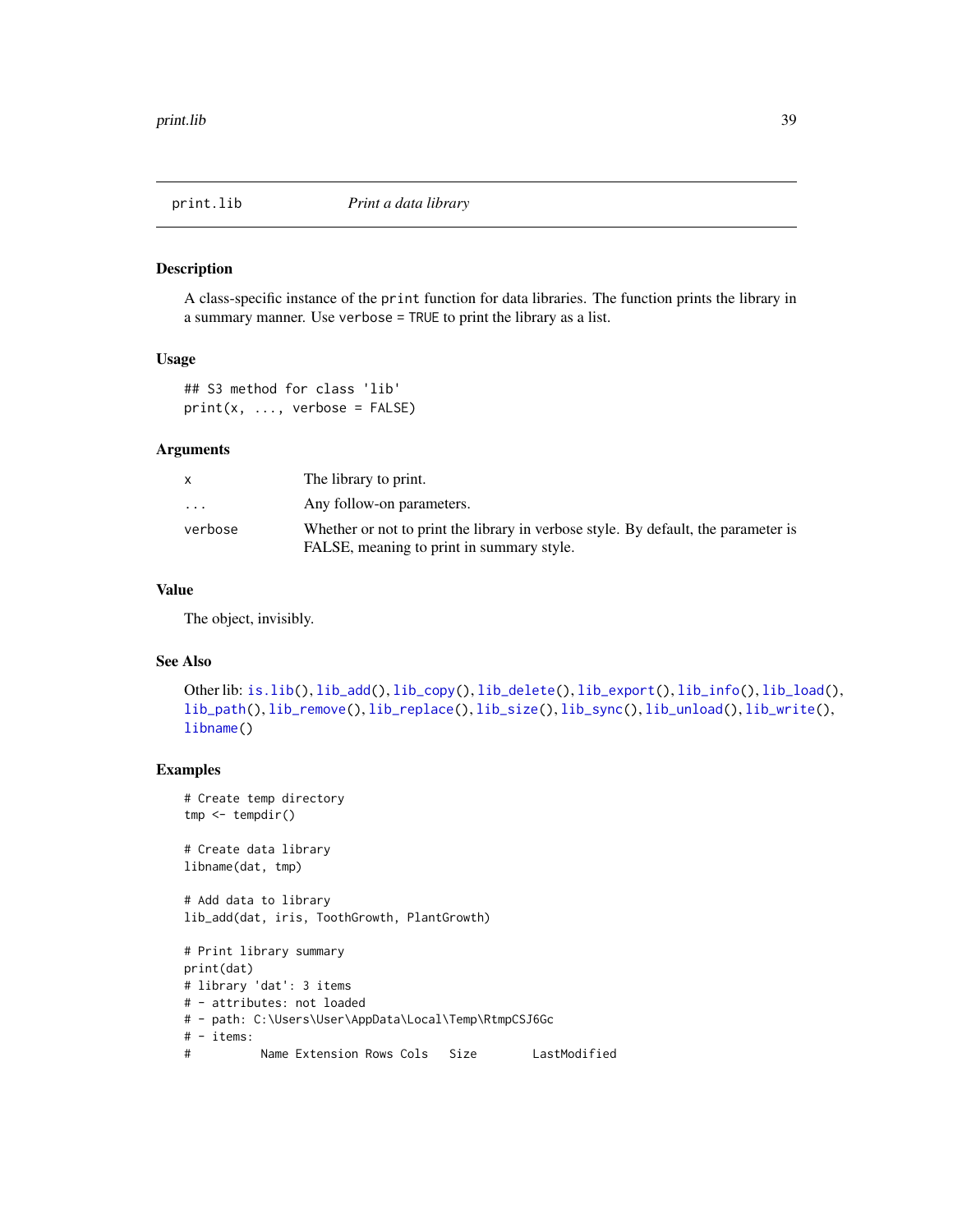```
# 1 iris rds 150 5 7.8 Kb 2020-11-05 22:26:59
# 2 PlantGrowth rds 30 2 2.5 Kb 2020-11-05 22:26:59
# 3 ToothGrowth rds 60 3 3.4 Kb 2020-11-05 22:26:59
# Clean up
lib_delete(dat)
```
<span id="page-39-1"></span>print.specs *Print import specifications*

# Description

A function to print the import specification collection.

# Usage

## S3 method for class 'specs' print(x, ..., verbose = FALSE)

# Arguments

|          | The specifications to print.                                                     |
|----------|----------------------------------------------------------------------------------|
| $\cdots$ | Any follow-on parameters to the print function.                                  |
| verbose  | Whether or not to print the specifications in verbose style. By default, the pa- |
|          | rameter is FALSE, meaning to print in summary style.                             |

#### Value

The specification object, invisibly.

# See Also

Other specs: [import\\_spec\(](#page-14-1)), [read.specs\(](#page-39-2)), [specs\(](#page-40-1)), [write.specs\(](#page-42-1))

<span id="page-39-2"></span>read.specs *Read import specs from the file system*

# Description

A function to read import specifications from the file system. The function accepts a full or relative path to the spec file, and returns the specs as an object. If the file\_path parameter is passed as a directory name, the function will search for a file with a '.specs' extension and read it.

#### Usage

```
read.specs(file_path = getwd())
```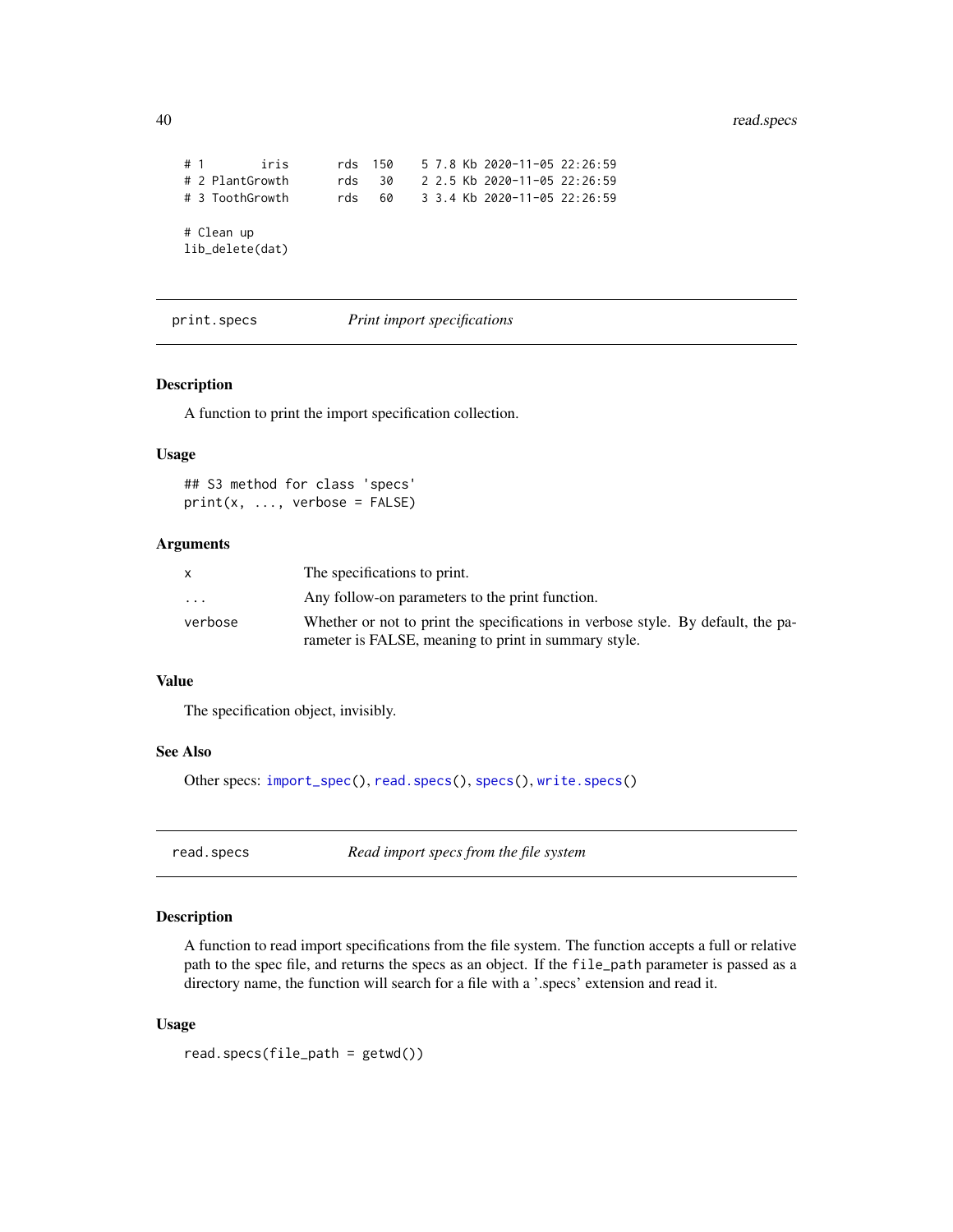#### <span id="page-40-0"></span> $s$ pecs  $\frac{41}{2}$

#### Arguments

| file_path | The full or relative path to the file system. Default is the current working di-  |
|-----------|-----------------------------------------------------------------------------------|
|           | rectory. If the file_path is a file name that does not contain the 'specs' file   |
|           | extension, the function will add the extension. If the file_path contains a di-   |
|           | rectory name, the function will search the directory for a file with an extension |
|           | of '.specs'. If more than one file with an extension of '.specs' is founds, the   |
|           | function will generate an error.                                                  |

# Value

The specifications object.

#### See Also

Other specs: [import\\_spec\(](#page-14-1)), [print.specs\(](#page-39-1)), [specs\(](#page-40-1)), [write.specs\(](#page-42-1))

<span id="page-40-1"></span>specs *Create an Import Spec Collection*

#### Description

A function to capture a set of import specifications for a directory of data files. These specs can be used on the [libname](#page-16-1) function to correctly assign the data types for imported data files. The import engines will guess at the data types for any columns that are not explicitly defined in the import specifications. Import specifications are defined with the [import\\_spec](#page-14-1) function. The import spec syntax is the same for all data engines.

Note that the na and trim\_ws parameters on the specs function will be applied globally to all files in the library. These global settings can be overridden on the [import\\_spec](#page-14-1) for any particular data file.

Also note that the specs collection is defined as an object so it can be stored and reused. See the write. specs and read. specs functions for additional information on saving specs.

#### Usage

 $specs(..., na = c("", "NA")$ ,  $trim_ws = TRUE)$ 

# Arguments

... Named input specs. The name should correspond to the file name, without the file extension. The spec is defined as an import\_spec object. See the [import\\_spec](#page-14-1) function for additional information on parameters for that object.

na A vector of values to be treated as NA. For example, the vector  $c('', '')$  will cause empty strings and single blanks to be converted to NA values. For most file types, empty strings and the string 'NA' ('', 'NA') are considered NA. For SAS® datasets and transport files, a single blank and a single dot c(" ", ".") are considered NA. The value of the na parameter on the specs function can be overridden by the na parameter on the import\_spec function.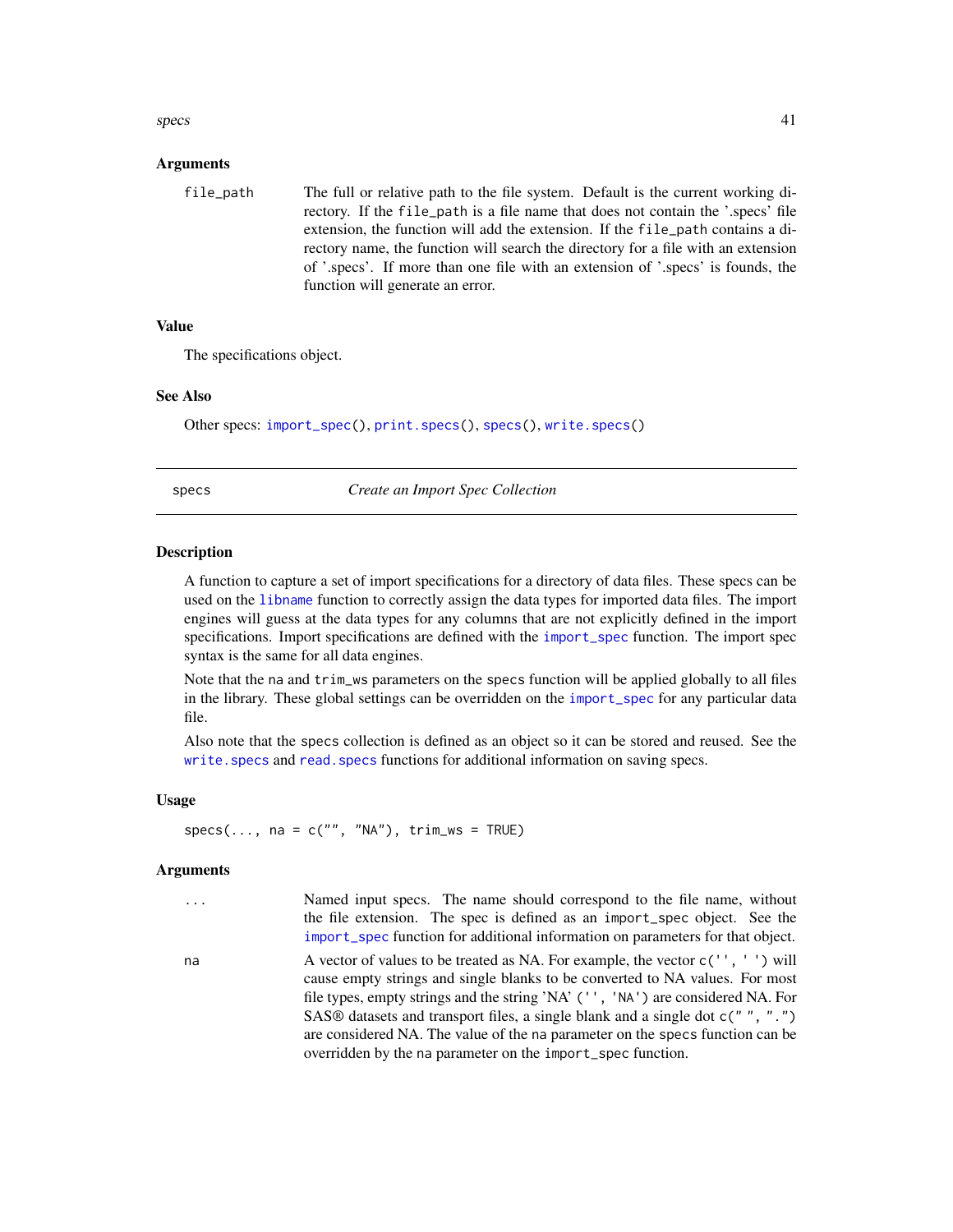```
trim_ws Whether or not to trim white space from the input data values. Valid values
                 are TRUE, and FALSE. Default is TRUE. The value of the trim_ws parame-
                 ter on the specs function can be overridden by the trim_ws parameter on the
                 import_spec function.
```
#### Value

The import specifications object.

# See Also

[libname](#page-16-1) to create a data library, [dictionary](#page-9-1) for generating a data dictionary, and [import\\_spec](#page-14-1) for additional information on defining an import spec.

Other specs: [import\\_spec\(](#page-14-1)), [print.specs\(](#page-39-1)), [read.specs\(](#page-39-2)), [write.specs\(](#page-42-1))

```
library(readr)
# Create temp path
tmp <- file.path(tempdir(), "mtcars.csv")
# Create data for illustration purposes
df <- data.frame(vehicle = rownames(mtcars), mtcars[c("mpg", "cyl", "disp")],
               stringsAsFactors = FALSE)
# Kill rownames
rownames(df) <- NULL
# Add some columns
df <- datastep(df[1:10, ], {
       recdt <- "10JUN1974"
       if (mpg >= 20)
        mpgcat <- "High"
       else
        mpgcat <- "Low"
       if (cyl == 8)cyl8 < - TRUE
 })
df
# vehicle mpg cyl disp recdt mpgcat cyl8
# 1 Mazda RX4 21.0 6 160.0 10JUN1974 High NA
# 2 Mazda RX4 Wag 21.0 6 160.0 10JUN1974 High NA
# 3 Datsun 710 22.8 4 108.0 10JUN1974 High NA
# 4 Hornet 4 Drive 21.4 6 258.0 10JUN1974 High NA
# 5 Hornet Sportabout 18.7 8 360.0 10JUN1974 Low TRUE
# 6 Valiant 18.1 6 225.0 10JUN1974 Low NA
# 7 Duster 360 14.3 8 360.0 10JUN1974 Low TRUE
```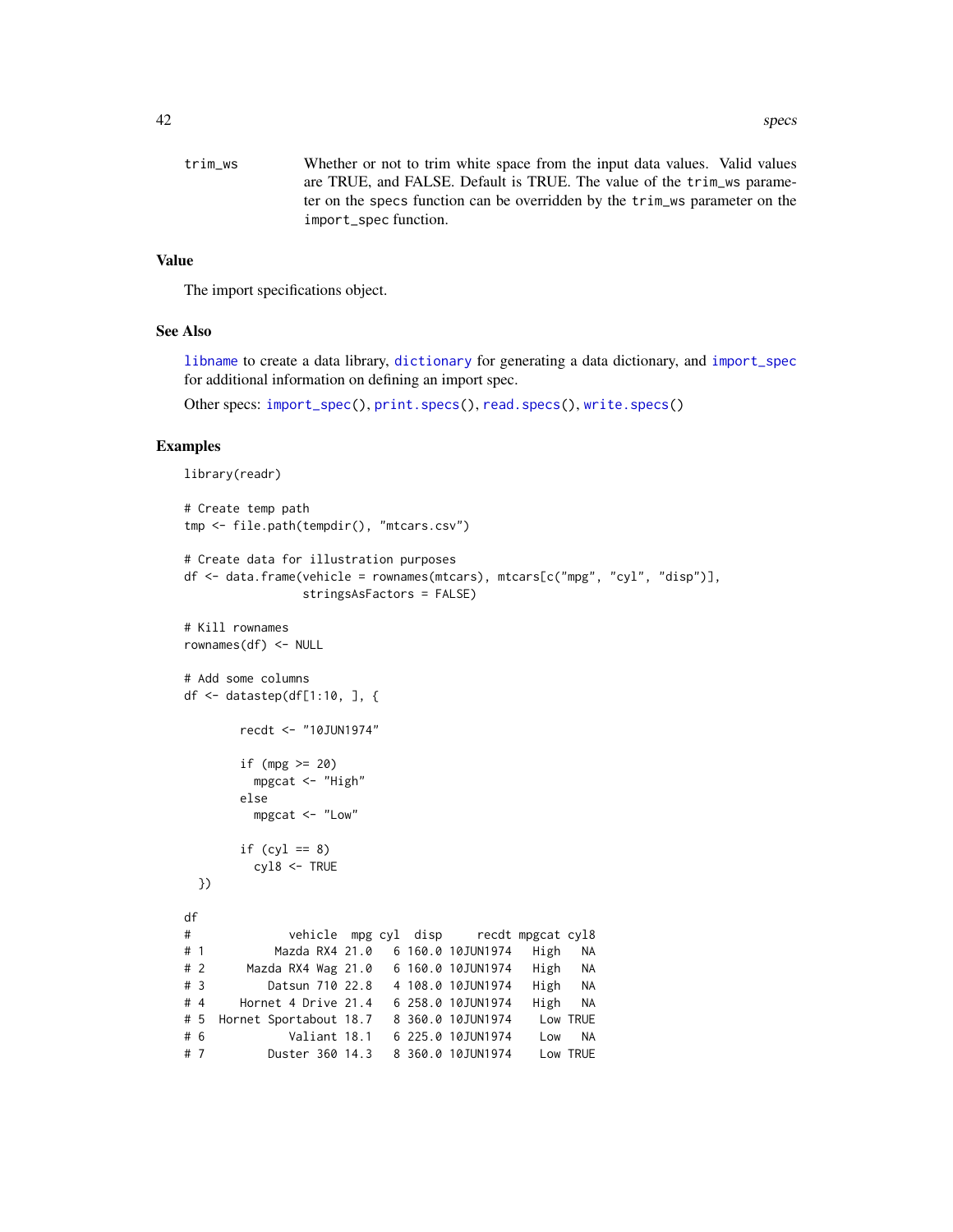```
# 8 Merc 240D 24.4 4 146.7 10JUN1974 High NA
# 9 Merc 230 22.8 4 140.8 10JUN1974 High NA
# 10 Merc 280 19.2 6 167.6 10JUN1974 Low NA
# Save to temp directory for this example
write_csv(df, tmp)
## Start Example ##
# Define import spec
spcs <- specs(mtcars = import_spec(vehicle = "character",
                           cyl = "integer",
                           recdt = "date=%d%b%Y",
                           mpgcat = "guess",
                           cyl8 = "logical")# Create library
libname(dat, tempdir(), "csv", import_specs = spcs)
# $mtcars
# library 'dat': 1 items
# - attributes: csv not loaded
# - path: C:\Users\User\AppData\Local\Temp\RtmpqAMV6L
# - items:
# Name Extension Rows Cols Size LastModified
# 1 mtcars csv 10 7 9.3 Kb 2020-11-29 09:47:52
# View data types
dictionary(dat)
# # A tibble: 7 x 10
# Name Column Class Label Description Format Width Justify Rows NAs
# <chr> <chr> <chr> <chr> <chr> <lgl> <int> <chr> <int> <int>
# 1 mtcars vehicle character NA NA NA 17 NA 10 0
# 2 mtcars mpg numeric NA NA NA NA NA 10 0
# 3 mtcars cyl integer NA NA NA NA NA 10 0
# 4 mtcars disp numeric NA NA NA NA NA 10 0
# 5 mtcars mpgcat character NA NA NA 4 NA 10 0
# 6 mtcars recdt Date NA NA NA NA NA 10 0
# 7 mtcars cyl8 logical NA NA NA NA NA 10 8
# Clean up
lib_delete(dat)
```
<span id="page-42-1"></span>write.specs *Write import specs to the file system*

#### Description

A function to write import specifications to the file system. The function accepts a specifications object and a full or relative path. The function returns the full file path. This function is useful so that you can define import specifications once, and reuse them in multiple programs or across multiple teams.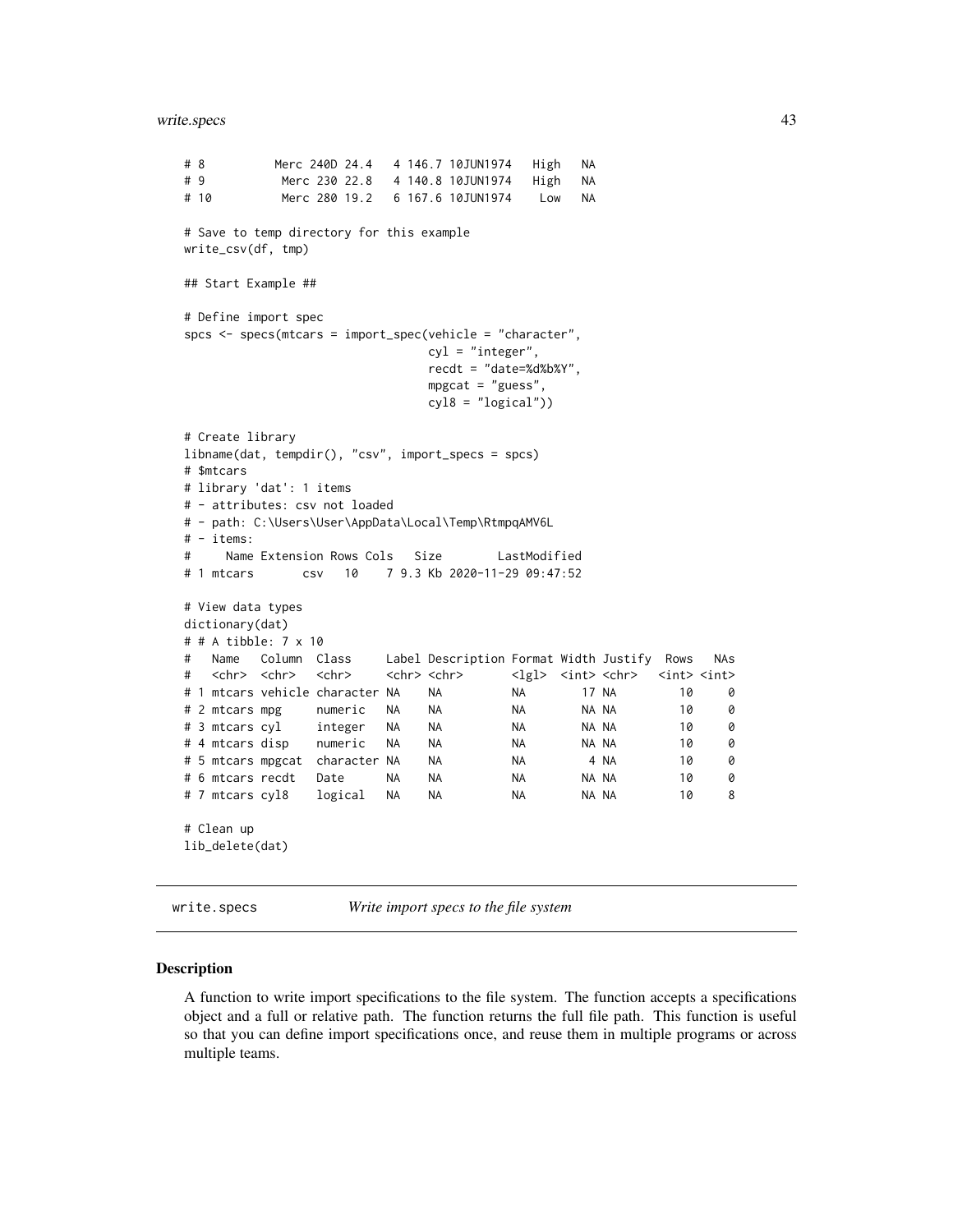# <span id="page-43-0"></span>Usage

```
write.\nspecs(x, dir\_path = getwd(), file\_name = NULL)
```
#### Arguments

| x.        | A specifications object of class 'specs'.                                                                                                                                                              |
|-----------|--------------------------------------------------------------------------------------------------------------------------------------------------------------------------------------------------------|
| dir_path  | A full or relative path to save the specs. Default is the current working directory.                                                                                                                   |
| file_name | The file name to save to specs, without a file extension. The file extension will<br>be added automatically. If no file name is supplied, the function will use the<br>variable name as the file name. |

# Value

The full file path.

# See Also

Other specs: [import\\_spec\(](#page-14-1)), [print.specs\(](#page-39-1)), [read.specs\(](#page-39-2)), [specs\(](#page-40-1))

<span id="page-43-1"></span>[.dsarray *Indexer for Data Step Array*

# Description

A custom indexer for the Datastep Array. The indexer will return a value for all columns or a specified column. To access all columns, leave the indexer empty. Otherwise, specify the the column name(s) or number(s) to return data for. The indexer will always act upon the current row in the datastep. For additional details, see the [dsarray](#page-10-1) function.

# Usage

## S3 method for class 'dsarray'  $x[i = NULL]$ 

# Arguments

| The dsarray object.                                                                   |
|---------------------------------------------------------------------------------------|
| The index of the datastep array item to return a value for. This index can be a       |
| column name or position in the array. It can also be a vector of column names         |
| or positions. If no index is supplied, a vector of all array values will be returned. |

# Value

The value of the specified column for the current row in the datastep. If no index is supplied, a vector of all column values will be returned.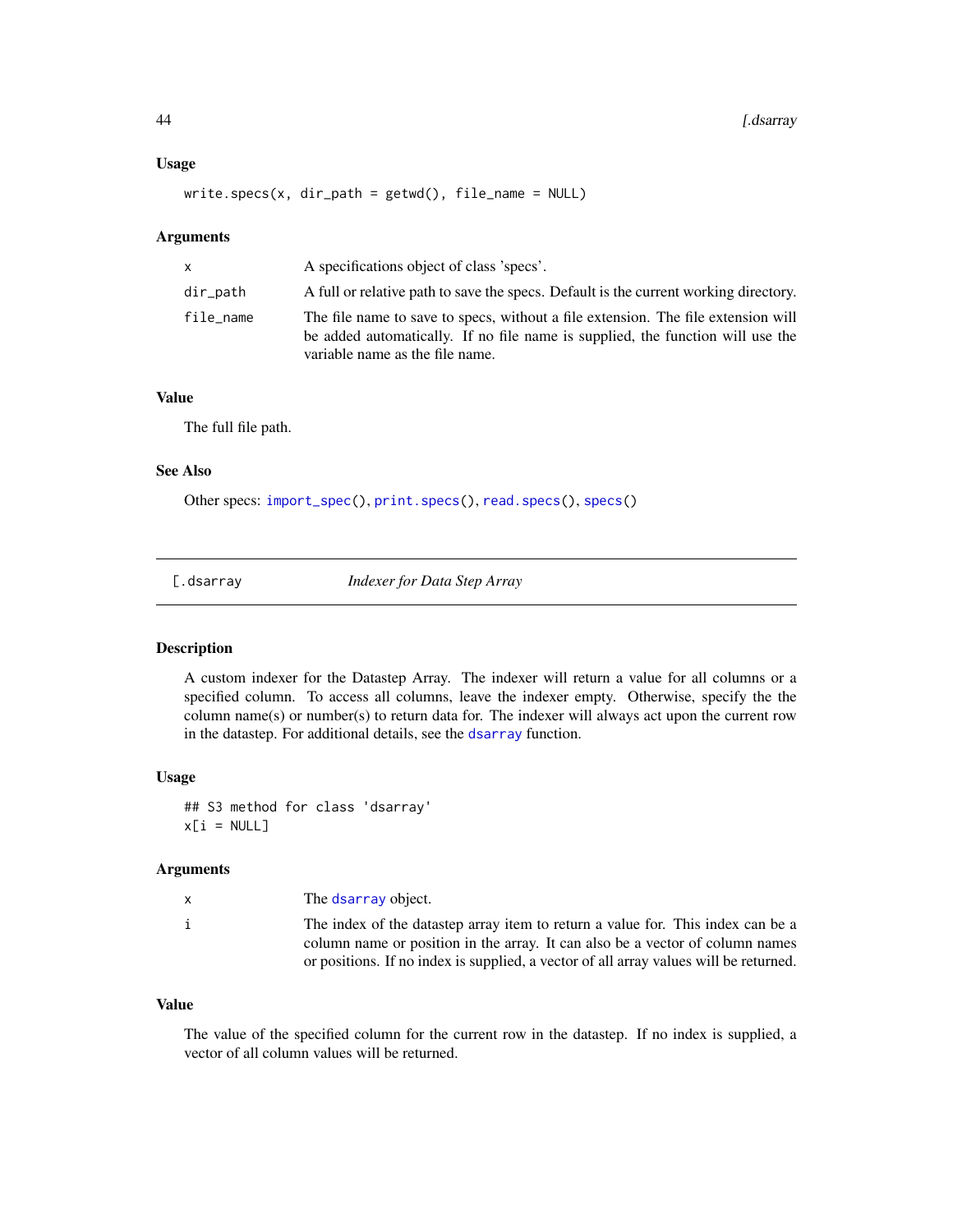#### <span id="page-44-0"></span>[.dsarray 45

# See Also

Other datastep: [datastep\(](#page-1-1)), [dsarray\(](#page-10-1)), [dsattr\(](#page-12-1)), [length.dsarray\(](#page-16-2))

# Examples

```
library(libr)
```

```
# Create AirPassengers Data Frame
df <- as.data.frame(t(matrix(AirPassengers, 12,
                    dimnames = list(month.abb, seq(1949, 1960)))),
                    stringsAsFactors = FALSE)
# Use datastep array to get sums by quarter
# Examine different ways of referencing data inside datastep
dat <- datastep(df,
                keep = c("Q1", "Q2", "Q3", "Q4", "Tot"),
                arrays = list(months = dsarray(names(df))),{
                   # Reference by column name
                   Q1 \le - Jan + Feb + Mar
                   # Reference by array positions
                   Q2 \le -\text{sum}( \text{months}[4:6])# Reference by array names
                   Q3 <- sum(months[c("Jul", "Aug", "Sep")])
                   # Reference by row position
                   Q4 <- rw$Oct + rw[["Nov"]] + rw[[12]]
                   # Empty indexer returns all column values in array
                   Tot <- sum(months[])
```
})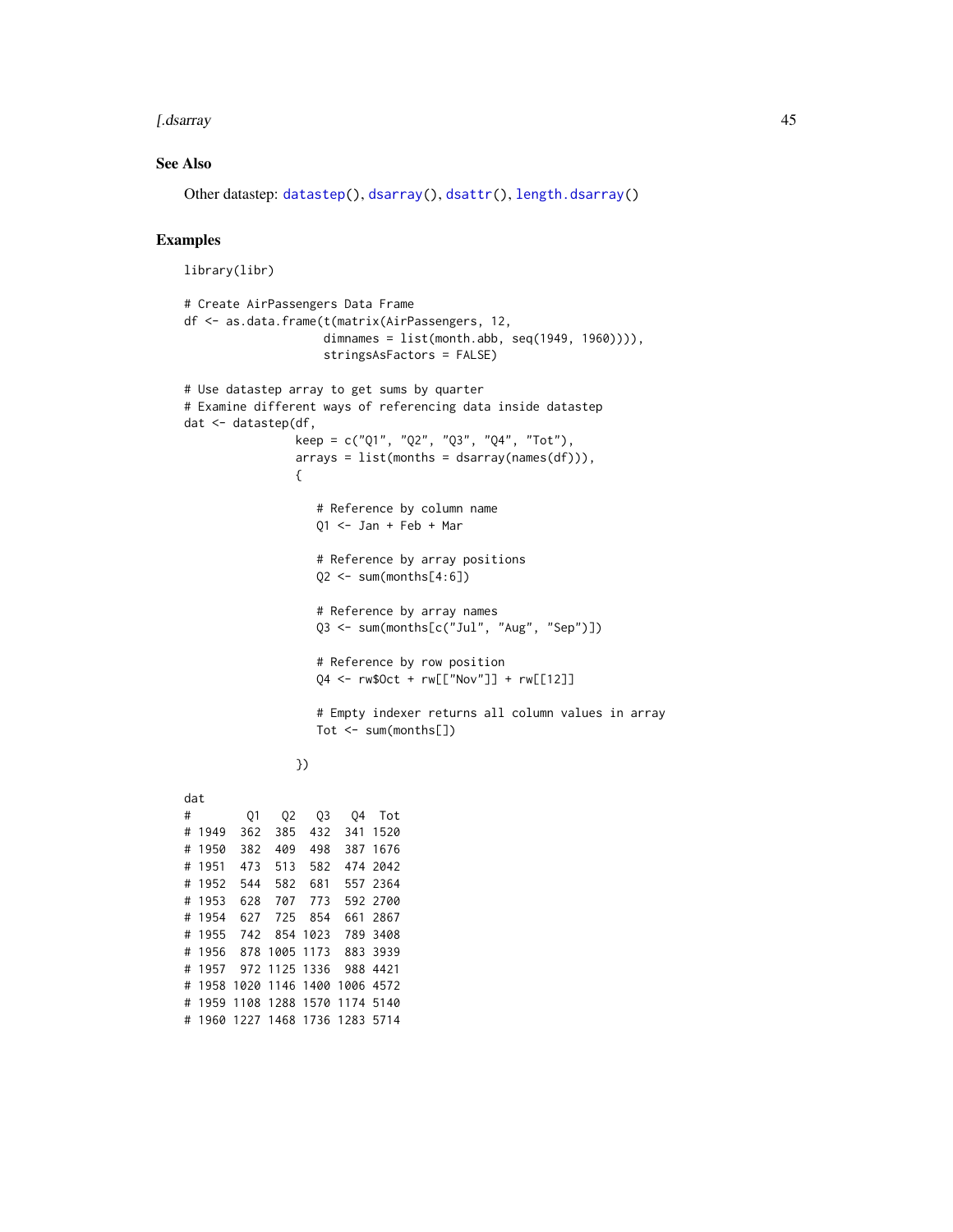# <span id="page-45-1"></span><span id="page-45-0"></span>Description

The goal of the %eq% operator is to return a TRUE or FALSE value when any two objects are compared. The function provides a simple, reliable equality check that allows comparing of NULLs, NA values, and atomic data types without error.

The function also allows comparing of data frames. It will return TRUE if all values in the data frames are equal, and ignores differences in attributes.

# Usage

x1 %eq% x2

# Arguments

| x1 | The first object to compare  |
|----|------------------------------|
| x2 | The second object to compare |

# Value

A TRUE or FALSE value depending on whether the objects are equal.

| # Comparing of NULLs and NA      |  |         |  |  |
|----------------------------------|--|---------|--|--|
| NULL %eq% NULL                   |  | # TRUE  |  |  |
| NULL %eg% NA                     |  | # FALSE |  |  |
| NA %eq% NA                       |  | # TRUE  |  |  |
| 1 %eq% NULL                      |  | # FALSE |  |  |
| 1 %eg% NA                        |  | # FALSE |  |  |
| # Comparing of atomic values     |  |         |  |  |
| 1 %eg% 1                         |  | # TRUE  |  |  |
| "one" %eq% "one"                 |  | # TRUE  |  |  |
| 1 %eq% "one"                     |  | # FALSE |  |  |
| 1 %eq% Sys.Date()                |  | # FALSE |  |  |
| # Comparing of vectors           |  |         |  |  |
| $v1 \leq -c("A", "B", "C")$      |  |         |  |  |
| $v2 \leq -c("A", "B", "D")$      |  |         |  |  |
| v1 %eq% v1<br># TRUE             |  |         |  |  |
| v1 %eg% v2                       |  | # FALSE |  |  |
| # Comparing of data frames       |  |         |  |  |
| mtcars %eq% mtcars # TRUE        |  |         |  |  |
| mtcars %eq% iris # FALSE         |  |         |  |  |
| iris %eq% $iris[1:50, ]$ # FALSE |  |         |  |  |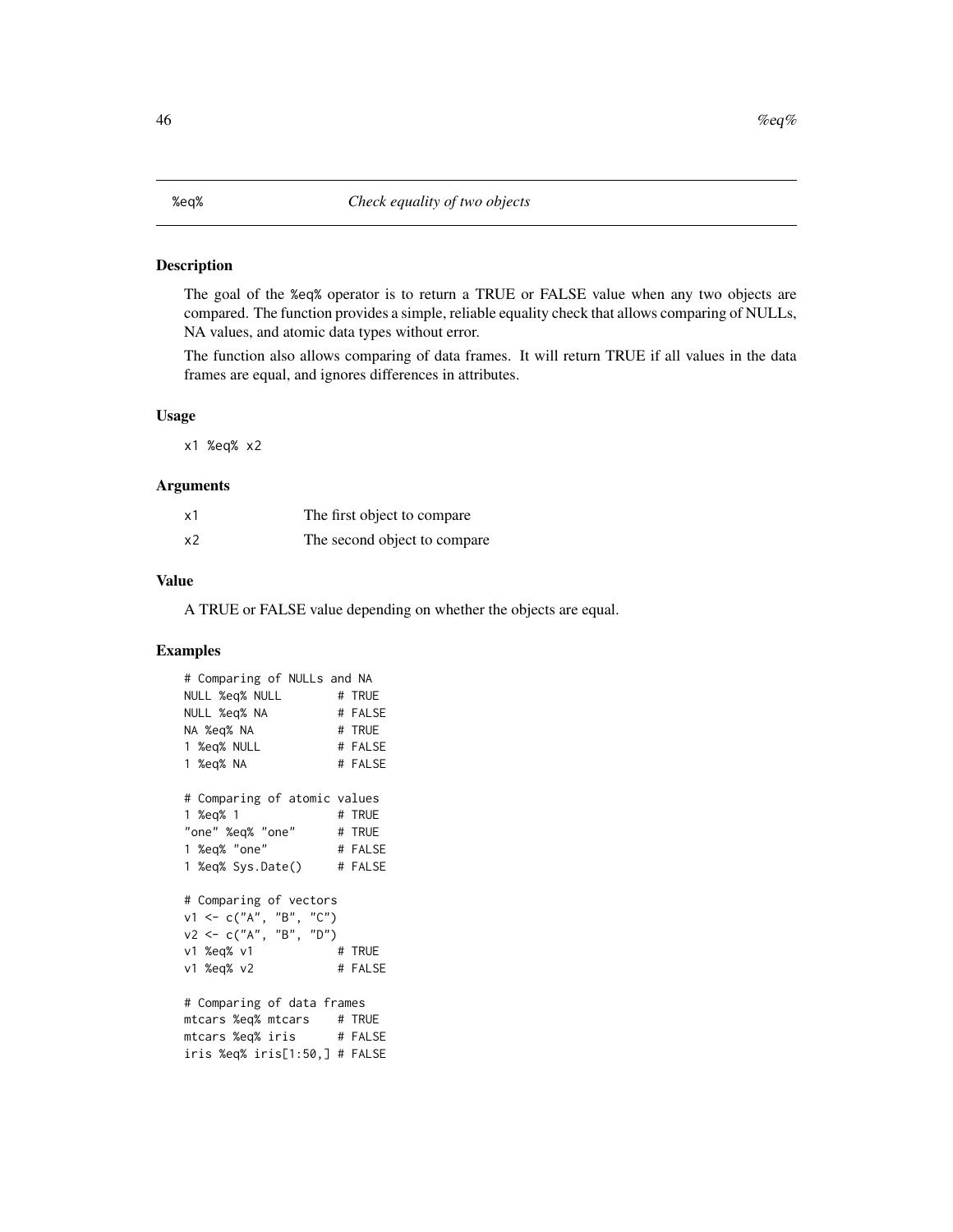%eq% and the set of  $47$ 

| # Mixing it up   |          |
|------------------|----------|
| mtcars %eg% NULL | # FAISF  |
| v1 %eg% NA       | # FAI SF |
| 1 %eg% v1        | # FAISF  |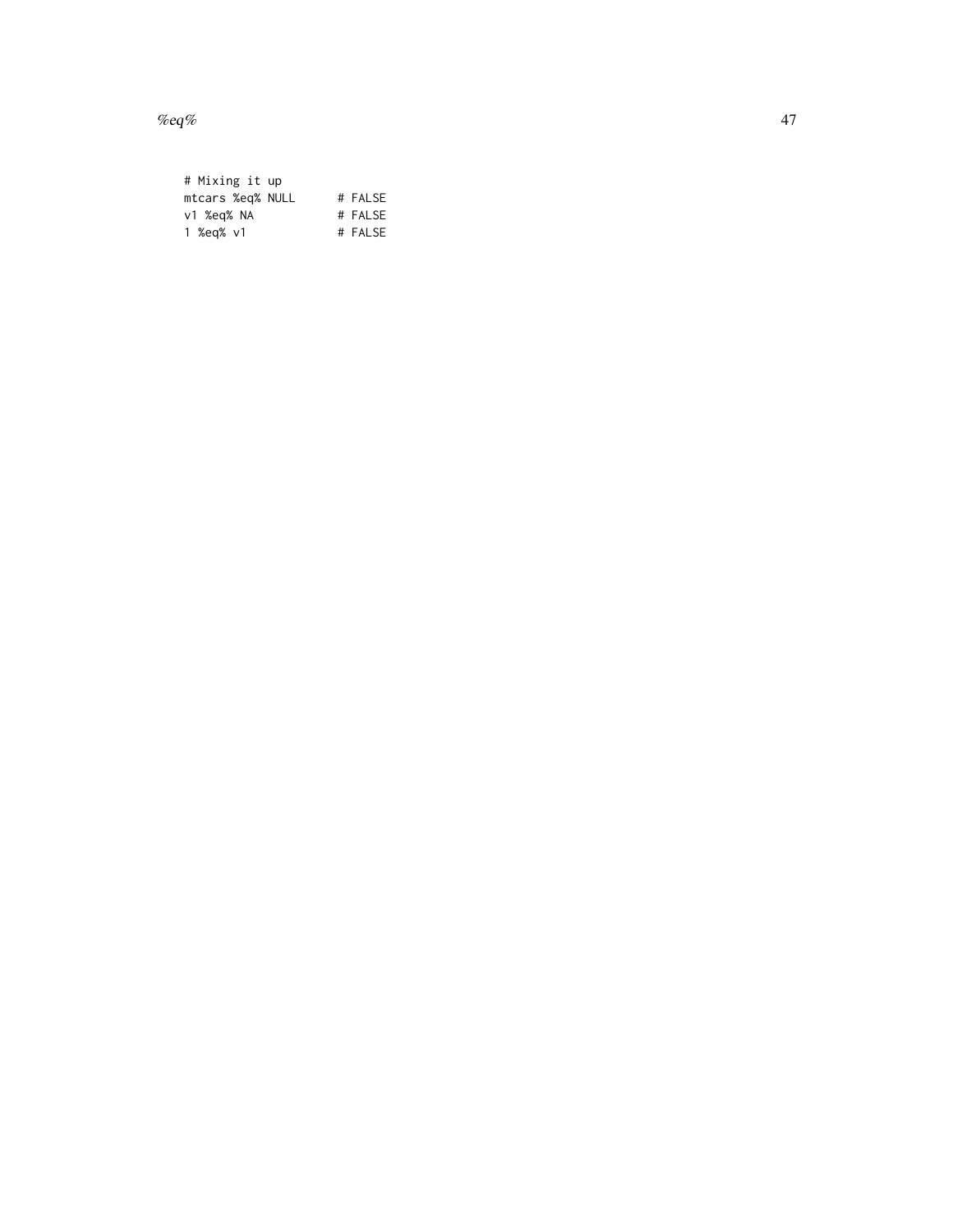# <span id="page-47-0"></span>**Index**

∗ datastep [.dsarray, [44](#page-43-0) datastep, [2](#page-1-0) dsarray, [11](#page-10-0) dsattr, [13](#page-12-0) length.dsarray, [17](#page-16-0) ∗ lib is.lib, [16](#page-15-0) lib\_add, [23](#page-22-0) lib\_copy, [24](#page-23-0) lib\_delete, [25](#page-24-0) lib\_export, [26](#page-25-0) lib\_info, [28](#page-27-0) lib\_load, [29](#page-28-0) lib\_path, [30](#page-29-0) lib\_remove, [31](#page-30-0) lib\_replace, [32](#page-31-0) lib\_size, [33](#page-32-0) lib\_sync, [34](#page-33-0) lib\_unload, [36](#page-35-0) lib\_write, [37](#page-36-0) libname, [17](#page-16-0) print.lib, [39](#page-38-0) ∗ specs import\_spec, [15](#page-14-0) print.specs, [40](#page-39-0) read.specs, [40](#page-39-0) specs, [41](#page-40-0) write.specs, [43](#page-42-0) [.dsarray, *[6](#page-5-0)*, *[12](#page-11-0)*, *[14](#page-13-0)*, *[17](#page-16-0)*, [44](#page-43-0) %eq%, *[22](#page-21-0)*, [46](#page-45-0)

datastep, [2,](#page-1-0) *[11](#page-10-0)[–14](#page-13-0)*, *[17](#page-16-0)*, *[21,](#page-20-0) [22](#page-21-0)*, *[45](#page-44-0)* dictionary, *[6](#page-5-0)*, [10,](#page-9-0) *[12](#page-11-0)[–14](#page-13-0)*, *[21,](#page-20-0) [22](#page-21-0)*, *[42](#page-41-0)* dsarray, *[4](#page-3-0)*, *[6](#page-5-0)*, [11,](#page-10-0) *[14](#page-13-0)*, *[17](#page-16-0)*, *[44,](#page-43-0) [45](#page-44-0)* dsattr, *[4](#page-3-0)[–6](#page-5-0)*, *[11,](#page-10-0) [12](#page-11-0)*, [13,](#page-12-0) *[17](#page-16-0)*, *[45](#page-44-0)*

import\_spec, [15,](#page-14-0) *[21,](#page-20-0) [22](#page-21-0)*, *[40–](#page-39-0)[42](#page-41-0)*, *[44](#page-43-0)* is.lib, [16,](#page-15-0) *[21](#page-20-0)*, *[23](#page-22-0)[–25](#page-24-0)*, *[27–](#page-26-0)[31](#page-30-0)*, *[33–](#page-32-0)[36](#page-35-0)*, *[38,](#page-37-0) [39](#page-38-0)* length.dsarray, *[6](#page-5-0)*, *[12](#page-11-0)*, *[14](#page-13-0)*, [17,](#page-16-0) *[45](#page-44-0)* lib\_add, *[16](#page-15-0)*, *[21](#page-20-0)[–23](#page-22-0)*, [23,](#page-22-0) *[24,](#page-23-0) [25](#page-24-0)*, *[27](#page-26-0)[–31](#page-30-0)*, *[33](#page-32-0)[–36](#page-35-0)*, *[38,](#page-37-0) [39](#page-38-0)* lib\_copy, *[16](#page-15-0)*, *[21](#page-20-0)[–23](#page-22-0)*, [24,](#page-23-0) *[25](#page-24-0)*, *[27](#page-26-0)[–31](#page-30-0)*, *[33](#page-32-0)[–36](#page-35-0)*, *[38,](#page-37-0) [39](#page-38-0)* lib\_delete, *[16](#page-15-0)*, *[21](#page-20-0)[–24](#page-23-0)*, [25,](#page-24-0) *[27](#page-26-0)[–31](#page-30-0)*, *[33](#page-32-0)[–36](#page-35-0)*, *[38,](#page-37-0) [39](#page-38-0)* lib\_export, *[16](#page-15-0)*, *[21](#page-20-0)*, *[23](#page-22-0)[–25](#page-24-0)*, [26,](#page-25-0) *[28](#page-27-0)[–31](#page-30-0)*, *[33](#page-32-0)[–36](#page-35-0)*, *[38,](#page-37-0) [39](#page-38-0)* lib\_info, *[16](#page-15-0)*, *[21](#page-20-0)[–25](#page-24-0)*, *[27](#page-26-0)*, [28,](#page-27-0) *[29](#page-28-0)[–31](#page-30-0)*, *[33](#page-32-0)[–36](#page-35-0)*, *[38,](#page-37-0) [39](#page-38-0)* lib\_load, *[16](#page-15-0)*, *[19](#page-18-0)*, *[21](#page-20-0)[–25](#page-24-0)*, *[27,](#page-26-0) [28](#page-27-0)*, [29,](#page-28-0) *[30,](#page-29-0) [31](#page-30-0)*, *[33](#page-32-0)[–36](#page-35-0)*, *[38,](#page-37-0) [39](#page-38-0)* lib\_path, *[16](#page-15-0)*, *[21](#page-20-0)[–25](#page-24-0)*, *[27](#page-26-0)[–29](#page-28-0)*, [30,](#page-29-0) *[31](#page-30-0)*, *[33](#page-32-0)[–36](#page-35-0)*, *[38,](#page-37-0) [39](#page-38-0)* lib\_remove, *[16](#page-15-0)*, *[21](#page-20-0)[–25](#page-24-0)*, *[27](#page-26-0)[–30](#page-29-0)*, [31,](#page-30-0) *[33](#page-32-0)[–36](#page-35-0)*, *[38,](#page-37-0) [39](#page-38-0)* lib\_replace, *[16](#page-15-0)*, *[21](#page-20-0)[–25](#page-24-0)*, *[27](#page-26-0)[–32](#page-31-0)*, [32,](#page-31-0) *[34](#page-33-0)[–36](#page-35-0)*, *[38,](#page-37-0) [39](#page-38-0)* lib\_size, *[16](#page-15-0)*, *[21](#page-20-0)[–25](#page-24-0)*, *[27](#page-26-0)[–31](#page-30-0)*, *[33](#page-32-0)*, [33,](#page-32-0) *[35,](#page-34-0) [36](#page-35-0)*, *[38,](#page-37-0) [39](#page-38-0)* lib\_sync, *[16](#page-15-0)*, *[21](#page-20-0)[–25](#page-24-0)*, *[27](#page-26-0)[–31](#page-30-0)*, *[33,](#page-32-0) [34](#page-33-0)*, [34,](#page-33-0) *[36](#page-35-0)*, *[38,](#page-37-0) [39](#page-38-0)* lib\_unload, *[16](#page-15-0)*, *[21](#page-20-0)[–25](#page-24-0)*, *[27](#page-26-0)[–31](#page-30-0)*, *[33](#page-32-0)[–35](#page-34-0)*, [36,](#page-35-0) *[38,](#page-37-0) [39](#page-38-0)* lib\_write, *[16](#page-15-0)*, *[21](#page-20-0)[–25](#page-24-0)*, *[27](#page-26-0)[–31](#page-30-0)*, *[33](#page-32-0)[–36](#page-35-0)*, [37,](#page-36-0) *[39](#page-38-0)* libname, *[6](#page-5-0)*, *[11,](#page-10-0) [12](#page-11-0)*, *[15,](#page-14-0) [16](#page-15-0)*, [17,](#page-16-0) *[22](#page-21-0)[–25](#page-24-0)*, *[27](#page-26-0)[–31](#page-30-0)*, *[33](#page-32-0)[–39](#page-38-0)*, *[41,](#page-40-0) [42](#page-41-0)* libr, [22](#page-21-0) max, *[12](#page-11-0)* mean, *[12](#page-11-0)* print.lib, *[16](#page-15-0)*, *[21](#page-20-0)*, *[23](#page-22-0)[–25](#page-24-0)*, *[27](#page-26-0)[–31](#page-30-0)*, *[33](#page-32-0)[–36](#page-35-0)*, *[38](#page-37-0)*, [39](#page-38-0) print.specs, *[16](#page-15-0)*, [40,](#page-39-0) *[41,](#page-40-0) [42](#page-41-0)*, *[44](#page-43-0)* read.specs, *[16](#page-15-0)*, *[40](#page-39-0)*, [40,](#page-39-0) *[41,](#page-40-0) [42](#page-41-0)*, *[44](#page-43-0)* specs, *[15,](#page-14-0) [16](#page-15-0)*, *[18](#page-17-0)*, *[20,](#page-19-0) [21](#page-20-0)*, *[23](#page-22-0)*, *[40,](#page-39-0) [41](#page-40-0)*, [41,](#page-40-0) *[44](#page-43-0)*